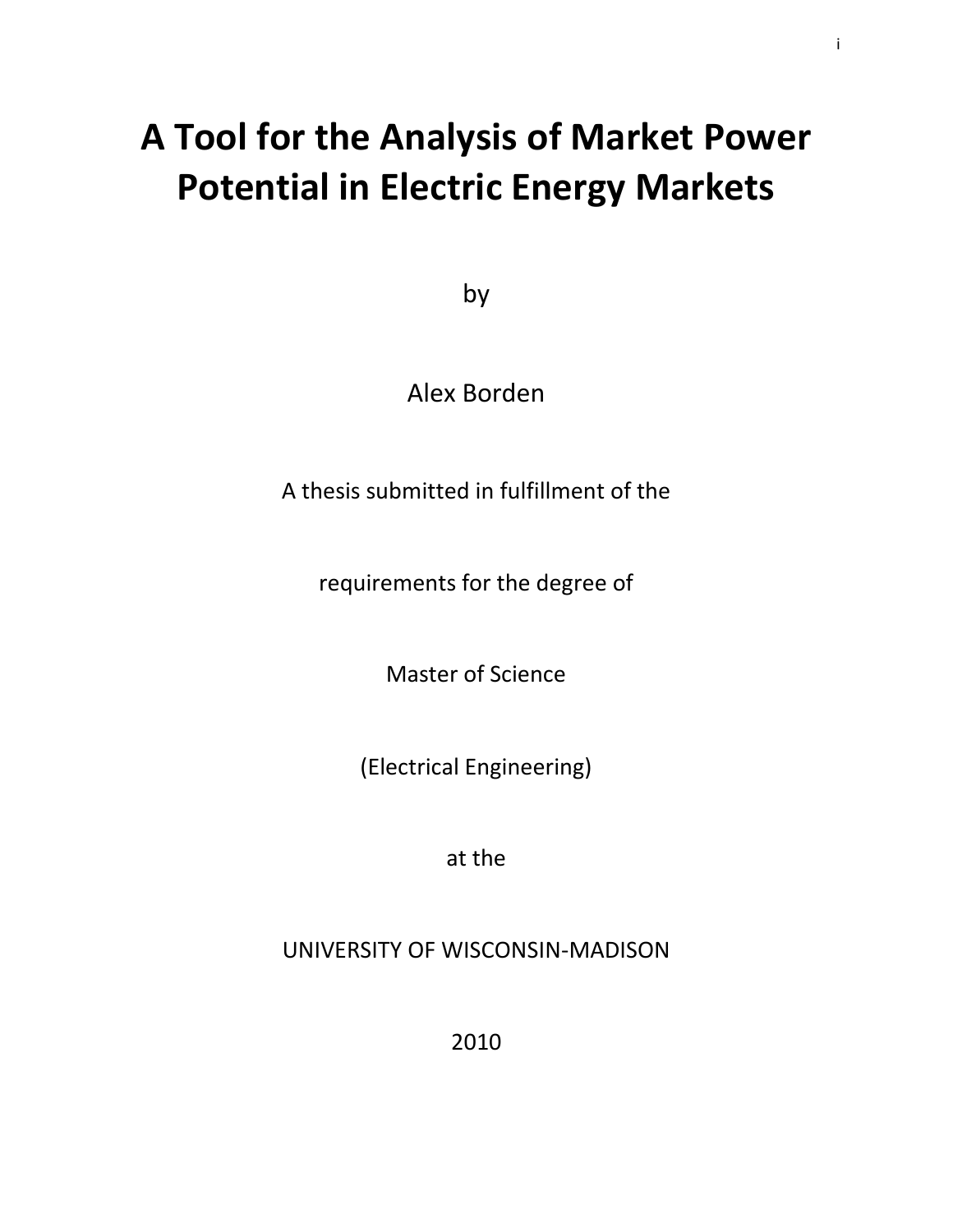#### <span id="page-1-0"></span>**Abstract**

Market power is the ability of a market participant to alter the market price of a good or service without losing customers to competition. The participant's price is profitably maintained above a competitive level for a significant period of time. In ideal competitive markets, one would need to lower prices to garner more market share. In uncompetitive markets, participants who know their product is absolutely needed or not substitutable, can profitably raise prices to high levels [i]. In electric energy markets, there are many contributing factors determining competitiveness including market share, market concentration, elasticity of demand, excess capacity, contractual arrangements, price establishment processes and ease of market entry [ii].

The market participants in electric energy markets are the generators supplying electricity. Here the suppliers possessing market power potential can increase revenue without affecting the revenue and electric dispatch of other generators. When a centrally-dispatched electricity market is competitive, economic operation of the grid is transparent and efficient. However when a supplier possess an advantage over others, the benefits of a competitive electricity market may be jeopardized [\[ix\]](#page-13-0).

 Market power problems are complicated in electric markets due to specific properties of electricity and transmission grids [iii]. High concentrations of intensive power use can constrain transmission systems, and the ability of some loads to be served by generators located at remote distances would be limited. The areas where insufficient transmission capacity cannot reliably supply 100% of the electric load, without relying on generation physically located nearby, are termed "load pockets". Substitutability for the commodity is not readily available in these load pockets. Other sources of inefficiency are limited generation capacity of suppliers and a lack of sufficient energy storage. Generators that can capitalize on transmission deficiencies can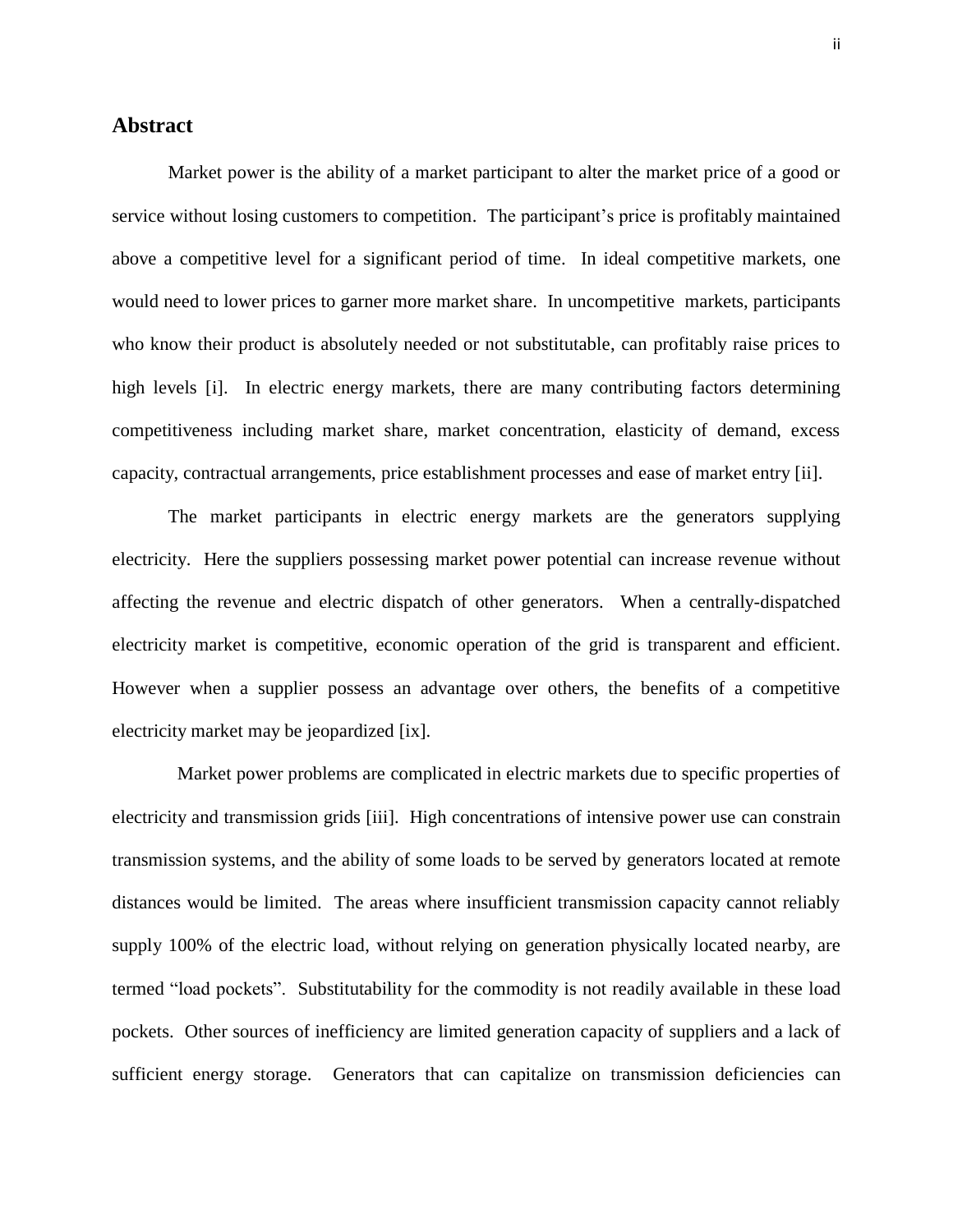increase price while maintaining their amount of energy sold. The constraints on the transmission grid allow one or more suppliers to exploit locational advantages to their benefit at the expense of the end user.

There exist many tools widely used for identifying market power potential. Most rely on direct application of concentration measures, such as Residual Supplier Indices and the Hirschmann-Herfindahl Index, which show a single supplier or small number of suppliers dominating the market. These concentration measures are valuable but often fail to capture the true degree of competition [\[ix\]](#page-13-0). Concentration measures do not consider price-responsiveness or elasticity of demand, and a detailed representation of the electric grid may not be included. In electric energy markets various network operating limits often present market participants an uncompetitive advantage in small segments of the network, referred to as "local market power." Concentration measures may fail to identify these market participants exhibiting local geographic advantage when assessing the network as an aggregate [iv].

Distribution factors related to sensitivity of constrained lines and supplier dispatch are used in a PJM three pivotal supplier test that is said to be more accurate than concentration measures [v]. Here each constraint is examined individually to determine whether three suppliers are jointly pivotal in relieving the constraint. A similar approach will be taken in the algorithm of this paper, but will differ in that the simultaneous combined effect of all line constraints will be considered instead of evaluating one at a time. This new work is significant because the presence of multiple line constraints could further provoke market power potential, and these locational advantages may be less evident in the analysis of a lone constraint.

The goal of this paper is to outline an algorithmic routine that exploits sensitivity analyses of coupled economic and physical models. Load demand is assumed to be inelastic,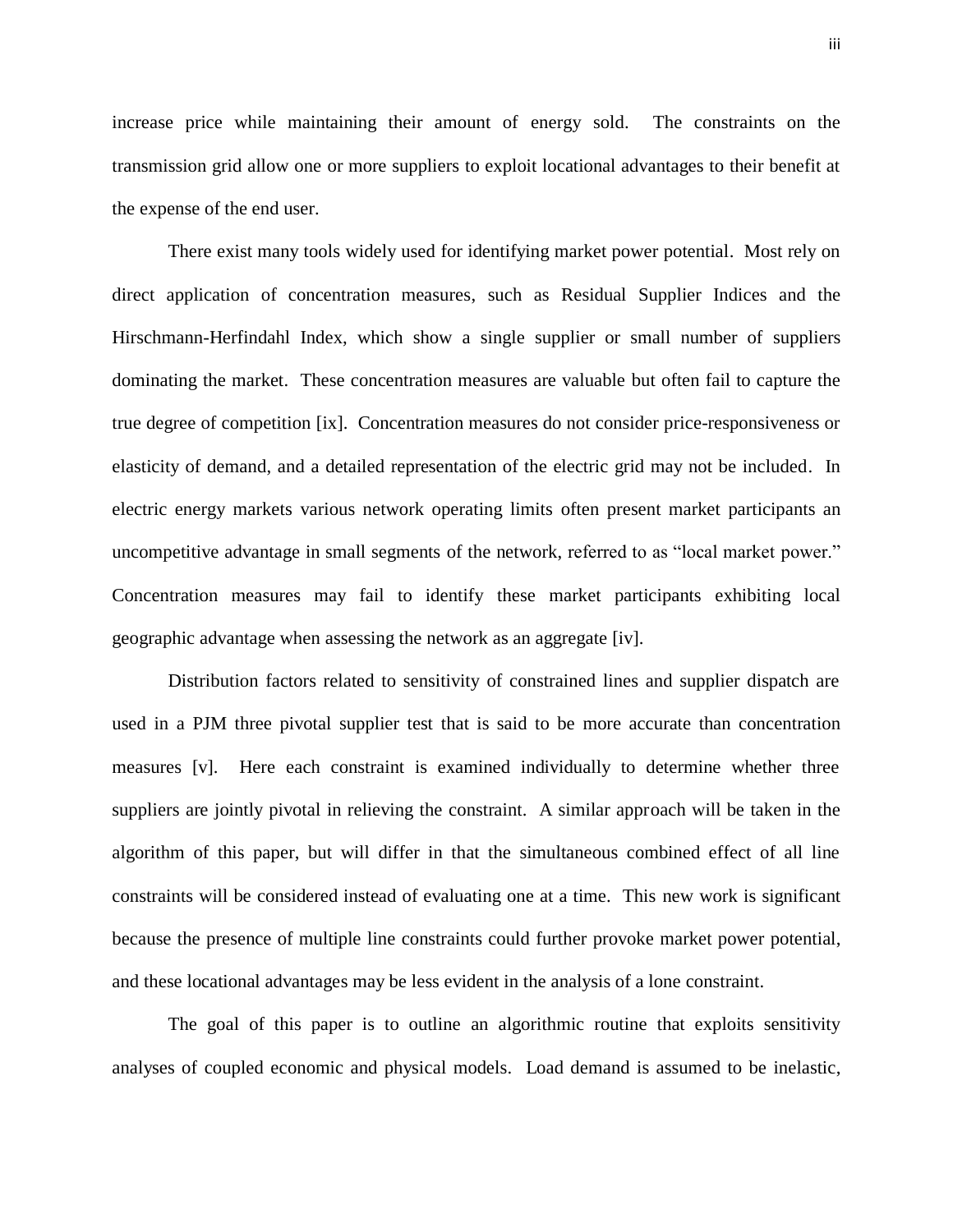and only the effect of offer price on the market is studied. Limits are placed on transmission lines known to be easily congested, and a linear programming optimal flow is run. Matrices of dispatch/offer price and revenue/offer price sensitivities are then calculated for further evaluation which will highlight suppliers able to manipulate the market to their advantage.

This analysis does not necessarily conclude certain generators are exercising market power or to what extent this potential may be exercised. It serves as a screening tool so that dominant suppliers flagged can be investigated for the possibility of market power potential. The impact of this work will improve the efficiency and reliability of the electric power grid.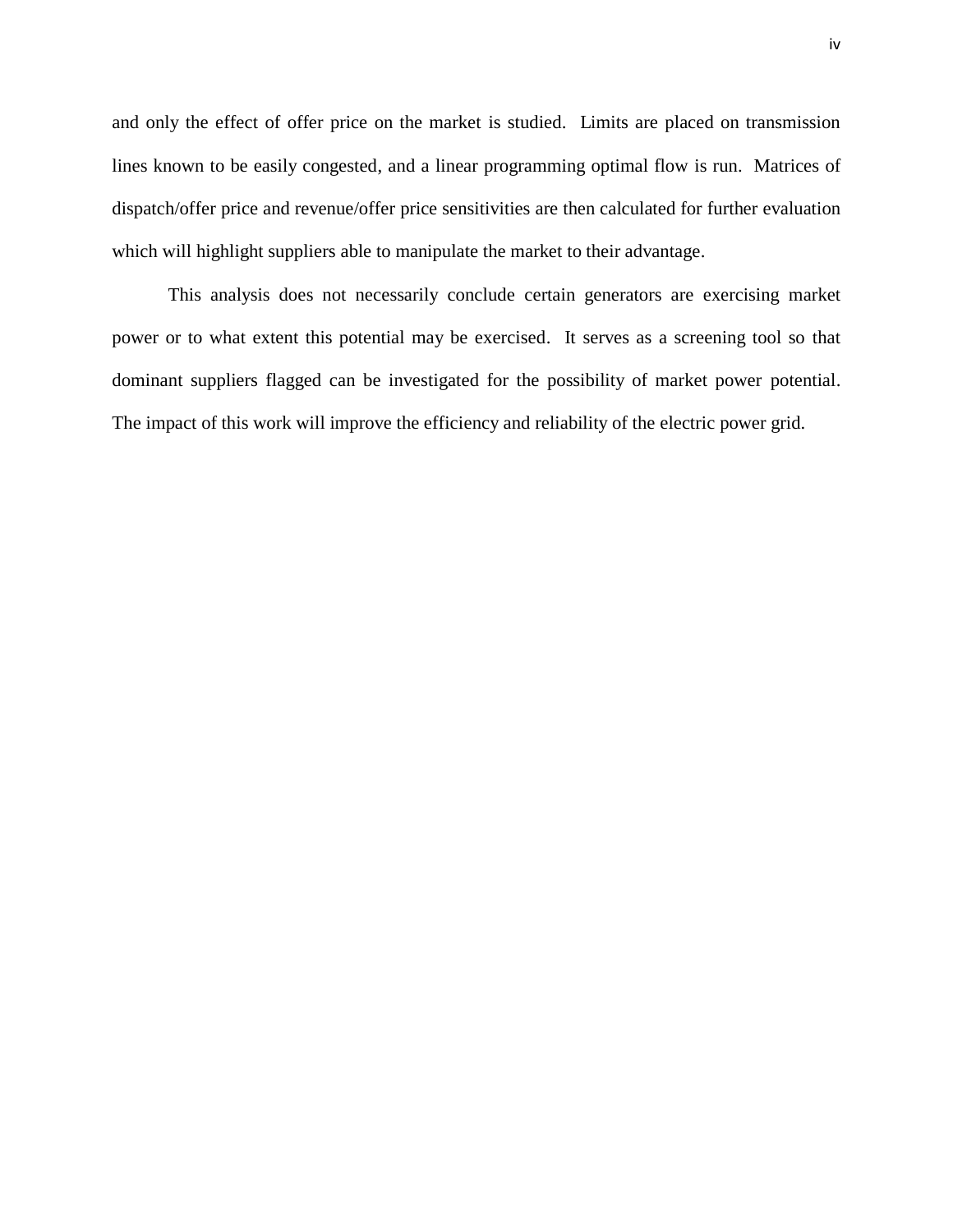#### <span id="page-4-0"></span>**Acknowledgements**

This work in this paper would not have been made possible without the generous support of the Consortium for Electric Reliability Technology Solutions (CERTS). I personally found much purpose and meaning in this research. It has helped me comprehend the nature of generation markets and the pursuit of fairness between suppliers, competitors and customers. I also give thanks to the Power System Engineering Research Center (PSERC). Being involved with PSERC and hearing the seminars has helped me understand necessary areas of research and future challenges. I am extremely grateful for the invaluable experiences provided by CERTS and PSERC through which young engineers are given the opportunity to make the most of themselves.

I would also like to thank my advisor Professor Bernard Lesieutre. His vast understanding and knowledge in the area of Power Systems has been a crucial resource in my education as a Master's student. His accomplishments are inspiring, and his cheerful attitude is also a quality to be admired. My sincerest appreciation is given for the rewarding experience he has presented myself with under his supervision.

The faculty professors of the UW college of engineering are not to go without mention. I am very thankful to be under the tutelage of such esteemed and intelligent individuals. I feel fortunate to learn under their guidance.

Last but not least I would like to express my gratitude to the WiSPERC and WEMPEC students. They are truly some of the brightest young students I've ever met and are another valuable source of support and friendship.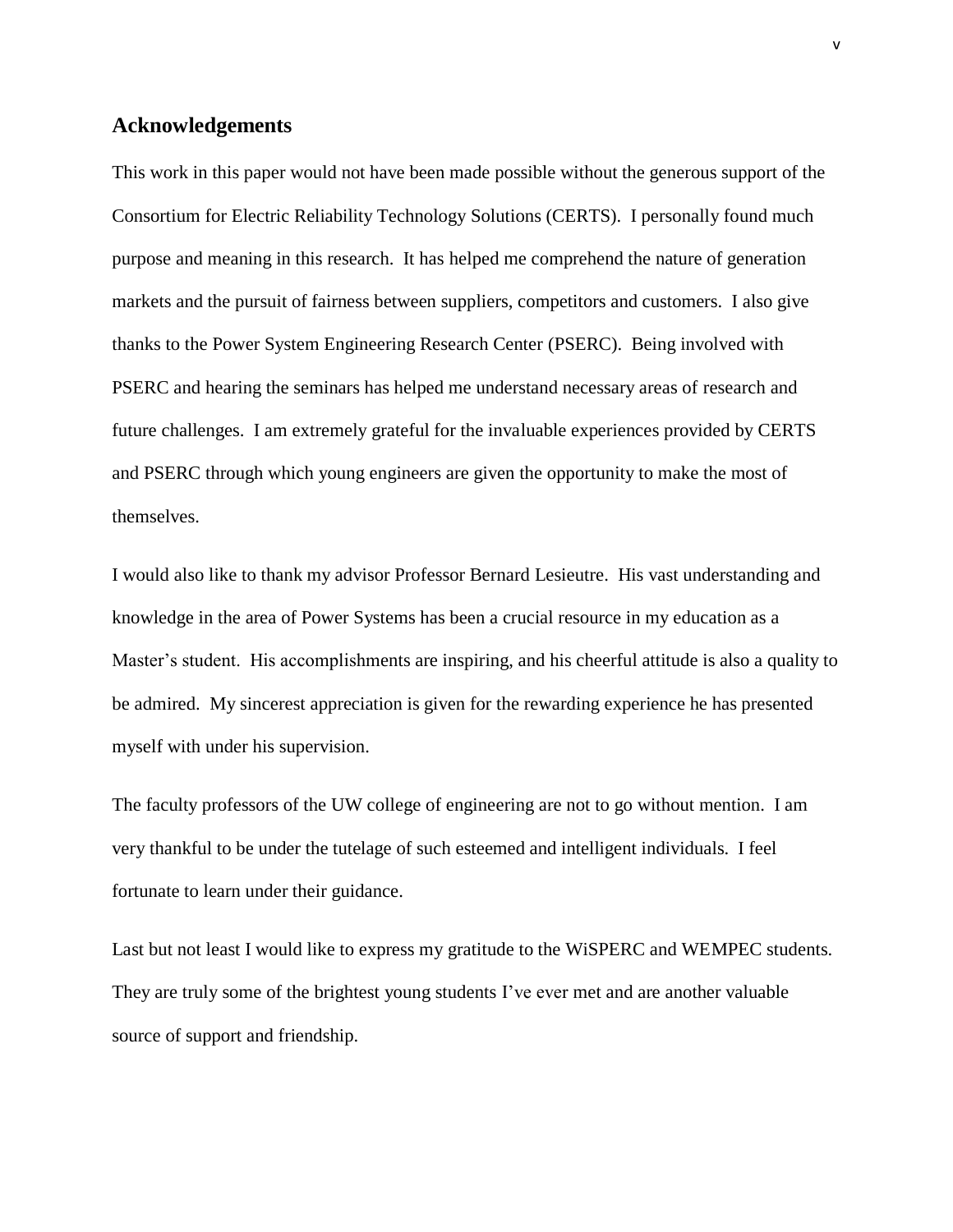# <span id="page-5-0"></span>**Table of Contents**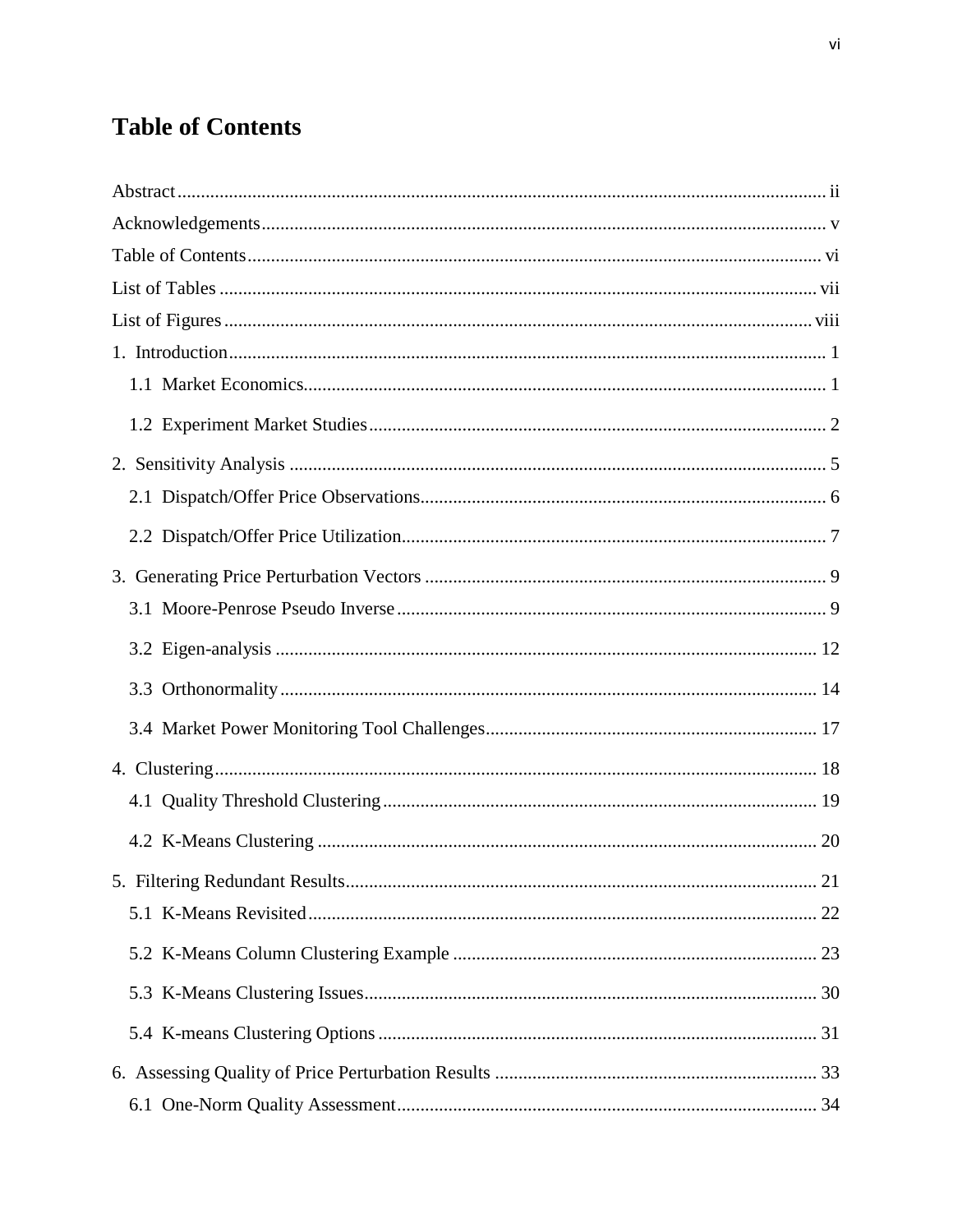# <span id="page-6-0"></span>**List of Tables**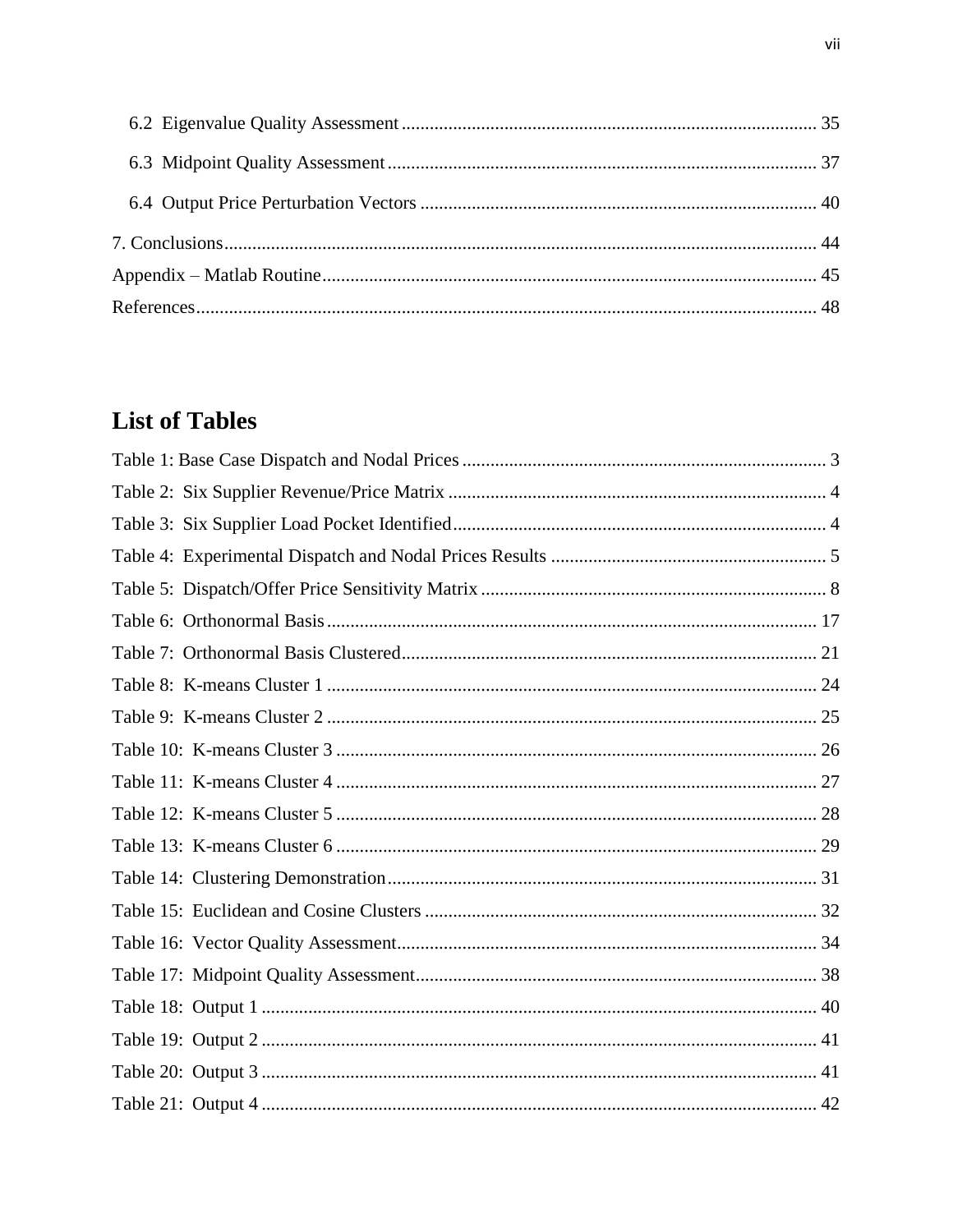# <span id="page-7-0"></span>**List of Figures**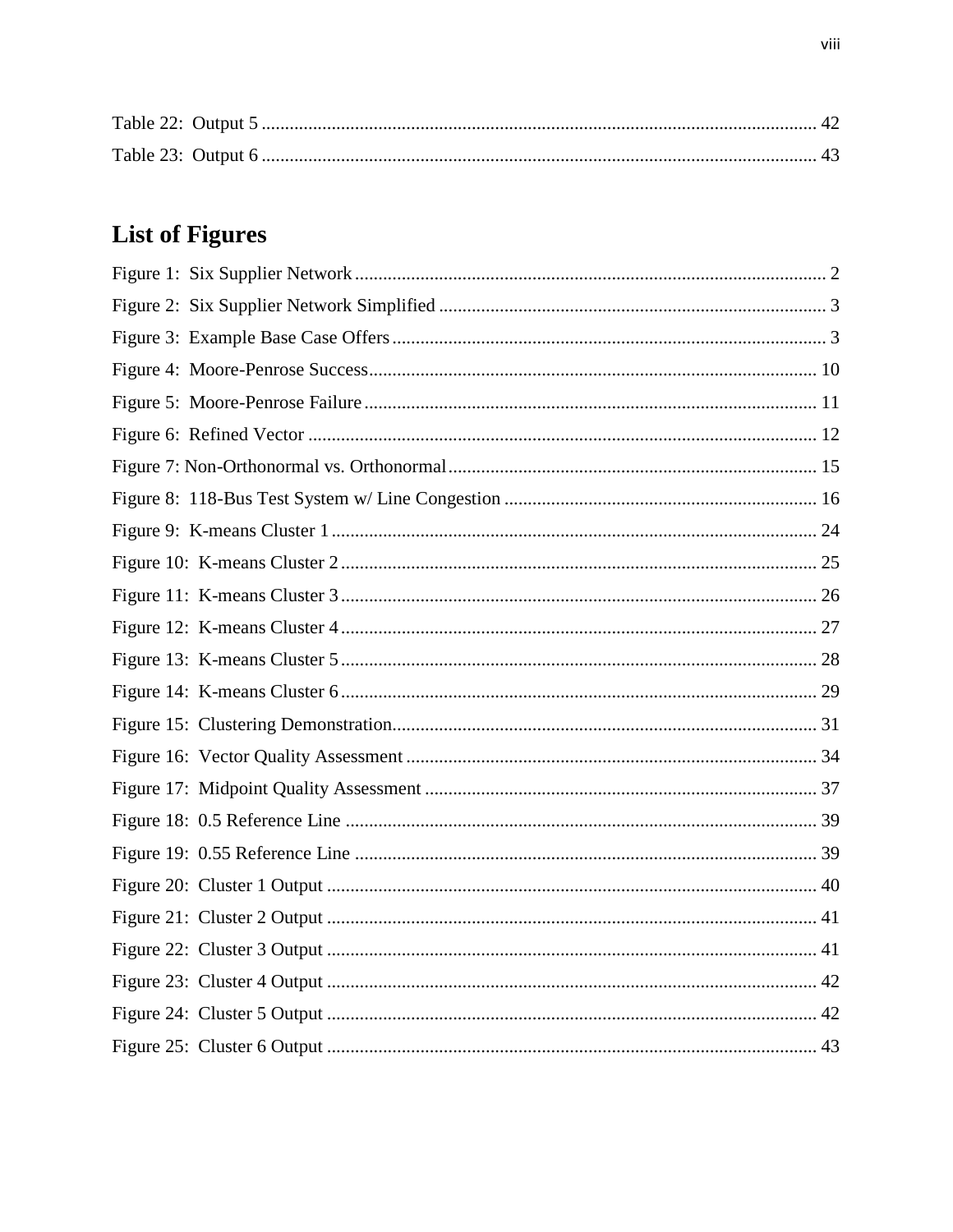#### <span id="page-8-0"></span>**1. Introduction**

The goal of this paper is to use models capturing market and network behavior to establish an efficient and accurate algorithm for identifying small numbers of suppliers with the ability to change prices without affecting dispatch. The algorithm should be robust and quick enough to be used in real-time market scenarios. To begin, some market economics being dealt with will be examined. An experiment involving market power exploitation of load pockets will also be presented.

#### <span id="page-8-1"></span>**1.1 Market Economics**

In electric energy markets, increasing revenues may not imply increasing profits. Consider a basic example. When offer prices  $\frac{\$}{\}$  $\frac{a}{b}$  are lowered, an increased market share  $[MW]$  should be witnessed as lower bids for energy are purchased first in market auctions. Lowering price to increase market share could increase revenue  $[\$]$ , but the cost to generate more electricity  $\frac{\$}{\$}$  $\frac{\infty}{MW}$  will also increase.

$$
profit[\$] = revenue[\$] - cost \ of \ generation\Big[\frac{MW}{\$}\Big] \times \ dispatch[\$]
$$

The difference between profit and revenue has been acknowledged, but for the remainder of this work revenue will be used as a proxy for profit. Information of increased cost of generation and other expenses synonymous with increasing dispatch are not needed when studying market power. Aside from knowledge of transmission grid topology, only data of offer prices resulting in zero change in dispatch is needed, hence the study of revenue and not profit is used.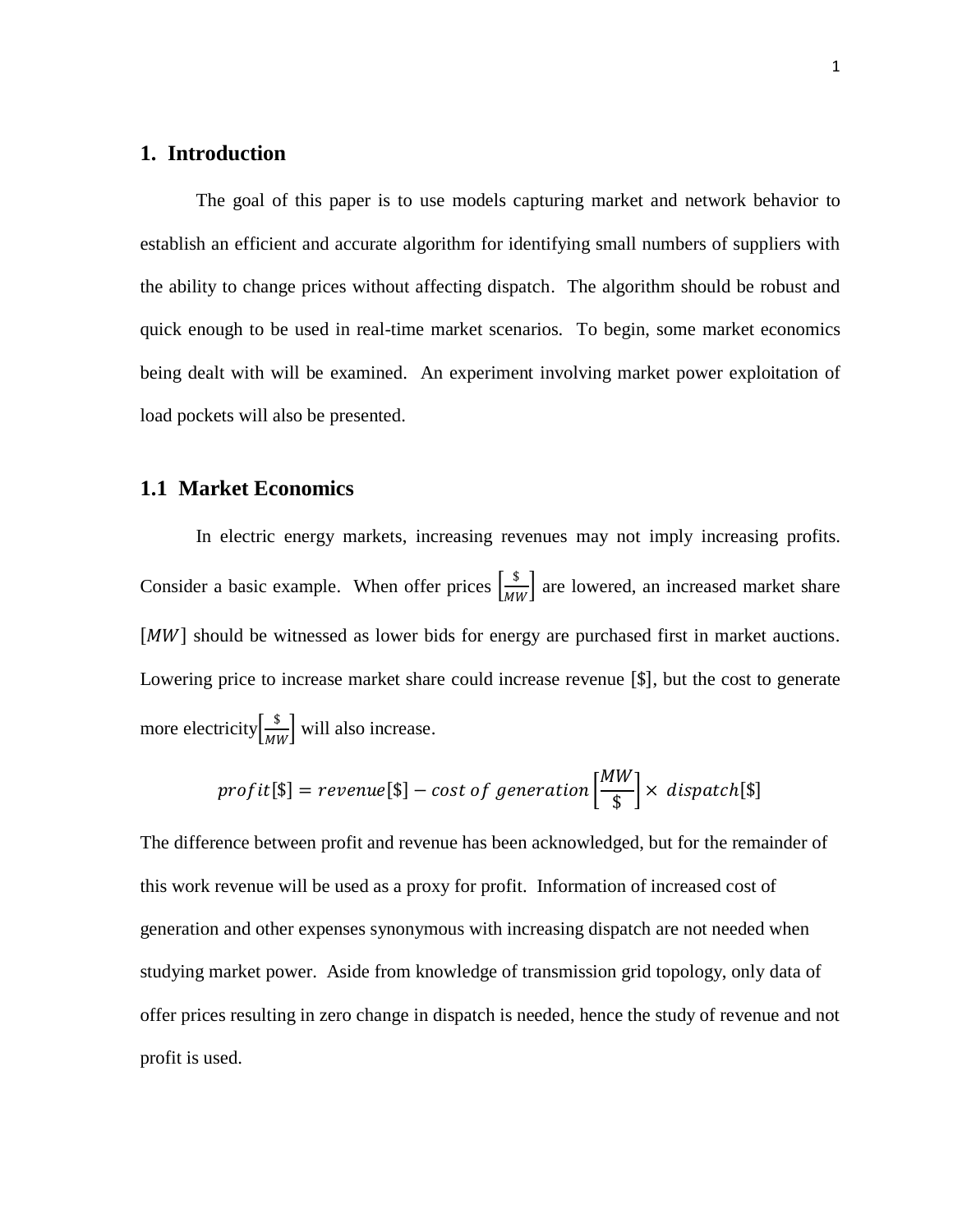# <span id="page-9-0"></span>**1.2 Experiment Market Studies**

If a small set of suppliers can simultaneously raise prices and increase revenues, they have some amount of market power. Consider a six supplier example extracted from a Real Time Market Power Monitoring PSERC presentation by Dr. Bernard Lesieutre [vi] [vii]:



<span id="page-9-1"></span>The total system load is 165 MW and a capacity of 60 MW is placed on each generator. The lines connecting the left and right network are each limited to a max flow of 10MVA and inhibit power flow. The constraints produce a load pocket in the right network where generators 5 and 6 are. The above can be simplified to the following diagram: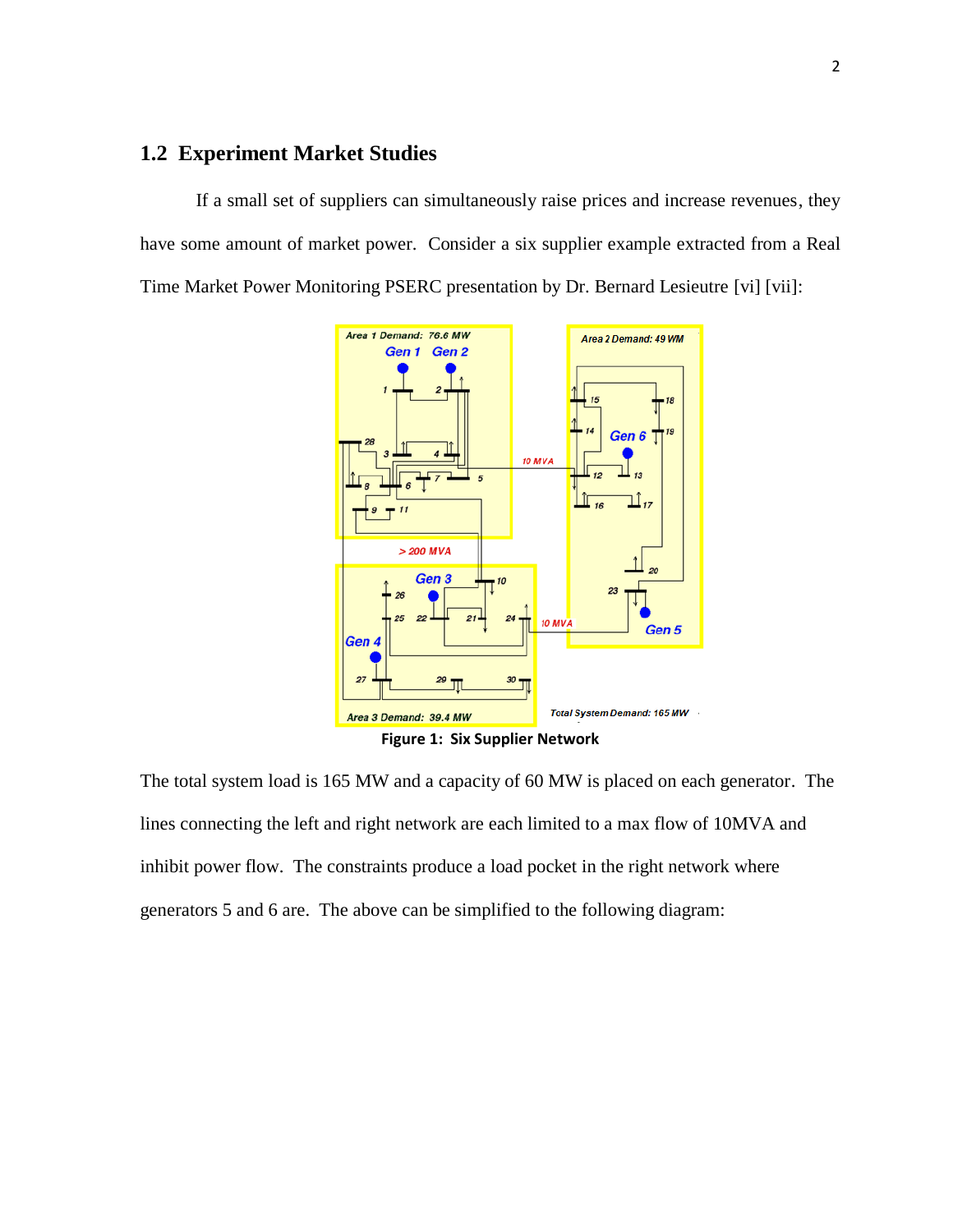

**Figure 2: Six Supplier Network Simplified**

<span id="page-10-1"></span>The right load demands 49 MWs and can draw a maximum of 20 MWs from the left network. Therefore the load on the right must purchase at least 29 MWs from generators 5 and 6. Generators 5 and 6 can offer market prices higher than offered by Generators 1-4 due to locational advantages, shown in the following [Figure 3: Example Base Case Offers.](#page-10-2) The three blocks of energy represent each generator's 60 MW capacity and would be sold in a uniform price auction.



<span id="page-10-2"></span>A base case solution for the full nonlinear AC optimal power flow is shown in [Table 1.](#page-10-0)

|                |                 | G2   | G3   | G4   | G5                             | G6             |
|----------------|-----------------|------|------|------|--------------------------------|----------------|
| Dispatch (MW)  | 21 J<br>J I . I | 36.0 | 34.0 | 36.0 | $\sqrt{ }$<br>$\overline{1}$ . | 1 ^ ປີ<br>12.U |
| Price (\$/MWh) | 40.0            | 40.1 | 40.0 | 40.1 | 55.0                           | 54.3           |

<span id="page-10-0"></span>The matrix of revenue/offer price sensitivities for this base case solution is shown in [Table 2.](#page-11-0)

$$
\Delta r = change in revenue
$$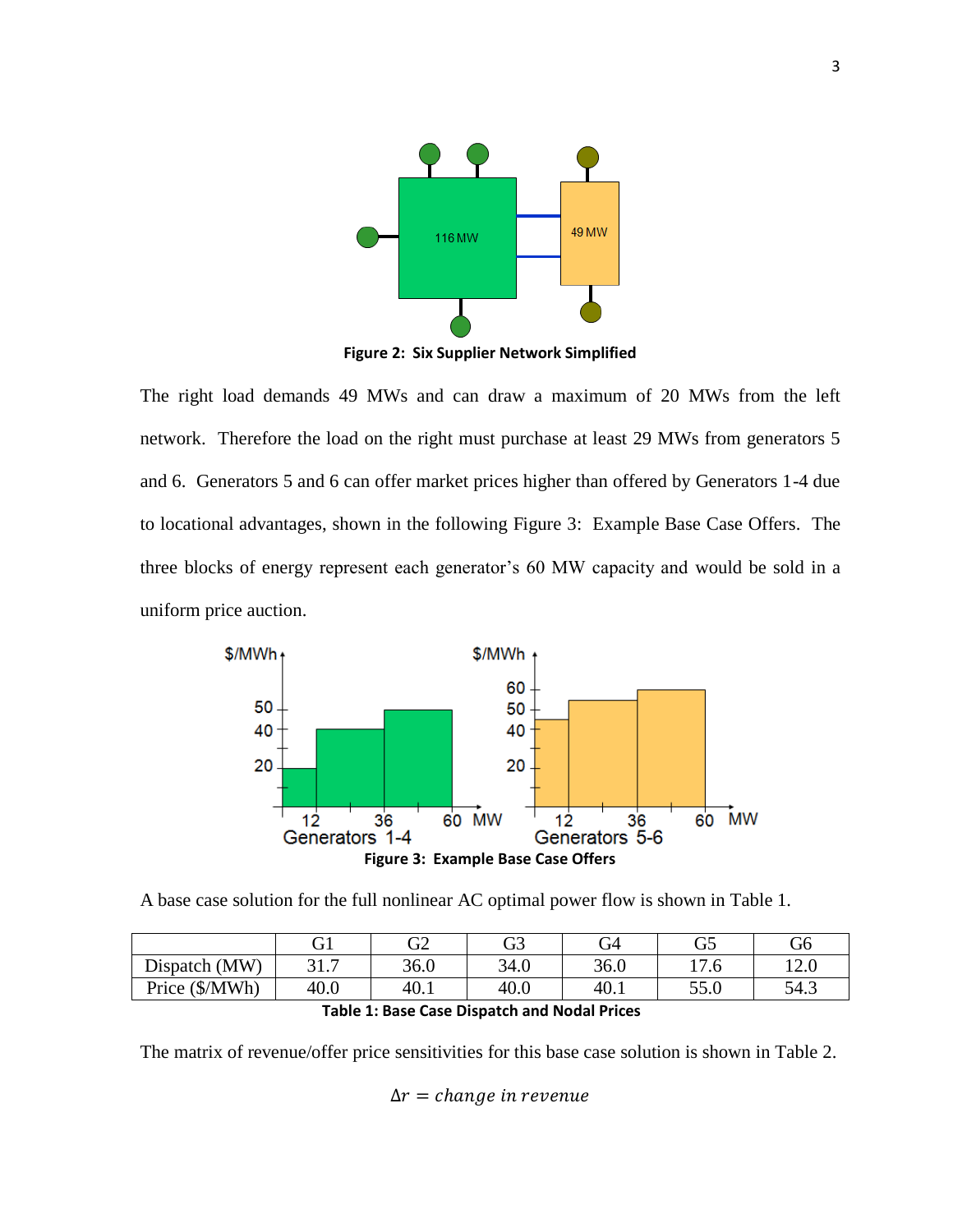$$
\Delta y = change in offer price
$$
  

$$
\Delta g = change in dispatch
$$
  

$$
\Delta \lambda = nodal price
$$

Each entry of [Table 2](#page-11-0) is defined by

$$
\frac{dr_i}{dy_j} = \lambda_i^* \frac{dg_i}{dy_j} + g_i^* \frac{d\lambda_i}{dy_j}
$$

around the operating point  $(g^*, \lambda^*)$  representing the proportion in revenue change for the  $i^{th}$ generator (row *i* in the matrix) due to a change in nodal price at the  $j<sup>th</sup>$  generator (column *j* of the matrix).

$$
\begin{bmatrix}\n\Delta r_1 \\
\Delta r_2 \\
\Delta r_3 \\
\Delta r_4\n\end{bmatrix} = \begin{bmatrix}\n-3298 & 3231 & 31 & 65 & 52 & -49 \\
3219 & -3695 & 244 & 263 & 315 & -310 \\
31 & 244 & -544 & 308 & -234 & 229 \\
65 & 263 & 307 & -597 & -127 & 125 \\
38 & 230 & -170 & -93 & -160 & 173 \\
-36 & -229 & 169 & 92 & 175 & -159\n\end{bmatrix}\n\begin{bmatrix}\n\Delta y_1 \\
\Delta y_2 \\
\Delta y_3 \\
\Delta y_4 \\
\Delta y_4\n\end{bmatrix}
$$
\nTable 2: Six Supplementary Price Matrix

<span id="page-11-0"></span>The negative entries on the diagonal indicate no generator acting alone can

simultaneously increase offer price and revenue. Also, the sum of each row is positive, revealing if all suppliers equally raise prices, all would experience increased revenue. Closer examination reveals a load pocket for generators 5 and 6.

| $\Gamma \Delta r_1$          | -3298 | 3231    | 31     | 65    | 52     |         |                  |
|------------------------------|-------|---------|--------|-------|--------|---------|------------------|
| $\Delta r_2$                 | 3219  | $-3695$ | 244    | 263   | 315    | $-310$  |                  |
|                              |       | 244     | $-544$ | 308   | -234   | 229     |                  |
|                              | 65    | 263     | 307    | -597  | $-127$ |         |                  |
| $\Delta r_4$                 | 38    | 230     |        | $-93$ | $-160$ | 173     |                  |
| $\lfloor \Delta r_4 \rfloor$ |       |         | 169    | 92    |        | $-159.$ | L $\Delta y_4$ J |

<span id="page-11-1"></span>**Table 3: Six Supplier Load Pocket Identified**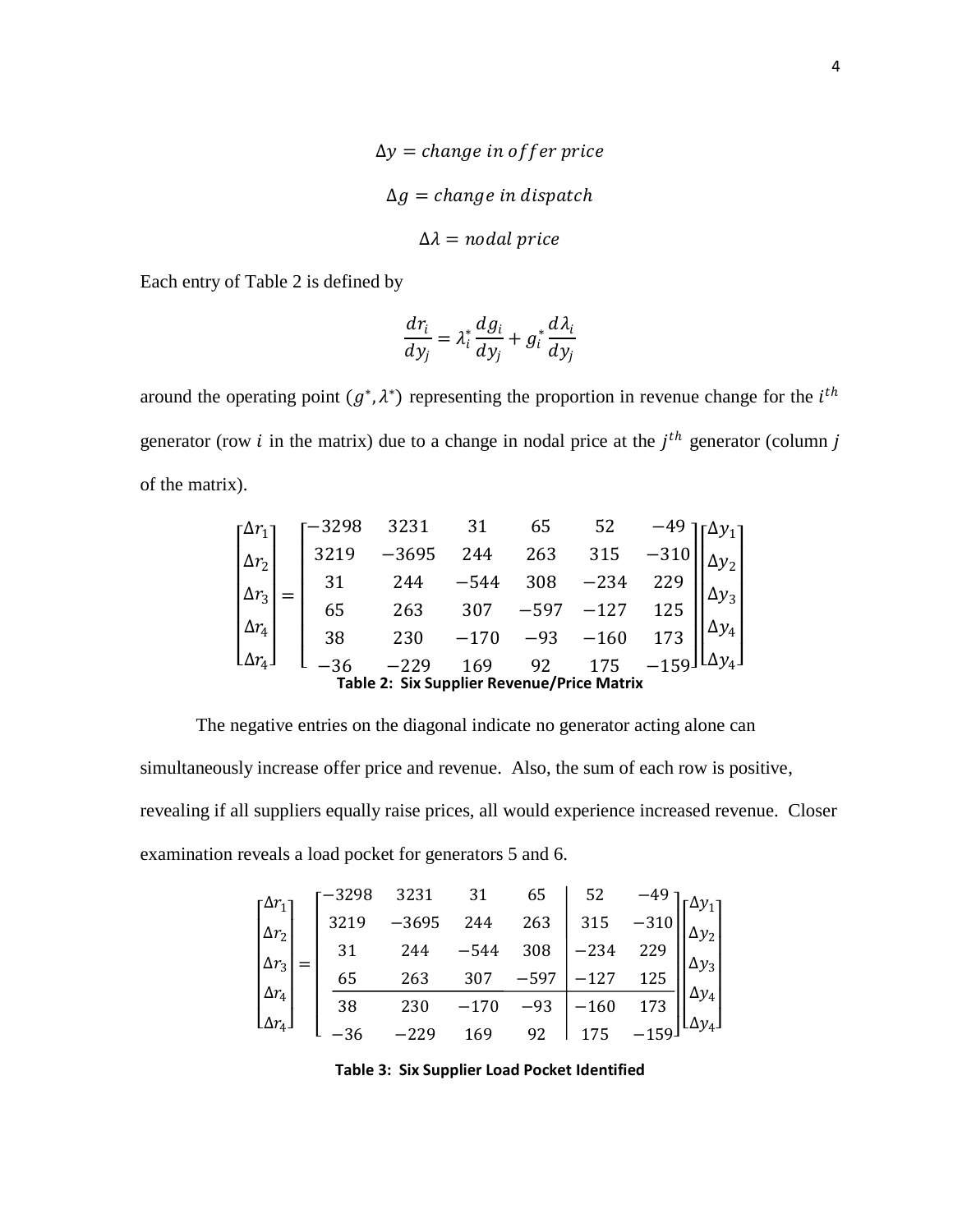If generators 5 and 6 raise prices simultaneously their own revenues increase. They are the only pair of generators with this ability. Furthermore, if the two generators proportionally raise their prices near unity, revenue of the remaining four generators remains unchanged. This suggests generators 5 and 6 share potential market power.

An experiment was conducted at Cornell University with students acting as the six generators. Each generator attempted to maximize revenue without communication or collusion between participants. A seventy-five round uniform price auction was performed with each student specifying a price for each of the three fixed blocks of energy representing the capacity of their generator. An \$80/MWh price offer cap was imposed, and results suggest that had the experiment continued past seventy-five rounds, the load pocket would have approached the price offer cap.

|                         | $\sim$ 1<br>UΙ | G2   | G3   | G4   | G5   | G6   |
|-------------------------|----------------|------|------|------|------|------|
| $Dispatch$ (MW)         | 27 Q<br>ر ، ر  | 34.9 | 30.1 | 34.9 | 14.9 | 14.6 |
| Price $(\frac{S}{MWh})$ | 48.5           | 48.7 | 48.5 | 48.6 | 72.0 | 70.0 |

**Table 4: Experimental Dispatch and Nodal Prices Results**

<span id="page-12-1"></span>Generators 5 and 6 in the load pocket were able to exploit their joint market power to their mutual advantage. It is typical in economic experiments for suppliers with joint market power potential to discover this ability without direct collusion.

#### <span id="page-12-0"></span>**2. Sensitivity Analysis**

Traditional concentration measures fail to account for some engineering constraints [\[ix\]](#page-13-0), so the approach of this work relies on sophisticated procedures developing sensitivity data of economic and physical models. Analysis is simplified by assuming quadratic offer function for the suppliers, and the change in dispatch to the change in the cost function's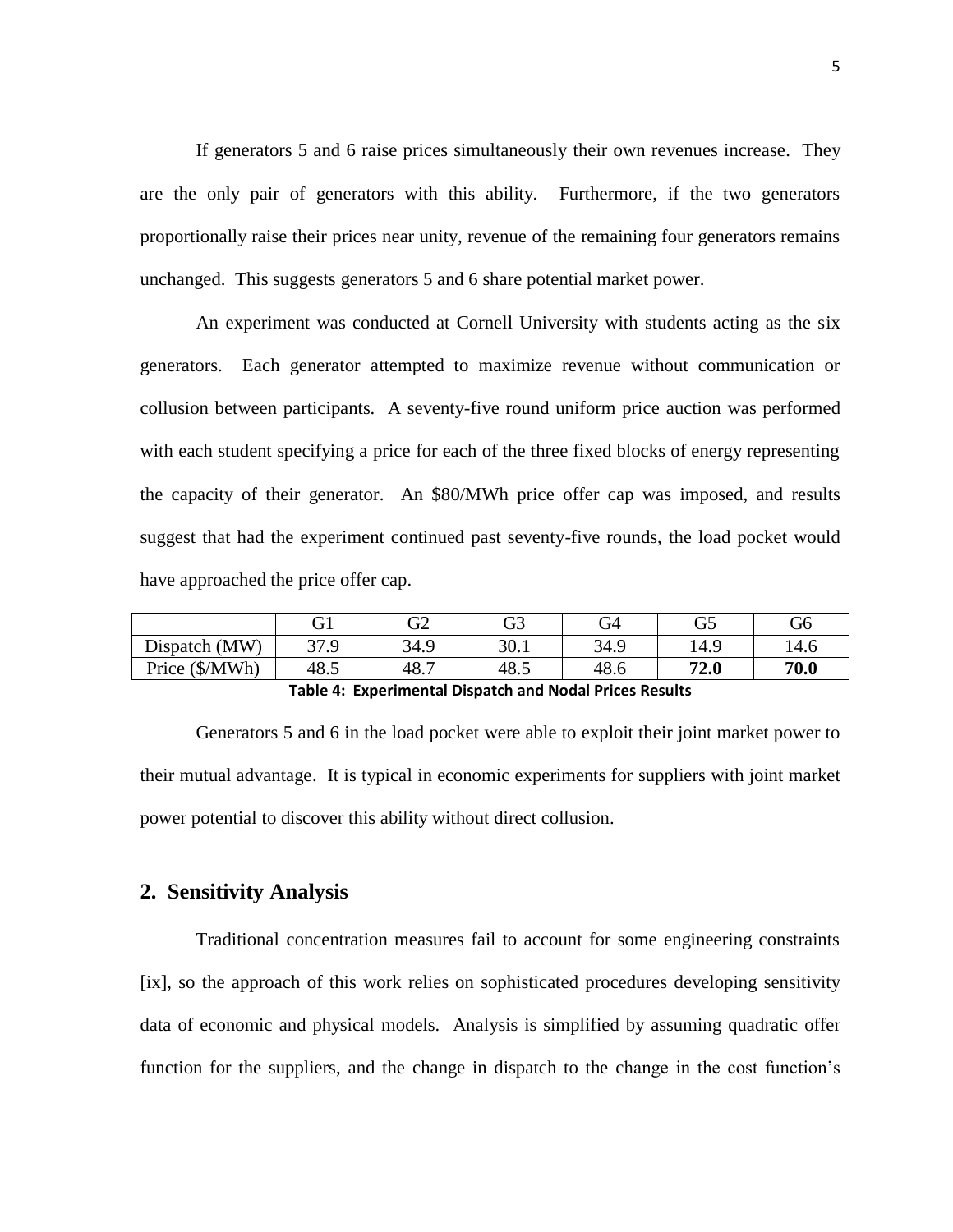quadratic coefficient term is calculated. Qualitatively the change in dispatch to changes in cost is preserved which allows simple DC power flow analysis with limits imposed. If a supplier can successfully raise prices without changing dispatch, their profits will necessarily increase [viii]. This lack of competitiveness clearly indicates the potential for market power. Revenue, offer price and dispatch sensitivities will be observed in order to monitor locational advantages and market power.

# <span id="page-13-1"></span>**2.1 Dispatch/Offer Price Observations**

A simple DC power flow analysis is employed to model injected active power in a lossless network, and a dispatch/offer price  $(\Delta g/\Delta y)$  sensitivity matrix is generated to gain insight into some network spectral properties.

$$
m_{ij} = \frac{\partial g_i}{\partial y_j}
$$

$$
\Delta g = M \Delta y
$$

If m is the number of generators in the network, than M is an  $m \times m$  matrix, and  $\Delta q$ and  $\Delta y$  are  $m \times 1$  vectors. The matrix M reflects certain substitutability properties of the system. Its diagonal entries are typically negative, so one supplier cannot unilaterally increase both supply and price as competitors can substitute supply [ix]. More importantly M is singular, meaning a price perturbation vector  $\Delta y$  exists creating zero change in dispatch  $\Delta g = 0$ .

<span id="page-13-0"></span>
$$
0 = M\Delta y \tag{1}
$$

Here  $\Delta y$  is in the null space of M,  $Nul(M)$ . A price perturbation vector  $\Delta y$  that will always create zero change in dispatch is a column of all ones representing equal incremental cost.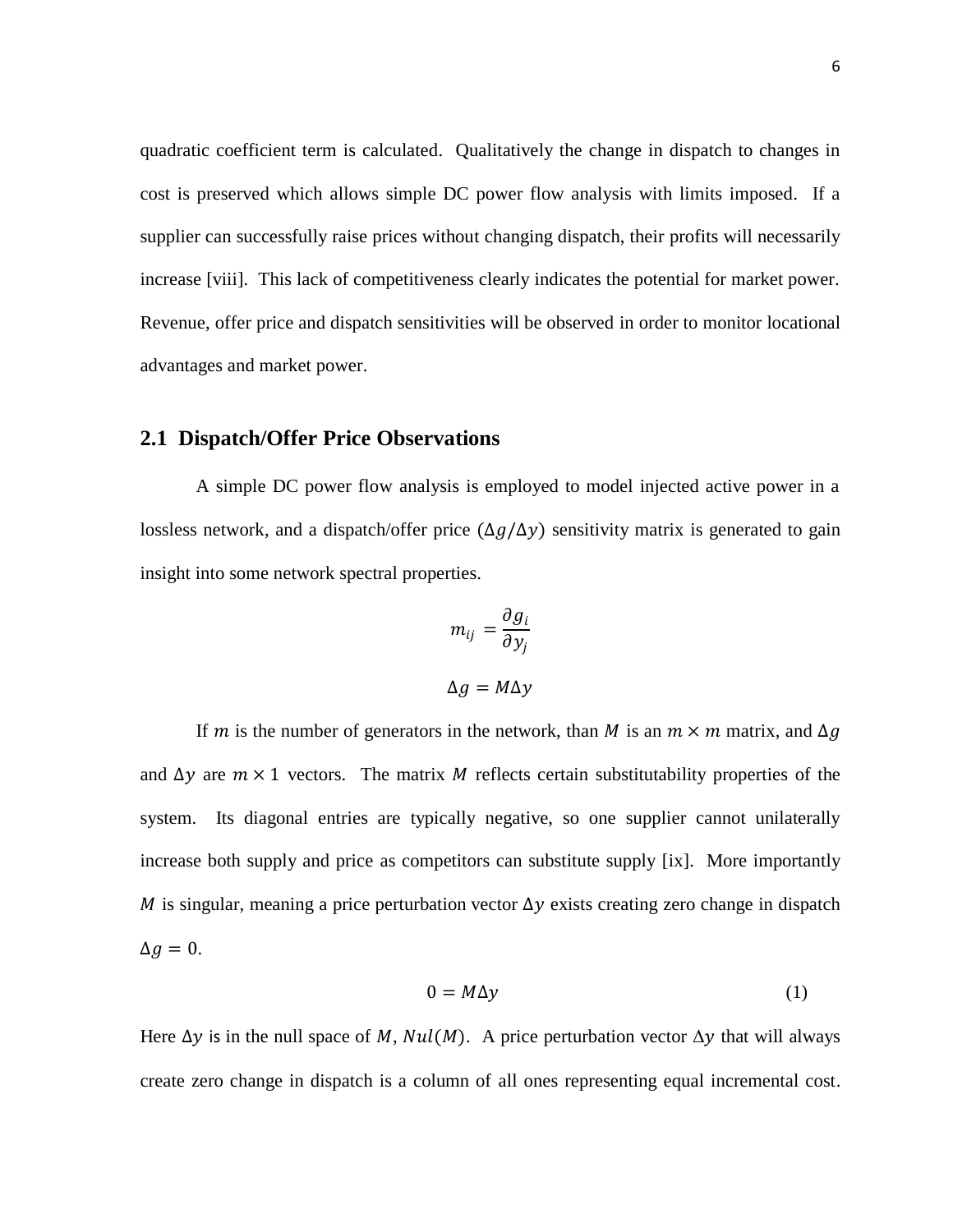This signifies the ability of all suppliers equally and simultaneously raising prices and thus not affecting dispatch. This vector of all equal elements arises when no line limits are active and losses are neglected as in a DC power flow representation.

A less obvious property of  $M$  is that the dimension of its null space increases with the number of transmission constraints. As line flow limits become active the null space grows in dimension. In general the basis of  $Nul(M)$  in an electric network with  $(n - 1)$  line constraints will have  $n$  linearly independent vectors  $[x]$ .

<span id="page-14-2"></span><span id="page-14-1"></span>
$$
Nul(M) = B = [\Delta y_1 \, \Delta y_2 \, ... \, \Delta y_n]
$$

Any linear combination of  $\Delta y_1, \Delta y_2, ..., \Delta y_n$  will also satisfy (1), and hence there are an infinite number of price perturbation vectors in the null space of  $M$  [xi].

#### <span id="page-14-0"></span>**2.2 Dispatch/Offer Price Utilization**

A nineteen generator bus example of the dispatch/offer price null space matrix  $B$  is shown below in [Table 5.](#page-15-0) The rows represent generation buses, and each independent column represents a scenario of offer price perturbations about market clearing price that results in no change of electric dispatch. In this example a DC optimal power flow, with assumed quadratic offer function for the suppliers, was run on an IEEE sample 118-bus system [xii]. Once the binding constraints are known the  $m \times n$  matrix  $B$  can be easily computed from a linear programming tableau. Three line constraints were imposed in the example of [Table 5.](#page-15-0) Hence there are four columns or four scenarios of price perturbation that do not change dispatch. Three of the columns are from the three line constraints and the fourth for the scenario of all generators equally incrementing prices.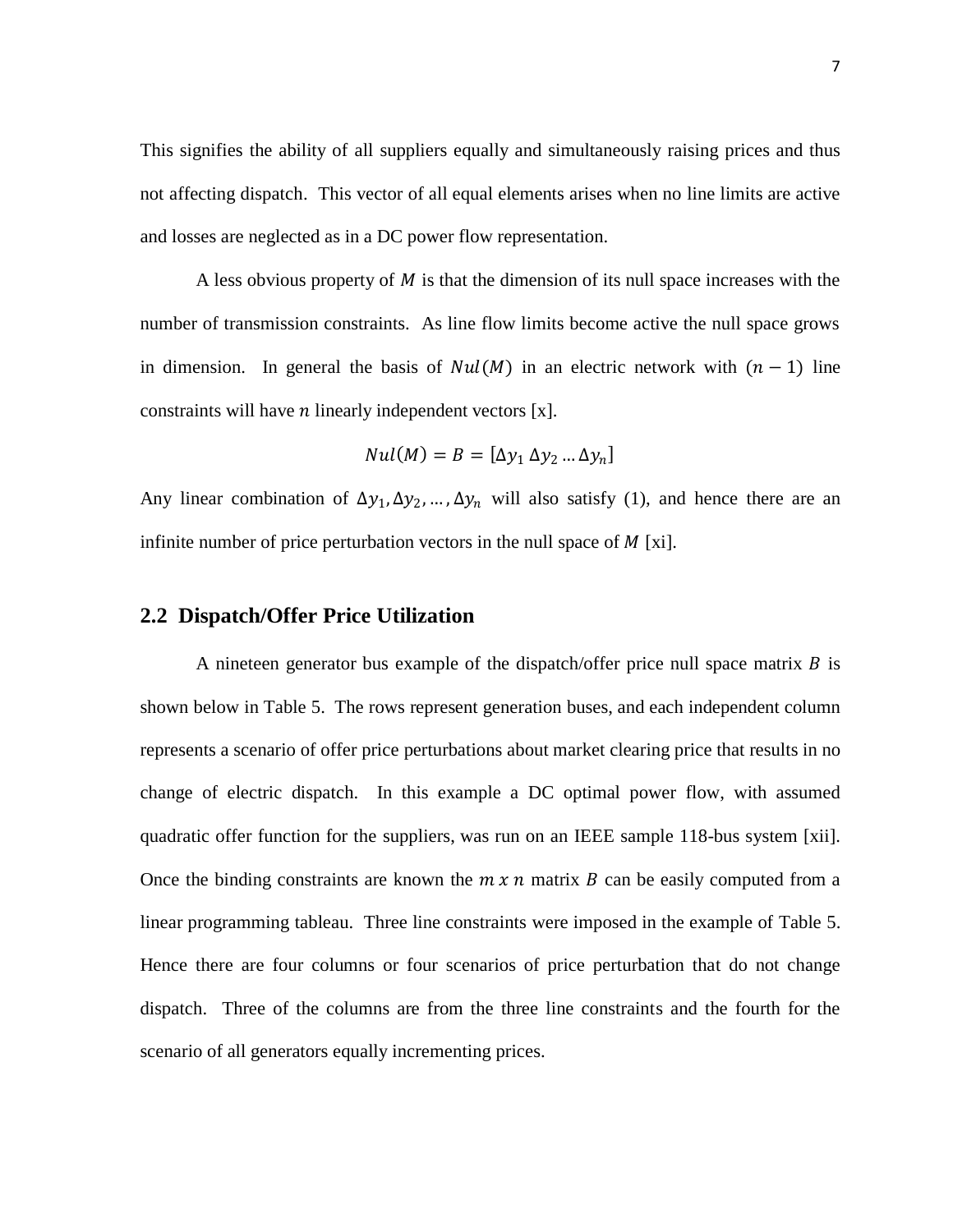|       | $-0.9915$ | 0.3210    | 0.3388    | 1.0000                                         |  |
|-------|-----------|-----------|-----------|------------------------------------------------|--|
|       | 0.0171    | $-0.4538$ | 0.3332    | 1.0000                                         |  |
|       | 0.0171    | 0.0626    | 0.2686    | 1.0000                                         |  |
|       | 0.0171    | 0.0777    | 0.2916    | 1.0000                                         |  |
|       | 0.0171    | 0.0207    | 0.2862    | 1.0000                                         |  |
|       | 0.0171    | 0.0576    | $-0.1247$ | 1.0000                                         |  |
|       | 0.0171    | 0.0586    | $-0.1587$ | 1.0000                                         |  |
|       | 0.0171    | 0.0596    | $-0.1960$ | 1.0000                                         |  |
|       | 0.0171    | 0.0604    | $-0.2280$ | 1.0000                                         |  |
| $B =$ | 0.0171    | 0.0608    | $-0.2404$ | 1.0000                                         |  |
|       | 0.0171    | 0.0615    | $-0.2666$ | 1.0000                                         |  |
|       | 0.0171    | 0.0603    | $-0.2221$ | 1.0000                                         |  |
|       | 0.0171    | 0.00592   | $-0.2009$ | 1.0000                                         |  |
|       | 0.0171    | 0.0598    | $-0.2183$ | 1.0000                                         |  |
|       | 0.0171    | 0.0596    | $-0.2140$ | 1.0000                                         |  |
|       | 0.0171    | 0.0597    | $-0.2148$ | 1.0000                                         |  |
|       | 0.0171    | 0.0597    | $-0.2160$ | 1.0000                                         |  |
|       | 0.0171    | 0.0597    | $-0.2160$ | 1.0000                                         |  |
|       | 0.0171    | 0.0597    | $-0.2160$ | 1.0000 <sup>1</sup>                            |  |
|       |           |           |           |                                                |  |
|       |           |           |           | $-\left[R, R, R, R\right]$ (19 rows x 4 column |  |

|  |  | Table 5: Dispatch/Offer Price Sensitivity Matrix |
|--|--|--------------------------------------------------|
|  |  |                                                  |
|  |  | $=[B_1 \ B_2 \ B_3 \ B_4]$ (19 rows x 4 columns) |

<span id="page-15-0"></span>The goal is to find a linear combination of these four columns that will generate a new price perturbation vector. Ideally for the purpose of identifying market power, a price perturbation vector having few large entries and many zero or near zero entries is desired. This ideal scenario would highlight a few market participants raising prices, with the other generator prices remaining unchanged and all dispatch levels maintained constant. The few dominant generators highlighted would appear to have the potential ability to increase prices, maintain dispatch and print money with no negative feedback.

$$
\begin{bmatrix} B_1 & B_2 & B_3 & B_4 \end{bmatrix} * \begin{bmatrix} x_1 \\ x_2 \\ x_3 \\ x_4 \end{bmatrix}
$$
  
=  $B_1 * x_1 + B_2 * x_2 + B_3 * x_3 + B_4 * x_4$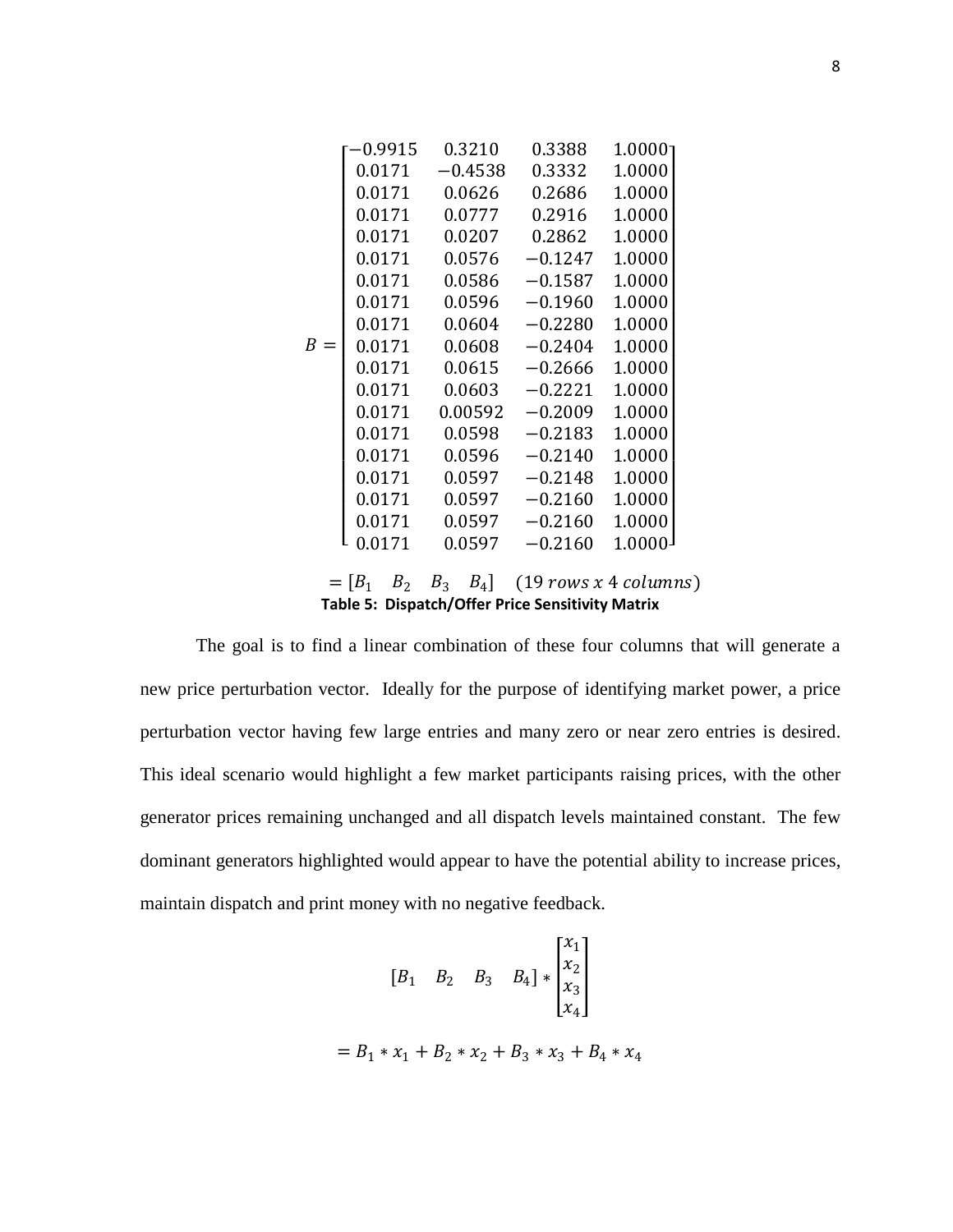$$
= \Delta y = \begin{bmatrix} few \ large \ entries \\ - \\ many \ zero \ entries \end{bmatrix} \quad (19 \ rows \ x \ 1 \ column)
$$

# <span id="page-16-0"></span>**3. Generating Price Perturbation Vectors**

The possible combination values of  $x$  ( $x_1$ ,  $x_2$ ,  $x_3$  and  $x_4$  for the 19 x 4 example of [Table 5\)](#page-15-0) are infinite, thus infinite possible linear combinations of  $B$  and infinite price perturbation vectors  $\Delta y$ . Somewhere in these infinite combinations, a vector x that generates a quality price perturbation vector  $\Delta y$  is desired.

#### <span id="page-16-1"></span>**3.1 Moore-Penrose Pseudo Inverse**

If  $\Delta y$  is already known or can be approximated, then the Moore-Penrose pseudoinverse can be used to find the least squares  $x$  values [xiii].

> $Bx = \Delta y$  $x_{optimal}$  =  $B^{\dagger} \Delta y_{initial}$  condition  $Bx_{optimal} = \Delta y^*$

$$
minimizes\{\|\Delta y^* - \Delta y_{initial\ condition}\ \|_2\}
$$

The vector  $x_{optimal}$  minimizes the Euclidean two-norm. The problem here is  $\Delta y_{initial\ conditional}$  needs to be specified or approximated before solving. Recall the basis B referred to in [Table 5.](#page-15-0) It appears that a linear combination of columns 1 and 4 could generate a new vector close to  $[1 \ 0 \ 0 \dots 0]^T$ .

$$
x_{optimal} = B^{\dagger} [1 \ 0 \ 0 \dots 0]^T = \begin{bmatrix} -0.9915 \\ -0.0000 \\ 0.0000 \\ 0.0169 \end{bmatrix}
$$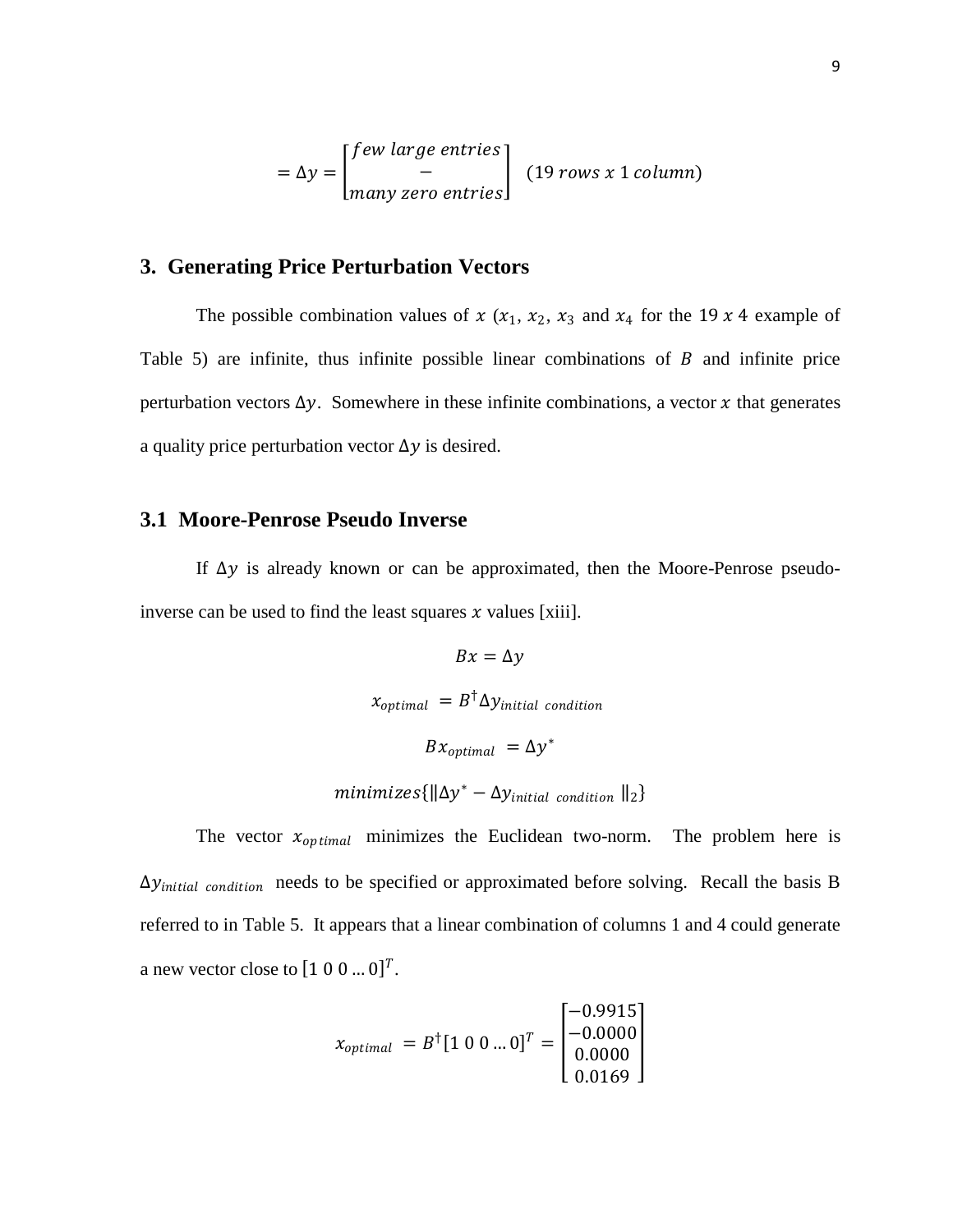

<span id="page-17-0"></span> $\|\Delta y^* - \Delta y_{initial\ conditional} \|_2 = 3.4203 \times 10^{-15}$ 

The new price perturbation vector  $\Delta y^*$  is basically equivalent to the initial condition unit vector  $\Delta y_{initial\ conditional}$  and is an ideal price perturbation vector desired to be identified. The above demonstrates the quickness and ease of successfully using the Moore-Penrose pseudo inverse.

Now consider a less suitable example however. Take the initial condition to be another unit vector with 1.0 placed at the  $11<sup>th</sup>$  row.

$$
x_{optimal} = B^{\dagger} [0\ 0\ 0\ 0\ 0\ 0\ 0\ 0\ 0\ 0\ 1\ 0\ 0\ 0\ 0\ 0\ 0\ 0\ 0]^T = \begin{bmatrix} -0.0720 \\ -0.0892 \\ -0.2344 \\ 0.0366 \end{bmatrix}
$$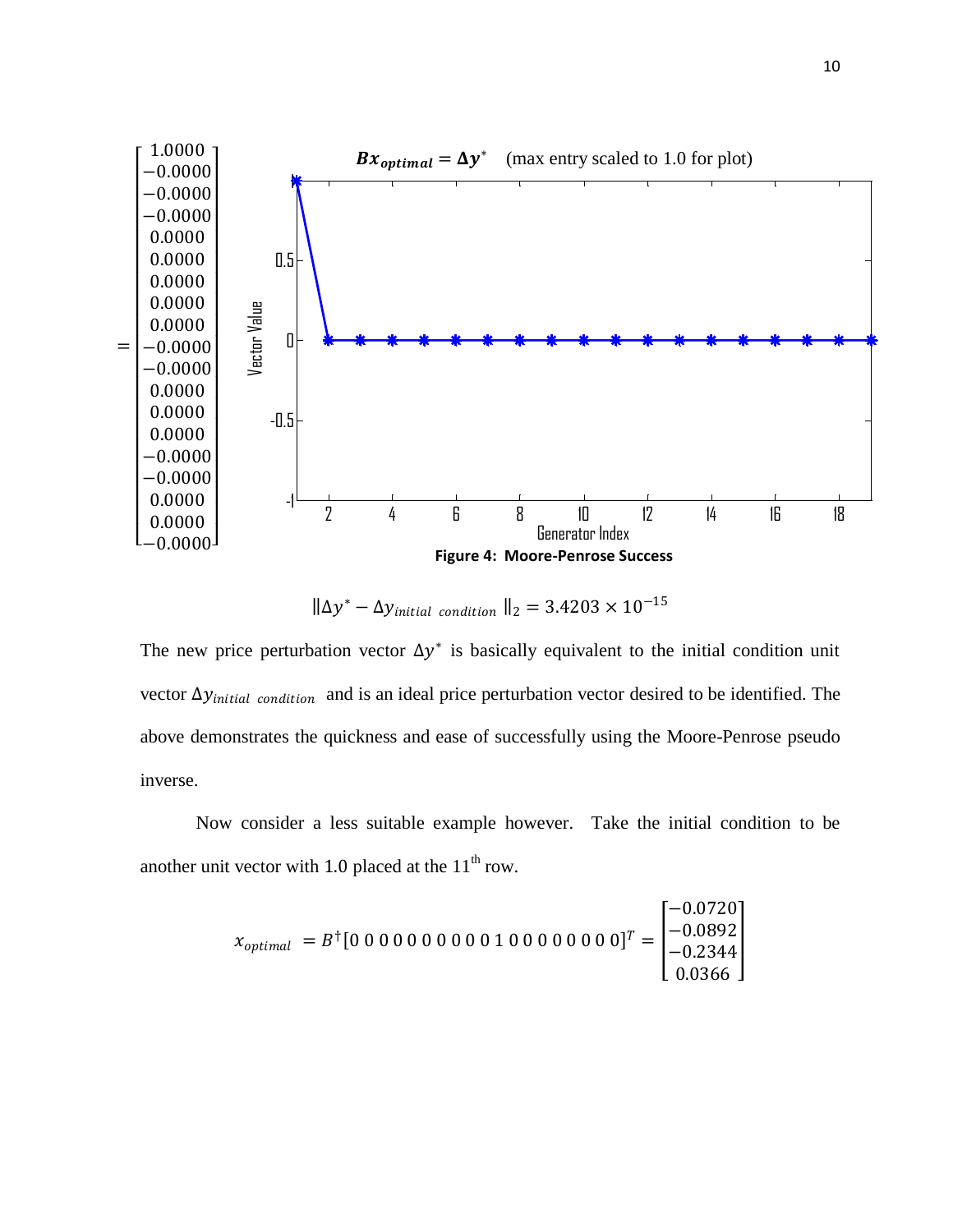

<span id="page-18-0"></span> $\|\Delta y^* - \Delta y_{initial\ conditional} \|_2 = 0.9527$ 

This new price perturbation vector does not resemble  $\Delta y_{initial\ conditional}$  whatsoever as can be seen with a larger two-norm of 0.9527. More importantly though, the vector can be refined. How the following refined vector was generated is not important for now, just the fact that its achievable is what's of interest.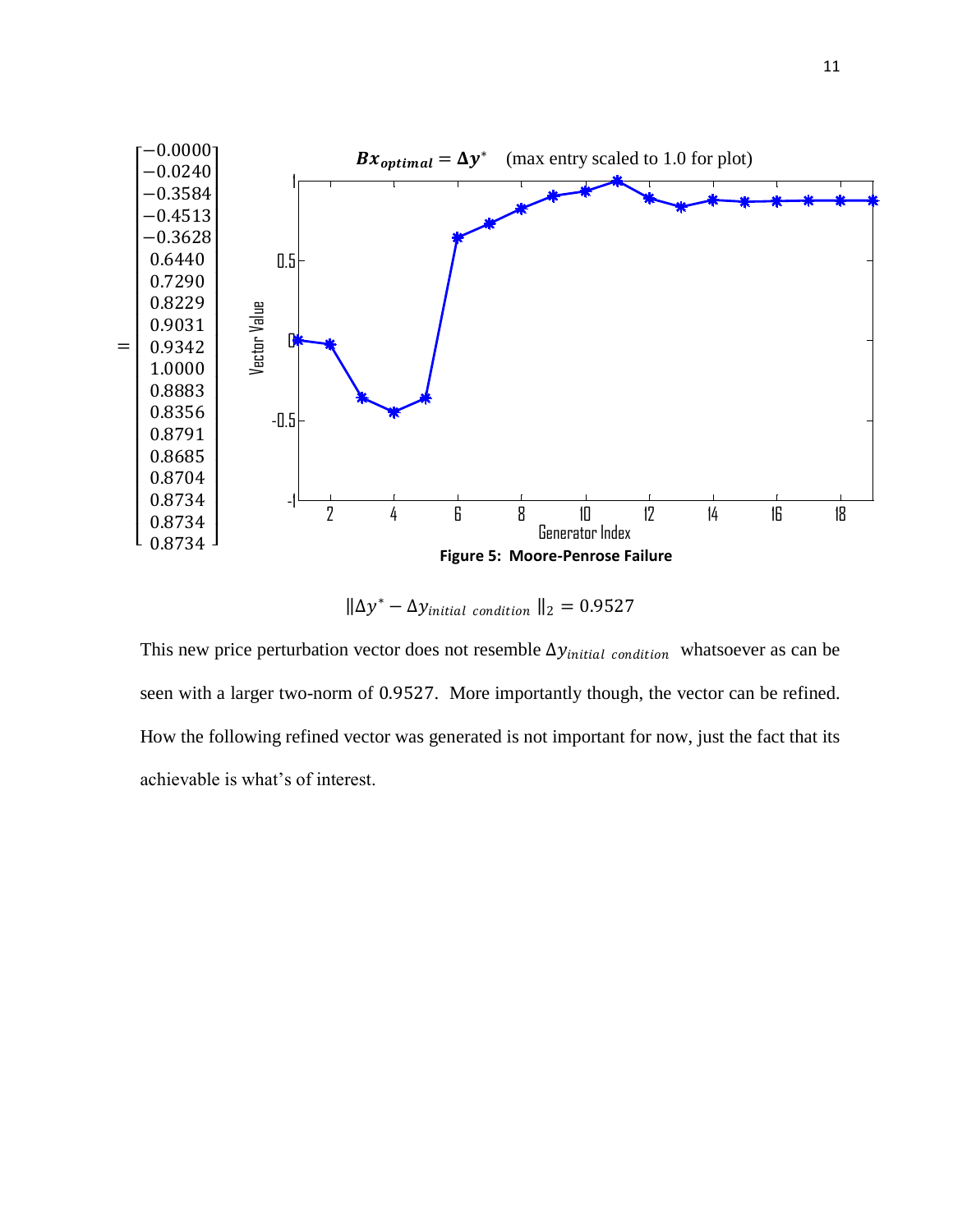

<span id="page-19-1"></span>This price perturbation vector is better than that shown in Figure 5. To generate this preferred vector for results, the perfect initial condition  $\Delta y_{initial\ conditional}$  would be needed. An infinite number of initial condition vectors  $\Delta y_{initial\ conditional}$  are available, making it difficult to find the right one. The Moore-Penrose pseudo-inverse is a quick and easy refinement tool for exposing market power potential if a good initial guess at a price perturbation vector is known. Typically there will be better available approaches however.

# <span id="page-19-0"></span>**3.2 Eigen-analysis**

Recall that market power is the ability of one or more market participants to raise the price of their service without losing customers to competition. Of course all market participants could simultaneously raise prices, and customers would have no better option of provider than those of whom they original purchased from. This scenario is unlikely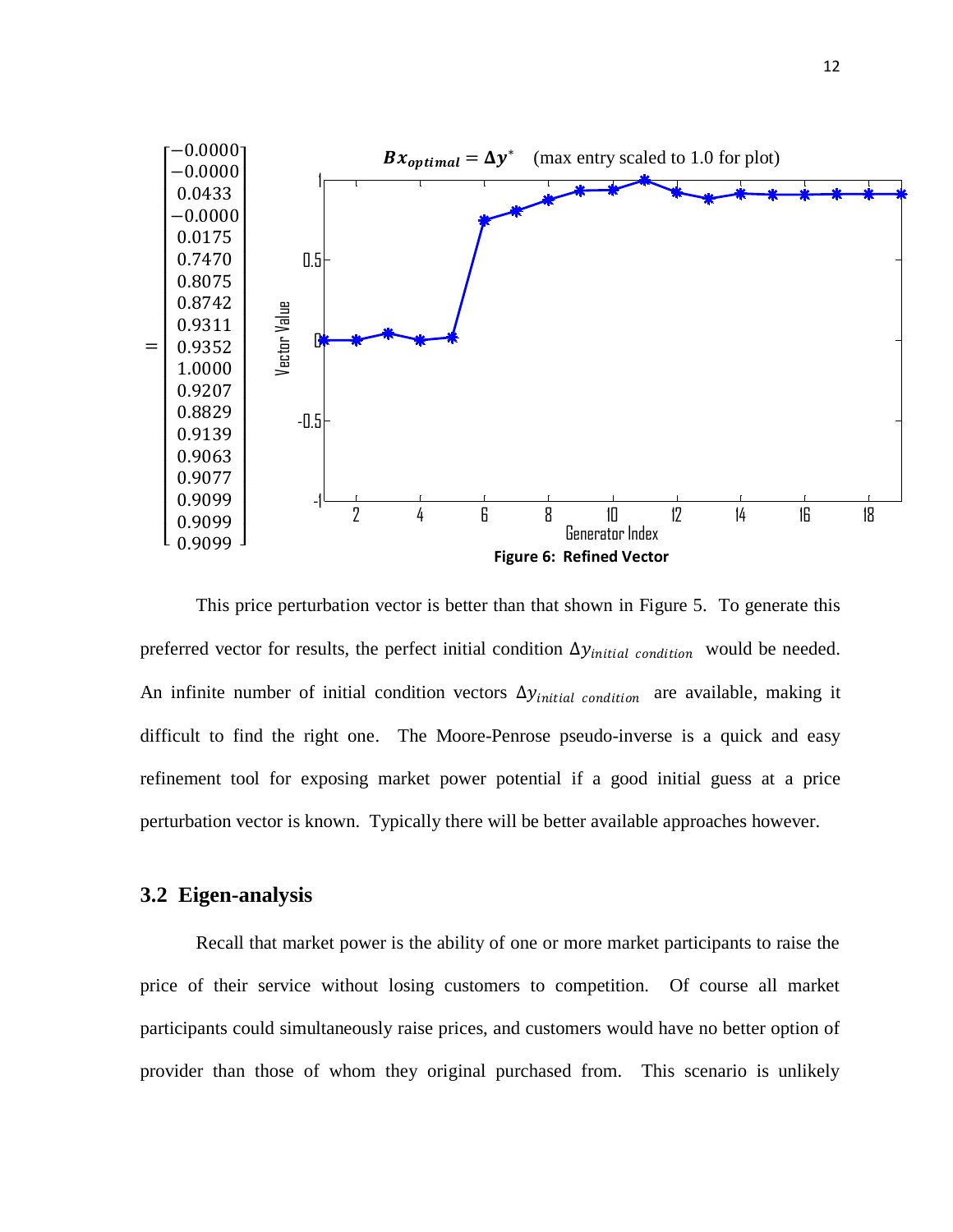however as in practice there are far too many suppliers who would need to jointly act in overt coordination. Therefore it is of primary concern to identify one or small groups of generators that can raise prices and profit while the many other generator prices remain unchanged or very slightly changed. This can be shown to be an eigenvalue analysis problem.

$$
Bx = \begin{bmatrix} B_+ \\ - \\ B_- \end{bmatrix} x = \begin{bmatrix} B_+ x \\ - \\ B_- x \end{bmatrix} \leftarrow \text{large entries, few rows} \\ \leftarrow \text{small entries, many rows} \\ (m \text{ rows } x \text{ 1 column)}
$$

$$
\lambda_{max} = \max\{x^T (B_+^T B_+ - B_-^T B_-) x\} \tag{2}
$$

Preferably the number of generators in group  $B_+$  is few  $(\text{Hrows}(B_+) \ll \text{Hrows}(B_-))$ implying a small group of generators can exercise market power if the many generators making up group  $B_$  do not alter prices. The proof of the above equation (2) is simple. It is desired the absolute value entries of  $|B_+ x| \gg |B_- x|$ . Taking  $(B_+ x)^T (B_+ x)$  yields the scalar sum of the squares of  $B_+x$ , and the same can be done for  $B_+x$ . Therefore the eigenvector x that maximizes the difference between  $(B_+x)^T (B_+x)$  and  $(B_-x)^T (B_-x)$  is needed in the search for price perturbation vectors having few large entries and many small entries.

$$
\max\{(B_{+}x)^{T}(B_{+}x) - (B_{-}x)^{T}(B_{-}x)\}\
$$

$$
= \max\{x^{T}B_{+}^{T}B_{+}x - x^{T}B_{-}^{T}B_{-}x\}\
$$

$$
= \max\{x^{T}(B_{+}^{T}B_{+} - B_{-}^{T}B_{-})x\}\
$$

$$
= x_{max}^{T}(B_{+}^{T}B_{+} - B_{-}^{T}B_{-})x_{max}
$$

Equation (2) equals the maximum eigenvalue of the square matrix  $B_+^T B_+ - B_-^T B_-$ . Consider the standard eigenvalue equation.

$$
Ax = \lambda x
$$

$$
\rightarrow x^T A x = \lambda
$$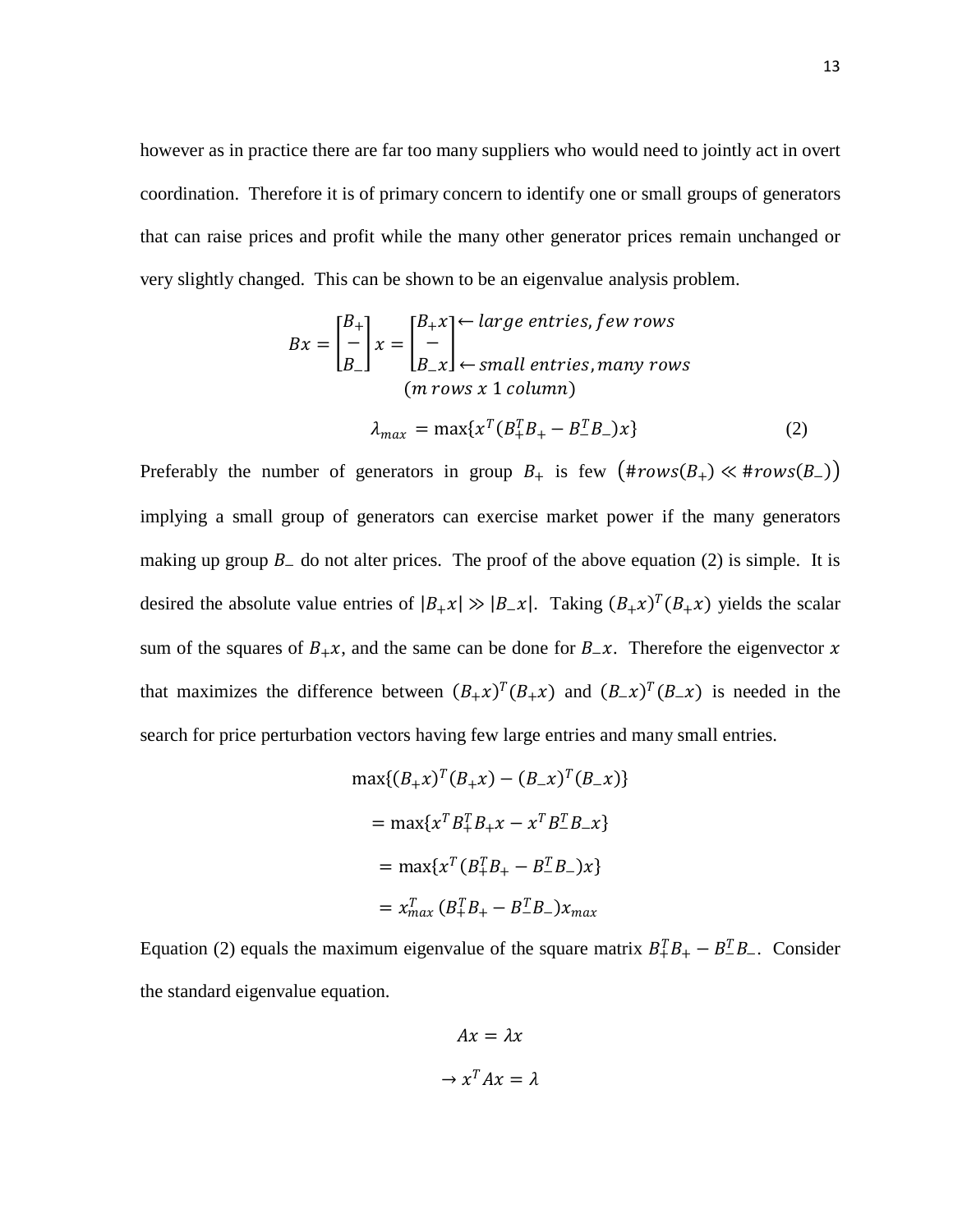In this case A equals  $B_+^T B_+ - B_-^T B_-$  and choosing its maximum eigenvalue and corresponding eigenvector maximally optimizes the separation between the large entries in  $B_+ x$  and small entries in  $B_-\dot{x}$ . Once the optimal eigenvector is identified, a price perturbation vector in the column space of  $B$  can be generated.

$$
Bx_{optimal} = \Delta y_{new}
$$

The last refinement made to this new vector  $\Delta y_{new}$  is that it is scaled so its maximum absolute value row equals one.

#### <span id="page-21-0"></span>**3.3 Orthonormality**

It is best if the given basis 
$$
B = \begin{bmatrix} B_+ \\ - \\ B_- \end{bmatrix}
$$
 is orthonormal for eigen-analysis. An

 $\sim$ 

orthornormal basis can be thought of as a rotation or a unitary transformation to a new coordinate system. The basis B dealt with has dimensions  $m \times n$  with  $m > n$ . Thus the orthonormal basis  $B$  has orthornormal columns, but not rows. The two-norm of each column in B must equal 1.0, and  $B^T B = I$  the identity matrix. An orthonormal basis provides the best rigid-body transformation to a simpler coordinate system. It can be computed using singular value decomposition (SVD). Here the matrix B can be expressed as  $B = U\Sigma V^*$  with Σ being a square matrix having  $B'$ s singular values on its diagonal. If *r* is the rank of *B*, the first *r* left singular vectors or columns of  $U\{u_1, ..., u_r\}$  generate an orthonormal basis of B [\[xi\]](#page-14-1)**.**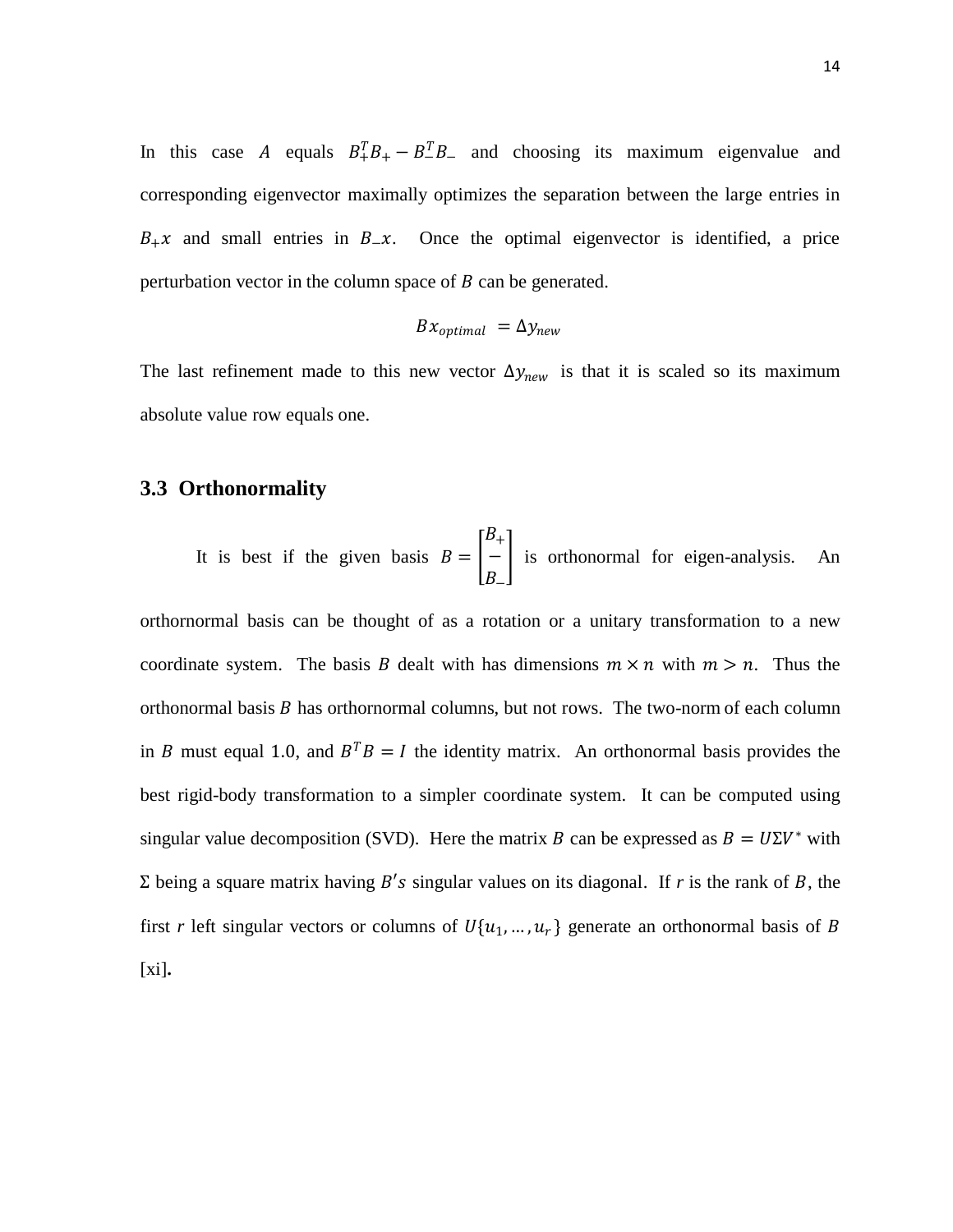Consider performing one computation of eigen-analysis on the non-orthonormal basis  $B$  of Table 5[: Dispatch/Offer Price](#page-15-0) Sensitivity Matrix.

|                                |  |                                                                     |  |           | г0.0171 | $-0.4538$ | 0.3332    | 11             |  |        |        |           |
|--------------------------------|--|---------------------------------------------------------------------|--|-----------|---------|-----------|-----------|----------------|--|--------|--------|-----------|
|                                |  |                                                                     |  |           | 0.0171  | 0.0626    | 0.2686    | 1              |  |        |        |           |
|                                |  |                                                                     |  |           | 0.0171  | 0.0777    | 0.2916    | 1              |  |        |        |           |
|                                |  |                                                                     |  |           | 0.0171  | 0.0207    | 0.2862    | 1              |  |        |        |           |
|                                |  |                                                                     |  |           | 0.0171  | 0.0576    | $-0.1247$ | 1              |  |        |        |           |
|                                |  | 1]<br>0.3388                                                        |  |           | 0.0171  | 0.0586    | $-0.1587$ | $\mathbf{1}$   |  |        |        |           |
|                                |  |                                                                     |  |           | 0.0171  | 0.0596    | $-0.1960$ | $\mathbf{1}$   |  |        |        |           |
| $B_+ = [-0.9915 \quad 0.3210]$ |  |                                                                     |  |           | 0.0171  | 0.0604    | $-0.2280$ | $\mathbf{1}$   |  |        |        |           |
|                                |  |                                                                     |  | $B_{-} =$ | 0.0171  | 0.0608    | $-0.2404$ | $\mathbf{1}$   |  |        |        |           |
|                                |  |                                                                     |  |           | 0.0171  | 0.0615    | $-0.2666$ | $\mathbf{1}$   |  |        |        |           |
|                                |  |                                                                     |  |           |         |           |           |                |  | 0.0171 | 0.0603 | $-0.2221$ |
|                                |  |                                                                     |  |           | 0.0171  | 0.00592   | $-0.2009$ | $\mathbf{1}$   |  |        |        |           |
|                                |  |                                                                     |  |           | 0.0171  | 0.0598    | $-0.2183$ | 1              |  |        |        |           |
|                                |  |                                                                     |  |           | 0.0171  | 0.0596    | $-0.2140$ | $\mathbf{1}$   |  |        |        |           |
|                                |  |                                                                     |  |           | 0.0171  | 0.0597    | $-0.2148$ | $\mathbf{1}$   |  |        |        |           |
|                                |  |                                                                     |  |           | 0.0171  | 0.0597    | $-0.2160$ | $\mathbf{1}$   |  |        |        |           |
|                                |  |                                                                     |  |           | 0.0171  | 0.0597    | $-0.2160$ | $\mathbf{1}$   |  |        |        |           |
|                                |  |                                                                     |  |           | L0.0171 | 0.0597    | $-0.2160$ | 1 <sup>1</sup> |  |        |        |           |
|                                |  | $eig(B_+^TB_+-B_-^TB_-)\rightarrow x_{\max}$ and $e$ are the normal |  |           |         |           |           |                |  |        |        |           |

Now take basis  $B$  of Table 5[: Dispatch/Offer Price](#page-15-0) Sensitivity Matrix to be orthonormal,  $B = orth(B)$ , and again perform eigen-analysis with  $B_+$  similarly being the first row and  $B_$ the remaining rows.





<span id="page-22-0"></span>**Figure 7: Non-Orthonormal vs. Orthonormal**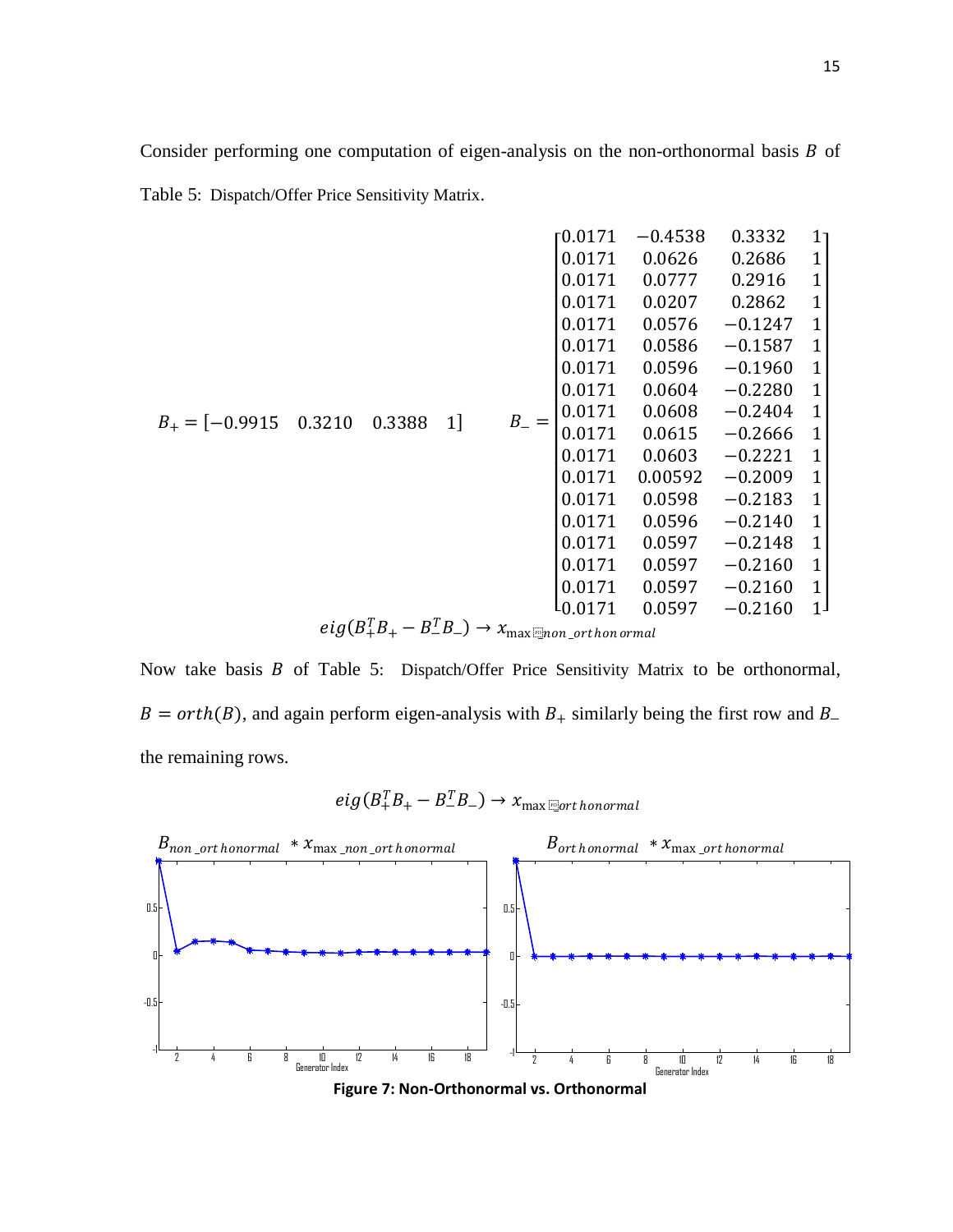It can be seen that the orthonormal basis produces a sharper, more unit-like vector. Upon orthonormal rotation of a basis, unit vectors or least-squared vectors which are desired in market power analysis are successfully isolated.

Consider the IEEE 118-bus case [\[xii\]](#page-14-2), with nineteen generators considered online. Constraints were placed on the three lines shown in bold red in the below [Figure](#page-23-0) 8.



<span id="page-23-0"></span>**Figure 8: 118-Bus Test System w/ Line Congestion**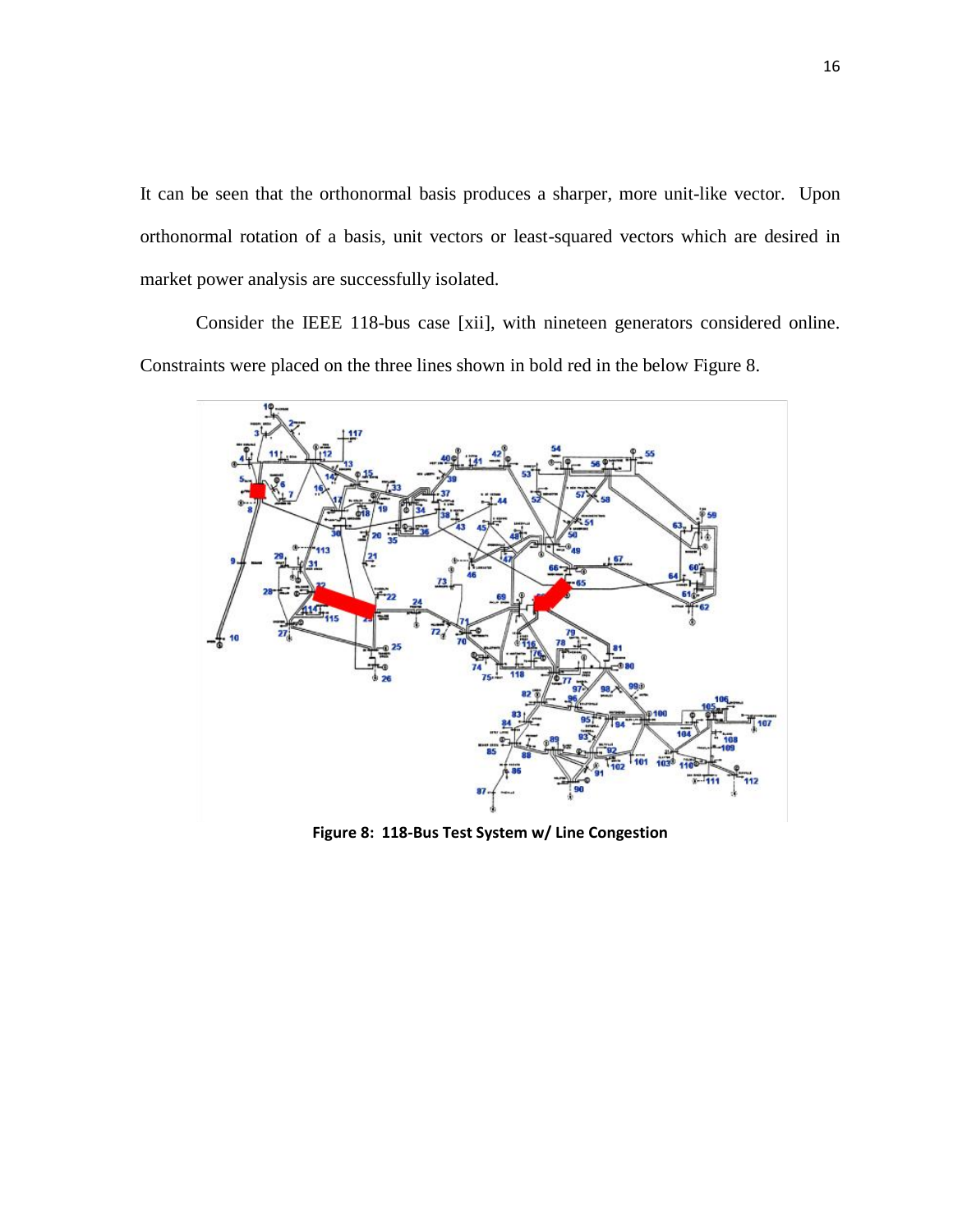|                  | 0.2438 | 0.1080                            | 0.5039    | $-0.3428$ ٦ |
|------------------|--------|-----------------------------------|-----------|-------------|
|                  | 0.2455 | 0.1195                            | $-0.8490$ | $-0.0640$   |
|                  | 0.2377 | 0.0599                            | 0.0415    | 0.2302      |
|                  | 0.2398 | 0.0764                            | 0.0671    | 0.0907      |
|                  | 0.2427 | 0.0903                            | $-0.0804$ | $-0.8494$   |
|                  | 0.2430 | 0.1033                            | 0.0314    | 0.0732      |
|                  | 0.2466 | 0.1345                            | 0.0359    | 0.0899      |
|                  | 0.2507 | 0.1696                            | 0.0404    | 0.1067      |
|                  | 0.2544 | 0.2013                            | 0.0445    | 0.1220      |
| $B_{orth} = B =$ | 0.2562 | 0.2166                            | 0.0464    | 0.1293      |
|                  | 0.2602 | 0.2517                            | 0.0509    | 0.1462      |
|                  | 0.2532 | 0.1908                            | 0.0431    | 0.1169      |
|                  | 0.1984 | $-0.2774$                         | 0.0068    | 0.0460      |
|                  | 0.1925 | $-0.3284$                         | 0.0030    | 0.0144      |
|                  | 0.1931 | $-0.3229$                         | 0.0035    | 0.0215      |
|                  | 0.1930 | $-0.3240$                         | 0.0034    | 0.0201      |
|                  | 0.1928 | $-0.3254$                         | 0.0033    | 0.0183      |
|                  | 0.1928 | $-0.3254$                         | 0.0033    | 0.0183      |
|                  | 0.1928 | $-0.3254$                         | 0.0033    | $0.0183$ J  |
|                  |        | <b>Table 6: Orthonormal Basis</b> |           |             |

The following is the orthonormal basis calculated from the DC optimal power flow:

<span id="page-24-1"></span>[Table 6](#page-24-1) will now be referred to as example basis  $B$ , for an orthonormal basis is needed when using eigen-analysis.

# <span id="page-24-0"></span>**3.4 Market Power Monitoring Tool Challenges**

There are a few significant challenges encountered when developing a practical algorithm for identifying market power potential.

The first challenge is ensuring a reasonable execution time of the algorithm. For instance when using the Moore-Penrose pseudo inverse to generate price perturbation vectors, one must specify what initial condition vectors  $\Delta y_{initial\ conditional}$  to try. The number of potential vector candidates is infinite. The more initial conditions tried, the more resulting price perturbation vectors generated and odds increase of finding a meaningful vector. When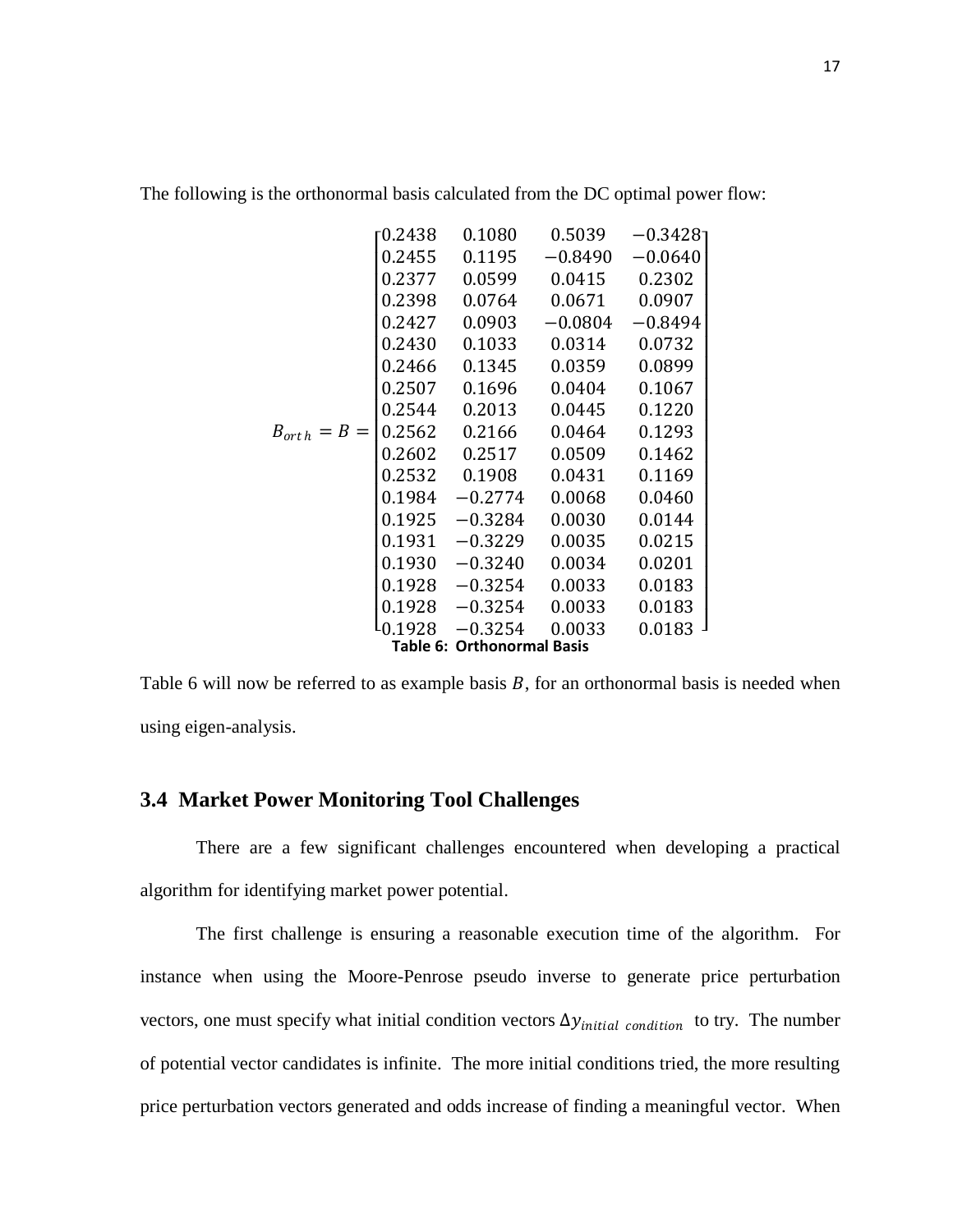using eigen-analysis, one must first select which rows to be placed in  $B_+$  with the remaining rows in  $B_$ . This approach at least has a limited amount of combinations. If there are m rows in B than there are  $2^m$  combinations of  $B_+/B_ \left(\binom{0}{m}$  $\binom{0}{m} + \binom{1}{m}$  $\binom{1}{m} + \binom{2}{m}$  $\binom{2}{m} + \cdots + \binom{m}{m}$  $\binom{m}{m} = 2^m$ . Though this number of computations is limited, it doubles with each additional row or generator, and can become unreasonably large very quickly. It will be shown later that clustering methods can be used for speed. A negligible or slight accuracy sacrifice is made in exchange for vast improvements in execution time.

A second challenge encountered when developing the algorithm is avoiding redundant price perturbation results. Typically the resulting vectors aren't exactly identical but very slightly different as they are all linear combinations of one another. Vectors that are a slight perturbation of another are considered redundant and should not be outputted. Only a small core set of these vectors is desired, so a filtering mechanism must be established to weed out similar or redundant results.

A third challenge encountered is determining what is considered to be a successful new price perturbation vector  $Bx = \Delta y$ . The use of vector norms is suggested as the best measure of quality and will be discussed further on.

#### <span id="page-25-0"></span>**4. Clustering**

As considered earlier, one challenge encountered when developing an efficient algorithm for determining market power is computational cost and execution time. Eigenanalysis will be used to calculate new vectors highlighting market power. If the computational power and time was available, the eigenvalue equation (2) could be executed for every row combination of  $B_{+}/B_{-}$  to calculate all generator collusions and observe all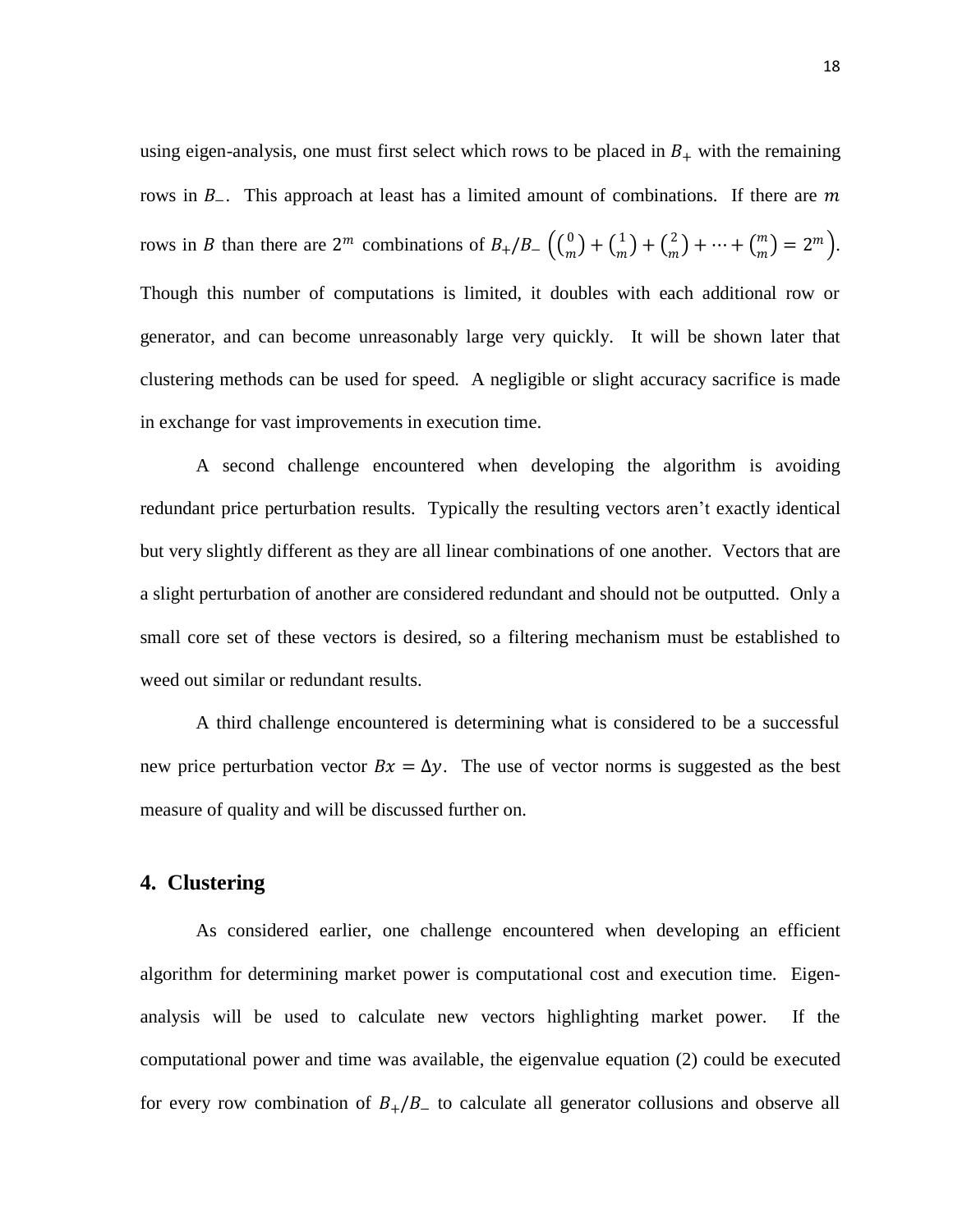resulting price perturbation vectors of interest. Fundamentally this approach is combinatorial, and with the nineteen generator basis of [Table 6,](#page-24-1) there would be 524,288 computations  $(2^{19} = 524,288)$ . This number of computations usually takes more than an hour depending on the computer being used. In practice there will be even more than 19 generators to be considered, thus some method of generalization needs to be resorted to in order to avoid unreasonable computation time.

It is typical in power systems for generator dispatch/offer price sensitivities to respond similarly to neighboring generators due to grid infrastructure and distance to line congestions. Therefore generators exhibiting similar behavior can be clustered together allowing for fewer computations of eigen-analysis. Combinatorial brute force will be used to check many combinations of  $B_{+}/B_{-}$ , but instead of switching one row at a time in and out of  $B_{+}/B_{-}$ , an entire cluster of similar generators can be switched. For example, the nineteen row basis  $B$  of [Table 6](#page-24-1) will be clustered into 5 clusters. After clustering, the eigenvalue equation (2) will be executed  $2^5$  times for all combinations of the five clusters. Here  $2^5 = 32 \ll 2^{19} = 524,288$ . This lower number of computations is now reasonable, and by clustering similar generators no significant results highlighting market power are lost.

# <span id="page-26-0"></span>**4.1 Quality Threshold Clustering**

The Quality Threshold (QT) algorithm is a clustering method where the number of resulting clusters is not specified, but the maximum diameter of entries in a cluster is specified *a priori*. The algorithm ensures a quality guarantee in that all entries of a particular cluster do not exceed the maximum diameter threshold. Any measure of distance can be used for measurement, but only the Euclidean distance will be evaluated for now.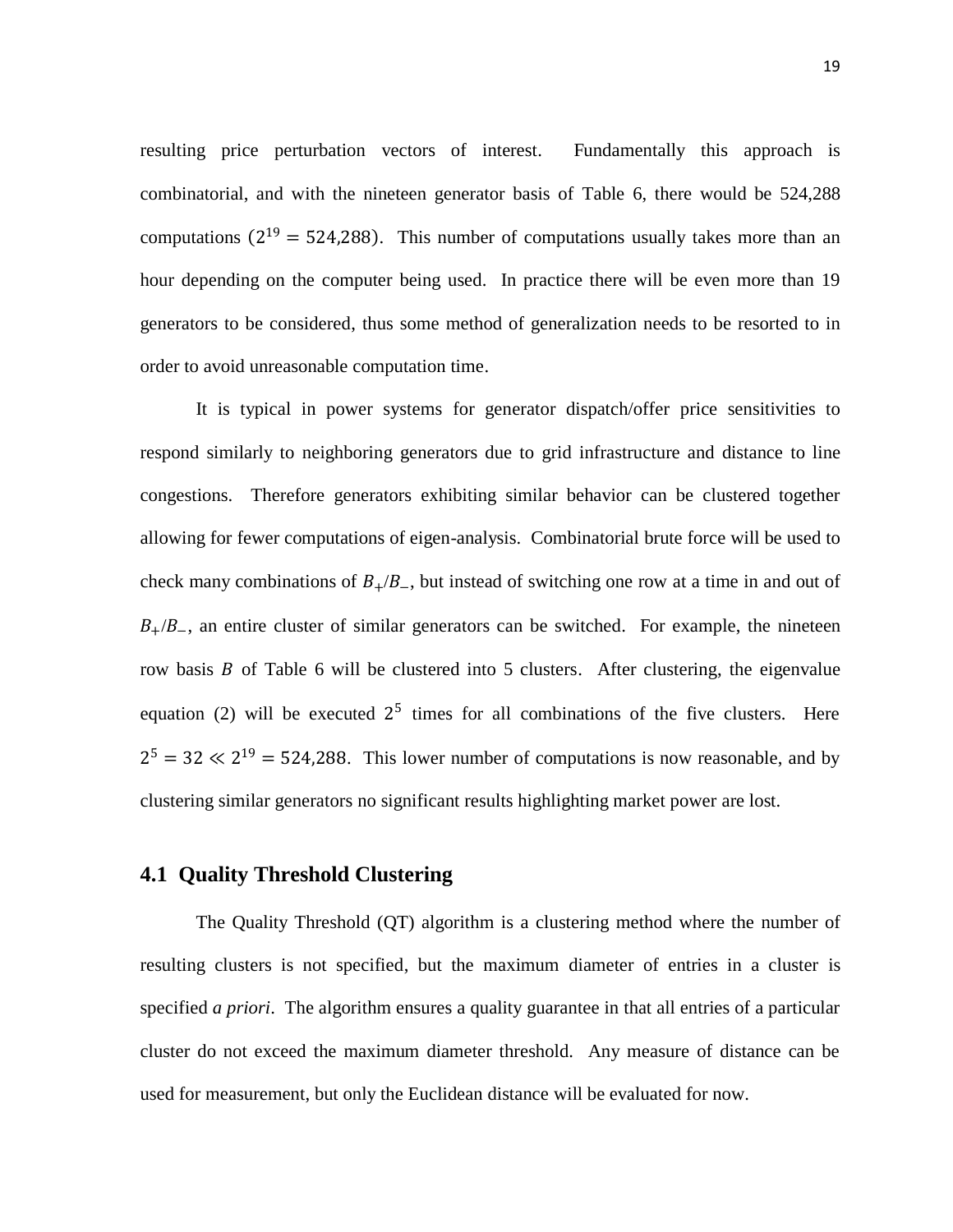The QT algorithm generates candidate clusters by encapsulating all points within the specified maximum diameter. The candidate cluster encapsulating the most points is selected as the first permanent cluster. All points from that cluster are removed from availability in the next iteration, and the process repeats itself until all points belong to a cluster [xiv]. The QT algorithm gives the same results for a given basis every time it is performed.

#### <span id="page-27-0"></span>**4.2 K-Means Clustering**

The K-means clustering algorithm requires less computational power than the Quality Threshold algorithm. It requires a desired number of clusters k to be specified *a priori*, as opposed to a specified distance threshold being specified.

The  $k$  random points are selected heuristically and become the initial cluster centroids. Each point in the basis is then assigned to its closest centroid. Next the centroids are reformulated by taking the mean location of the points in the centroid. Each point in the basis is again assigned to the nearest new centroid, and the centroid means are recalculated. This process continues until the points stop changing clusters, and the total sum of distance to centroid mean is minimized.

<span id="page-27-1"></span>An issue to be mindful of with the K-means clustering algorithm is that the random initial centroids affect the outcome of the final centroids. Stated another way, different final clusters can be expected in multiple runs of the K-means algorithm as local minimums rather than global minimums are converged to. To get around this issue the sum of the distances of each point to the mean of their centroid is taken. The K-means algorithm is replicated multiple times, and the run with the least sum of the distances is taken to be the best represented set of clusters [xv].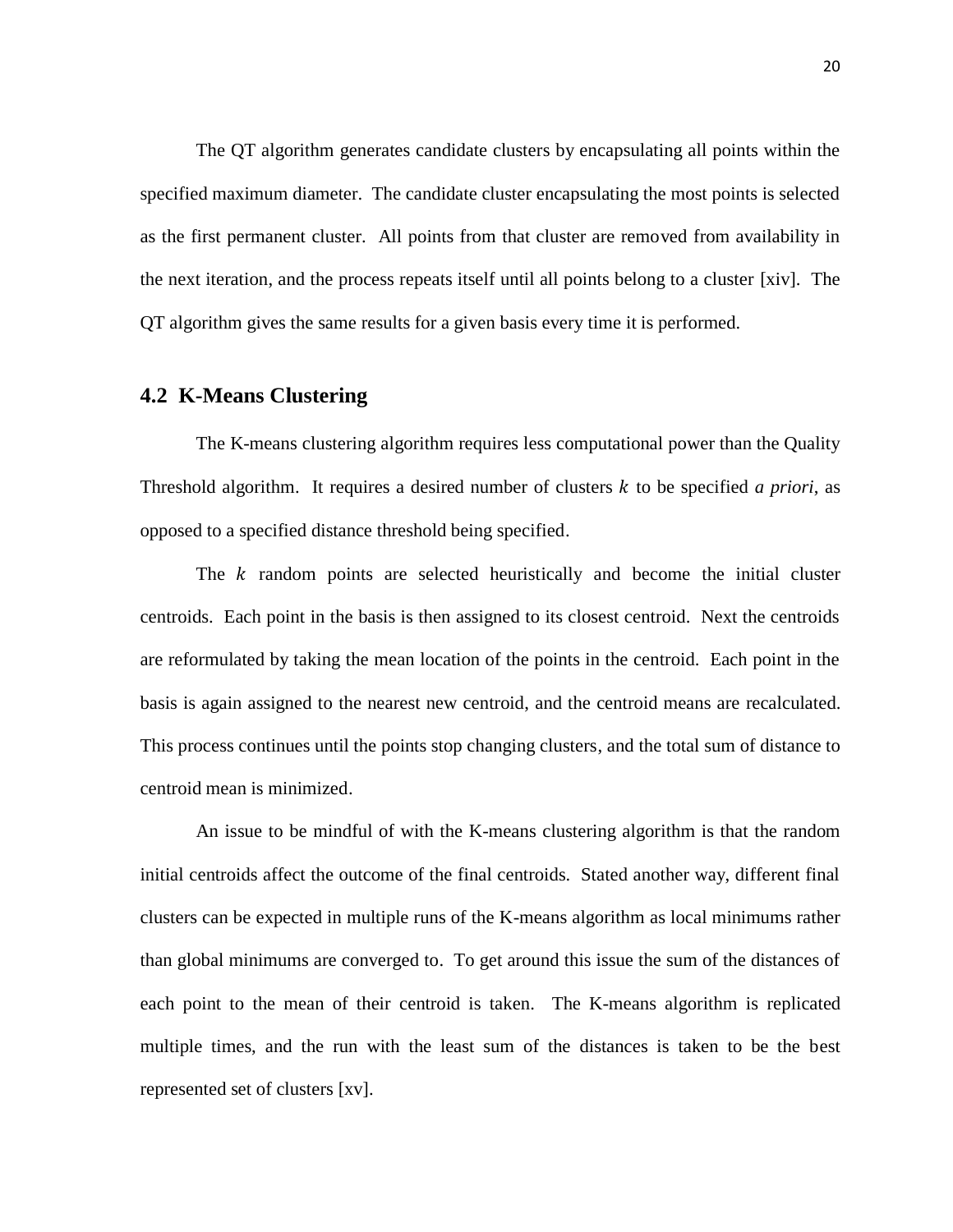It is less than desirable to require the user of this market power algorithm to have to specify any input parameters such as number of clusters. It is possible a type of measure could be developed that identifies the best number of clusters  $k$  to eliminate the need for user input. The K-means algorithm will be chosen as the primary clustering tool for the algorithm. Like the QT algorithm, any measure of distance can be used, but for now only the Euclidean distance will be chosen for use. Applying the K-means clustering algorithm to the nineteen row orthonormal basis  $B$  of [Table 6](#page-24-1) specifying five clusters gives the following results:

| Clusters                                    |        |           |           |             |  |  |
|---------------------------------------------|--------|-----------|-----------|-------------|--|--|
| 2                                           | 0.2438 | 0.1080    | 0.5039    | $-0.3428$ ٦ |  |  |
| 5                                           | 0.2455 | 0.1195    | $-0.8490$ | $-0.0640$   |  |  |
| 4                                           | 0.2377 | 0.0599    | 0.0415    | 0.2302      |  |  |
| 4                                           | 0.2398 | 0.0764    | 0.0671    | 0.0907      |  |  |
| $\mathbf{1}$                                | 0.2427 | 0.0903    | $-0.0804$ | $-0.8494$   |  |  |
| 4                                           | 0.2430 | 0.1033    | 0.0314    | 0.0732      |  |  |
| 4                                           | 0.2466 | 0.1345    | 0.0359    | 0.0899      |  |  |
| 4                                           | 0.2507 | 0.1696    | 0.0404    | 0.1067      |  |  |
| 4                                           | 0.2544 | 0.2013    | 0.0445    | 0.1220      |  |  |
| 4                                           | 0.2562 | 0.2166    | 0.0464    | 0.1293      |  |  |
| 4                                           | 0.2602 | 0.2517    | 0.0509    | 0.1462      |  |  |
| 4                                           | 0.2532 | 0.1908    | 0.0431    | 0.1169      |  |  |
| 3                                           | 0.1984 | $-0.2774$ | 0.0068    | 0.0460      |  |  |
| 3                                           | 0.1925 | $-0.3284$ | 0.0030    | 0.0144      |  |  |
| 3                                           | 0.1931 | $-0.3229$ | 0.0035    | 0.0215      |  |  |
| 3                                           | 0.1930 | $-0.3240$ | 0.0034    | 0.0201      |  |  |
| 3                                           | 0.1928 | $-0.3254$ | 0.0033    | 0.0183      |  |  |
| 3                                           | 0.1928 | $-0.3254$ | 0.0033    | 0.0183      |  |  |
| 3                                           | 0.1928 | $-0.3254$ | 0.0033    | 0.0183      |  |  |
| <b>Table 7: Orthonormal Basis Clustered</b> |        |           |           |             |  |  |

### <span id="page-28-1"></span><span id="page-28-0"></span>**5. Filtering Redundant Results**

The second challenge mentioned for developing the market power algorithm, was that an approach was needed for filtering numerous result vectors down to a smaller easily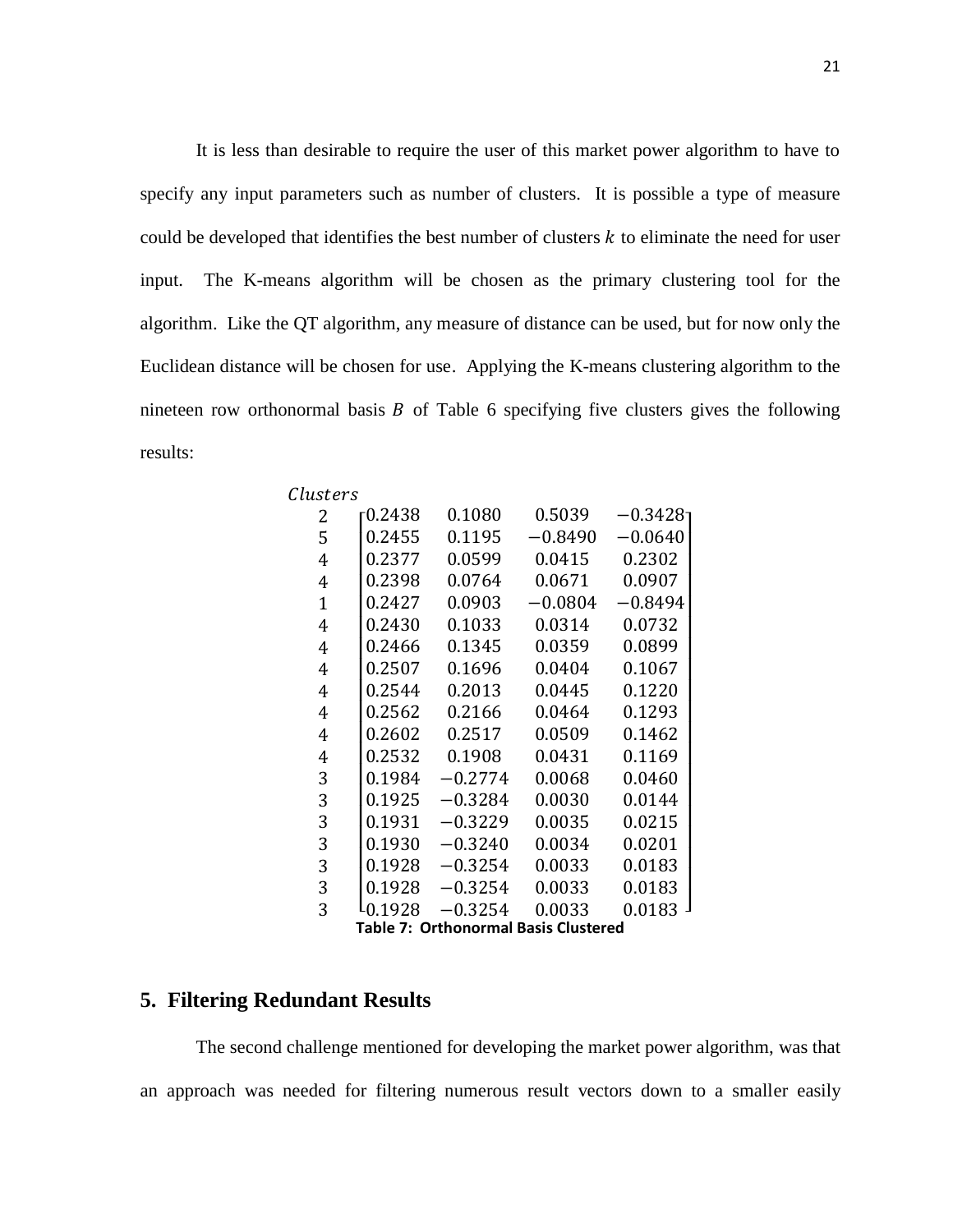observable selection. If considering the nineteen row basis  $B$  of [Table 6](#page-24-1) with five clusters,  $2<sup>5</sup> = 32$  new price perturbation vectors will be generated. Of these 32 vectors, only four would be needed to span the column space of basis  $B$  having rank four. At the bare minimum no fewer than the rank number of linear independent price perturbation vectors will be computed for output, however more vectors are usually preferred when examining for market power.

Clustering the price perturbation vectors is an effective way to eliminate redundant results. This second round of clustering is not to be confused with the first round of clustering described in Section [4. Clustering.](#page-25-0) Row clustering was done then to prevent from executing the eigenvalue equation (2) too many times thus saving time. This second round of clustering is performed on the resulting columns or price perturbation vectors to remove redundancy. There are many options available for performing the column clustering which will be further explored.

#### <span id="page-29-0"></span>**5.1 K-Means Revisited**

One method of clustering the price perturbation vectors could be done by revisiting the K-means algorithm. Each of the  $k$  clusters specified would correspond to a possible price increment scenario by the market participants. As usual with the K-means clustering algorithm the number of desired clusters  $k$  must be specified  $\alpha$  priori, and as suggested earlier a type of measure could be developed to identify the best number of output clusters  $k$ to avoid a second user input.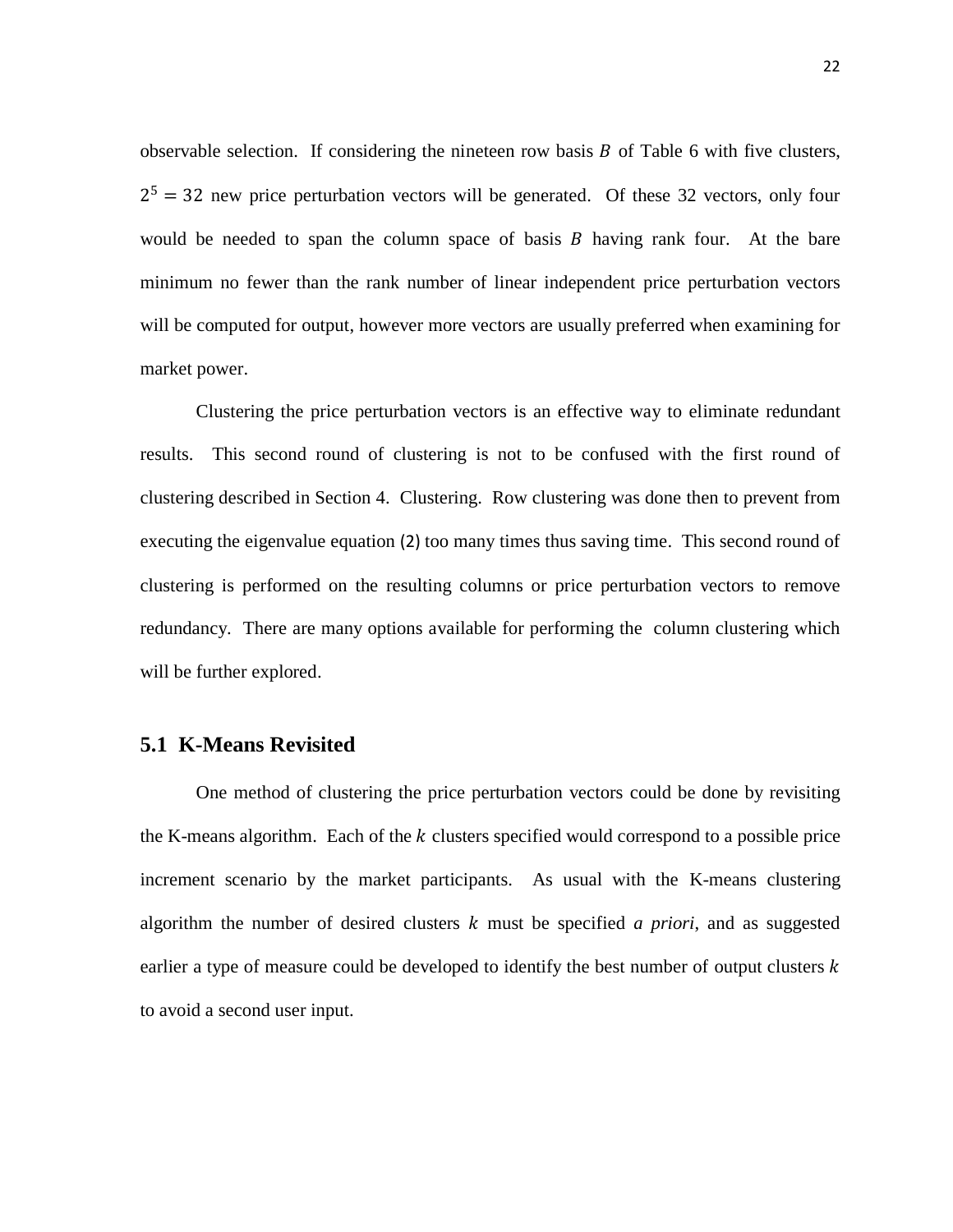# <span id="page-30-0"></span>**5.2 K-Means Column Clustering Example**

Using five row clusters yields 32 resulting price perturbation vectors from the orthonormal basis of [Table 6.](#page-24-1) It can be observed that many of the vectors are similar to each other, and there are more results than cared to be analyzed. The vectors hence needed to be clustered. In one particular run of the K-means algorithm, specifying six clusters for output yielded the following results. The plots are of the absolute valued vectors. Eventually in Section [6.4 Output Price Perturbation Vectors,](#page-47-0) the best price perturbation vector from each of these six clusters is chosen. Below each of the following figures is the linked figures of price perturbation vectors eventually chosen for output and vice versa.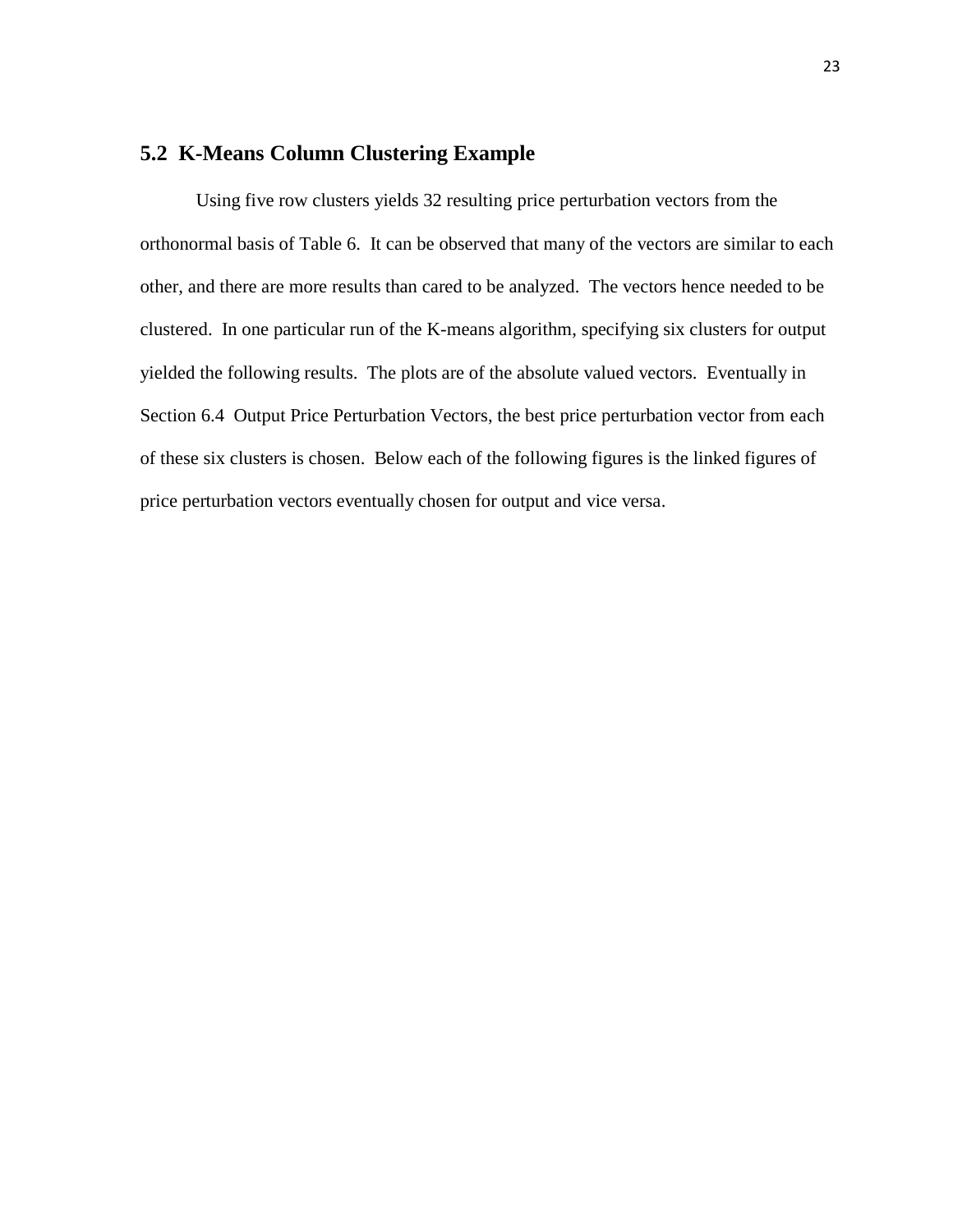| Cluster 1 |                            |           |           |           |  |  |  |  |
|-----------|----------------------------|-----------|-----------|-----------|--|--|--|--|
| 0.0497    | $-0.0134$                  | 0.0907    | 0         | 0.0391    |  |  |  |  |
| 0.0338    | 0.1852                     | 0.0029    | 0         | 0.0274    |  |  |  |  |
| 0.2258    | 0.2285                     | 0.2262    | 0.154     | 0.2303    |  |  |  |  |
| 0.1707    | 0.1716                     | 0.1771    | 0.1061    | 0.1714    |  |  |  |  |
| $-0.0061$ | 0.0305                     | 0.0236    | 0         | $-0.0326$ |  |  |  |  |
| 0.111     | 0.1186                     | 0.1166    | 0.0449    | 0.1109    |  |  |  |  |
| 0.0488    | 0.0564                     | 0.0545    | $-0.0231$ | 0.049     |  |  |  |  |
| $-0.0215$ | $-0.0137$                  | $-0.0156$ | $-0.0997$ | $-0.0209$ |  |  |  |  |
| $-0.0851$ | $-0.0773$                  | $-0.0791$ | $-0.1691$ | $-0.0842$ |  |  |  |  |
| $-0.1158$ | $-0.1079$                  | $-0.1097$ | $-0.2025$ | $-0.1147$ |  |  |  |  |
| $-0.1861$ | $-0.1781$                  | $-0.1798$ | $-0.2791$ | $-0.1847$ |  |  |  |  |
| $-0.064$  | $-0.0562$                  | $-0.058$  | $-0.146$  | $-0.0632$ |  |  |  |  |
| 0.8988    | 0.8993                     | 0.8987    | 0.8892    | 0.8995    |  |  |  |  |
| 1         | 1                          | 1         | 1         | 1         |  |  |  |  |
| 0.9897    | 0.9897                     | 0.9896    | 0.9884    | 0.9899    |  |  |  |  |
| 0.9918    | 0.9918                     | 0.9917    | 0.9907    | 0.9919    |  |  |  |  |
| 0.9944    | 0.9944                     | 0.9943    | 0.9937    | 0.9945    |  |  |  |  |
| 0.9944    | 0.9944                     | 0.9943    | 0.9937    | 0.9945    |  |  |  |  |
| 0.9944    | 0.9944                     | 0.9943    | 0.9937    | 0.9945    |  |  |  |  |
|           | Table 8: K-means Cluster 1 |           |           |           |  |  |  |  |

**Figure 9: K-means Cluster 1**

<span id="page-31-1"></span><span id="page-31-0"></span>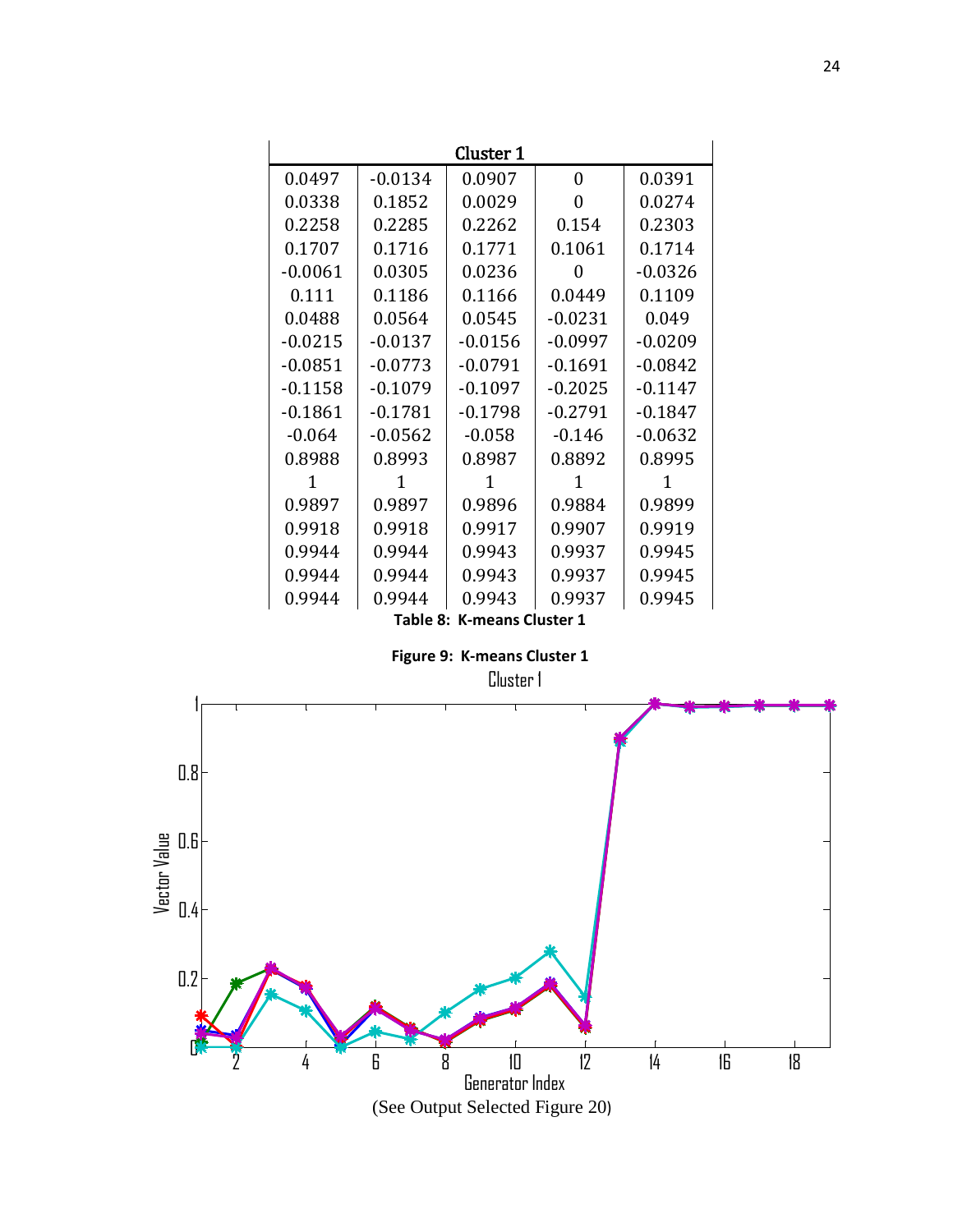| Cluster 2                  |           |           |          |        |  |  |  |
|----------------------------|-----------|-----------|----------|--------|--|--|--|
| $-0.0173$                  | 0         | $-0.0129$ | $\Omega$ | 0.4206 |  |  |  |
| 1                          | 1         | 1         | 1        | 0.5762 |  |  |  |
| $-0.1199$                  | 0.0006    | $-0.0626$ | $-0.028$ | 0.0519 |  |  |  |
| $-0.0121$                  | 0.0784    | 0.029     | 0.0577   | 0.1684 |  |  |  |
| 0.9888                     | 0.8386    | 0.9655    | 0.8849   | 1      |  |  |  |
| 0.0447                     | 0.1335    | 0.0708    | 0.1119   | 0.2054 |  |  |  |
| 0.0336                     | 0.1326    | 0.0451    | 0.1068   | 0.2045 |  |  |  |
| 0.0234                     | 0.1334    | 0.0184    | 0.1029   | 0.2053 |  |  |  |
| 0.0141                     | 0.1341    | $-0.0058$ | 0.0994   | 0.2059 |  |  |  |
| 0.0097                     | 0.1344    | $-0.0174$ | 0.0977   | 0.2062 |  |  |  |
| $-0.0005$                  | 0.1352    | $-0.0441$ | 0.0938   | 0.207  |  |  |  |
| 0.0172                     | 0.1338    | 0.0023    | 0.1006   | 0.2057 |  |  |  |
| $-0.0096$                  | 0.0003    | 0.2052    | 0.0179   | 0.0608 |  |  |  |
| 0.0092                     | 0.0015    | 0.2476    | 0.0264   | 0.0649 |  |  |  |
| 0.0037                     | $-0.0012$ | 0.2398    | 0.0227   | 0.0613 |  |  |  |
| 0.0048                     | $-0.0006$ | 0.2414    | 0.0234   | 0.062  |  |  |  |
| 0.0062                     | 0         | 0.2433    | 0.0243   | 0.0629 |  |  |  |
| 0.0062                     | 0         | 0.2433    | 0.0243   | 0.0629 |  |  |  |
| 0.0062                     | 0         | 0.2433    | 0.0243   | 0.0629 |  |  |  |
| Table 9: K-means Cluster 2 |           |           |          |        |  |  |  |

**Figure 10: K-means Cluster 2**

Cluster 2

<span id="page-32-1"></span><span id="page-32-0"></span>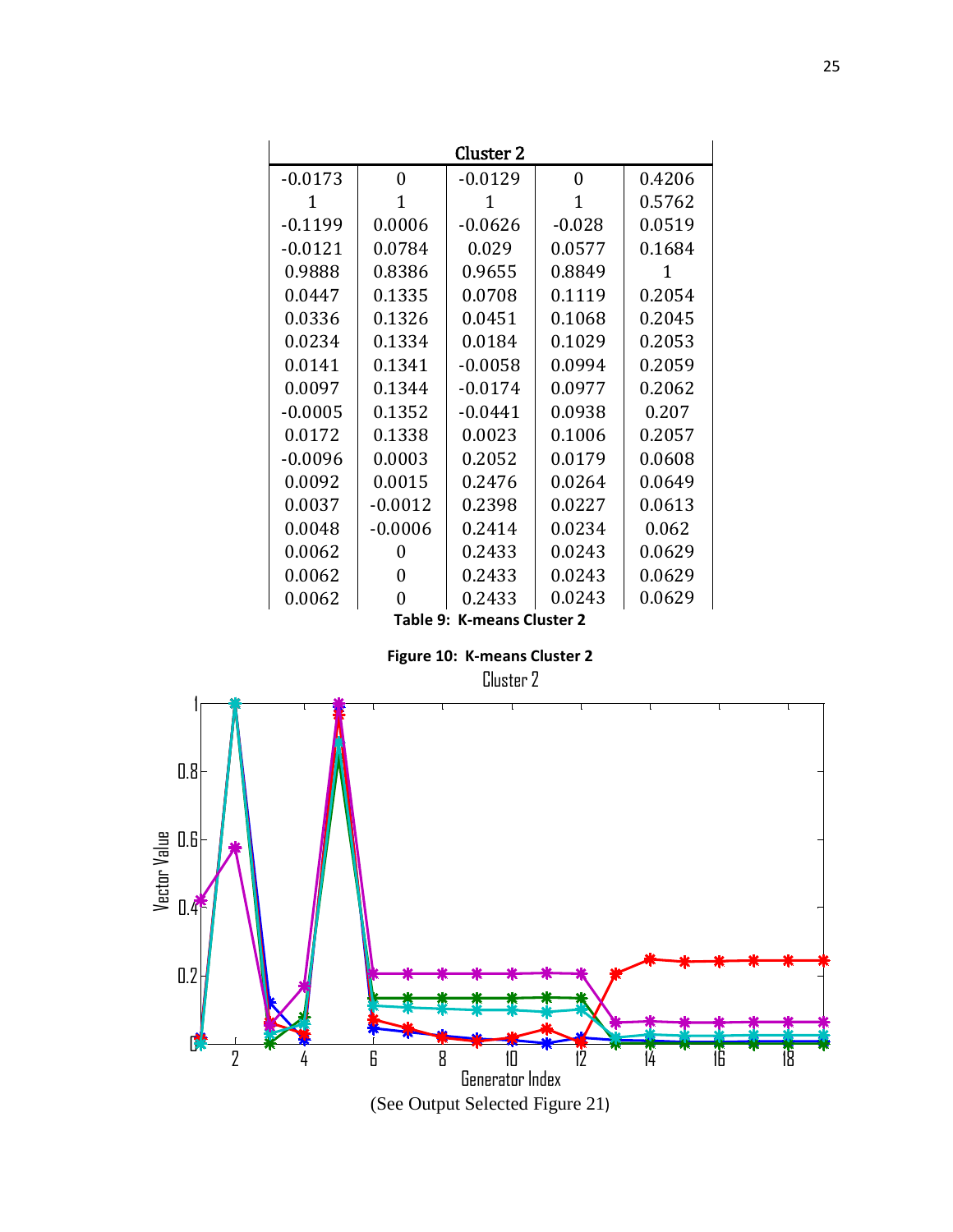| <b>Cluster 3</b> |  |  |  |  |  |
|------------------|--|--|--|--|--|
| 0                |  |  |  |  |  |
| $\overline{0}$   |  |  |  |  |  |
| $-0.7368$        |  |  |  |  |  |
| $-0.5306$        |  |  |  |  |  |
| 1                |  |  |  |  |  |
| $-0.5008$        |  |  |  |  |  |
| $-0.5399$        |  |  |  |  |  |
| $-0.5806$        |  |  |  |  |  |
| $-0.6175$        |  |  |  |  |  |
| $-0.6352$        |  |  |  |  |  |
| $-0.6759$        |  |  |  |  |  |
| $-0.6052$        |  |  |  |  |  |
| $-0.3132$        |  |  |  |  |  |
| $-0.2435$        |  |  |  |  |  |
| $-0.2569$        |  |  |  |  |  |
| $-0.2542$        |  |  |  |  |  |
| $-0.2508$        |  |  |  |  |  |
| $-0.2508$        |  |  |  |  |  |
| $-0.2508$        |  |  |  |  |  |
|                  |  |  |  |  |  |

**Table 10: K-means Cluster 3**

**Figure 11: K-means Cluster 3**

Cluster 3

<span id="page-33-1"></span><span id="page-33-0"></span>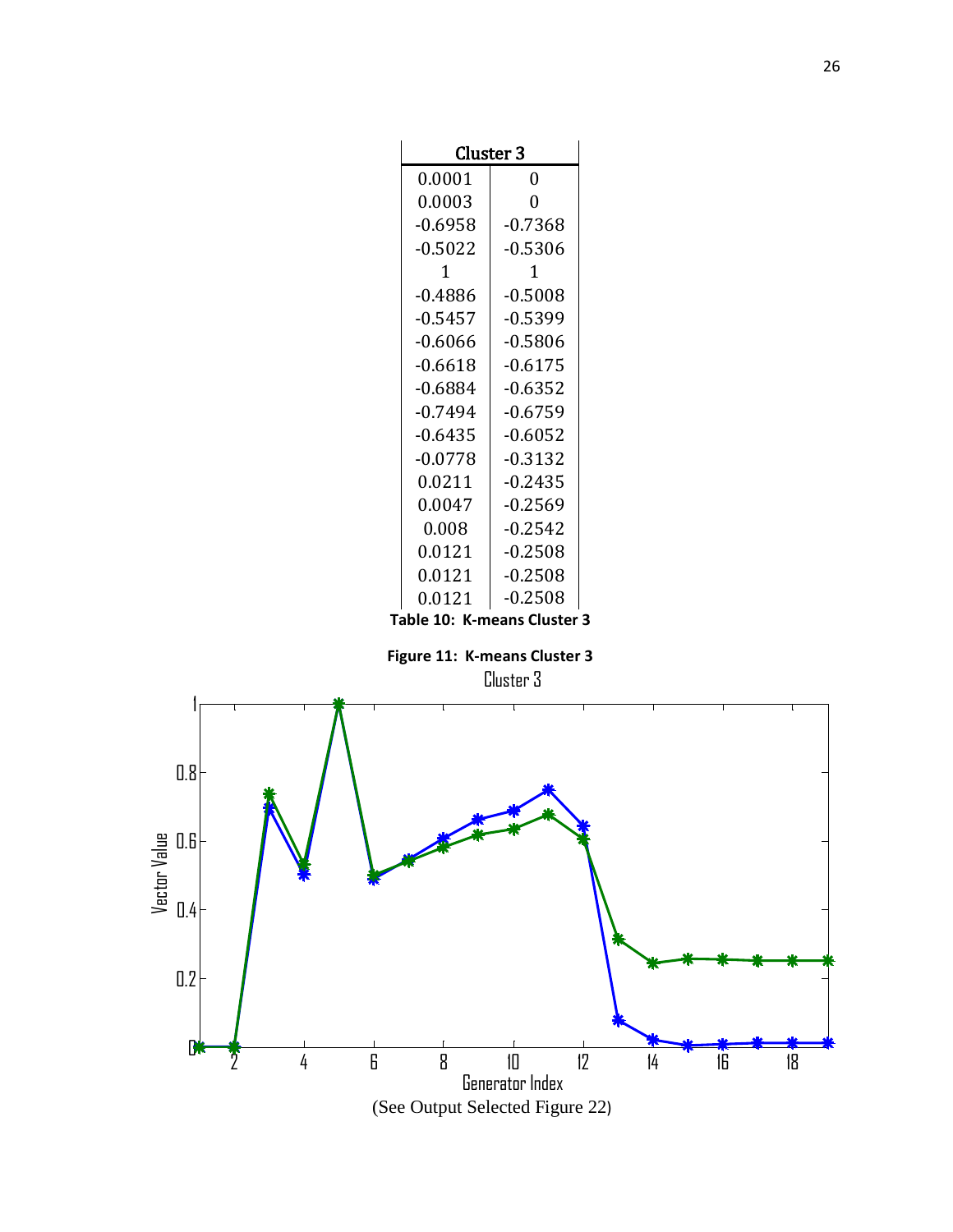| Cluster 4                   |           |           |          |              |        |  |  |
|-----------------------------|-----------|-----------|----------|--------------|--------|--|--|
| 0.4609                      | $-0.0014$ | 0.7887    | $\Omega$ | 0.9167       | 0.1761 |  |  |
| 0.2762                      | 1         | $-0.0008$ | 1        | $\mathbf{0}$ | 1      |  |  |
| 0.7879                      | 0.5815    | 0.7509    | 0.6378   | 0.9661       | 0.8168 |  |  |
| 0.685                       | 0.4975    | 0.7039    | 0.5367   | 0.8826       | 0.7017 |  |  |
| $-0.2691$                   | 0.0021    | 0.0021    | 0        | 0            | 0      |  |  |
| 0.6961                      | 0.5412    | 0.7081    | 0.5591   | 0.8513       | 0.7207 |  |  |
| 0.7614                      | 0.5879    | 0.7706    | 0.5824   | 0.8839       | 0.7532 |  |  |
| 0.8328                      | 0.6396    | 0.8392    | 0.6077   | 0.9186       | 0.7885 |  |  |
| 0.8975                      | 0.6864    | 0.9014    | 0.6307   | 0.9501       | 0.8205 |  |  |
| 0.9286                      | 0.7089    | 0.9313    | 0.6417   | 0.9653       | 0.8359 |  |  |
| 1                           | 0.7606    | 1         | 0.667    | 1            | 0.8711 |  |  |
| 0.876                       | 0.6708    | 0.8807    | 0.6231   | 0.9397       | 0.8099 |  |  |
| 0.0826                      | 0.0652    | 0.0824    | 0.3744   | 0.6214       | 0.4556 |  |  |
| $-0.0273$                   | $-0.0162$ | $-0.0201$ | 0.3311   | 0.5674       | 0.3972 |  |  |
| $-0.0119$                   | $-0.0051$ | $-0.0067$ | 0.3382   | 0.5762       | 0.4065 |  |  |
| $-0.0149$                   | $-0.0073$ | $-0.0093$ | 0.3368   | 0.5745       | 0.4046 |  |  |
| $-0.0189$                   | $-0.0101$ | $-0.0128$ | 0.335    | 0.5722       | 0.4023 |  |  |
| $-0.0189$                   | $-0.0101$ | $-0.0128$ | 0.335    | 0.5722       | 0.4023 |  |  |
| $-0.0189$                   | $-0.0101$ | -0.0128   | 0.335    | 0.5722       | 0.4023 |  |  |
| Table 11: K-means Cluster 4 |           |           |          |              |        |  |  |

**Figure 12: K-means Cluster 4**

Cluster 4

<span id="page-34-1"></span><span id="page-34-0"></span>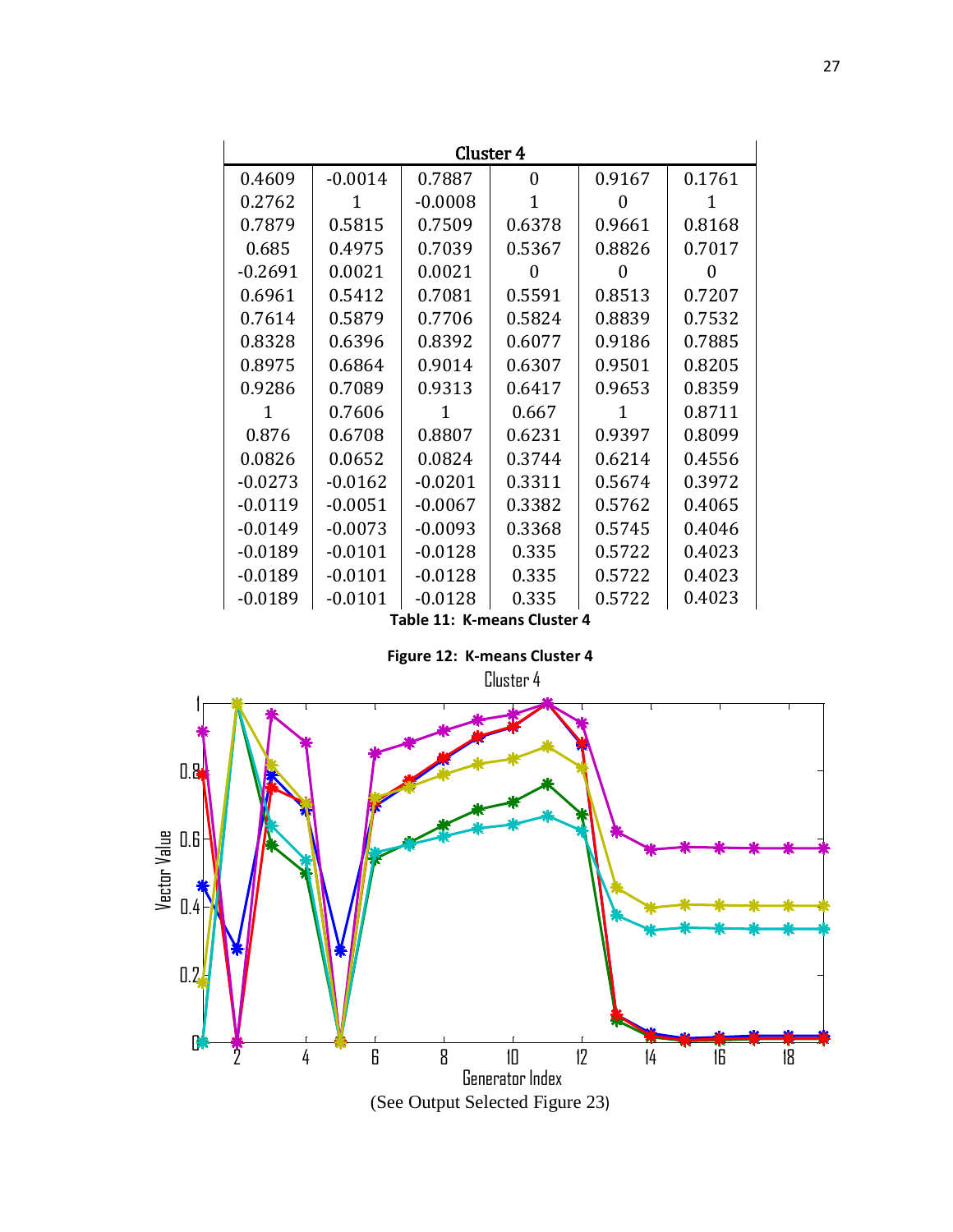| Cluster 5    |           |           |                             |           |           |  |  |
|--------------|-----------|-----------|-----------------------------|-----------|-----------|--|--|
| $\mathbf{1}$ | 0.4019    | 0.5904    | 0.7467                      | 0.6112    | 0.5405    |  |  |
| $-0.7528$    | 0.2428    | $-0.0037$ | $\mathbf{0}$                | $-0.0008$ | 0         |  |  |
| 0.0146       | $-0.1707$ | $-0.1341$ | 0.0167                      | $-0.0674$ | $-0.1818$ |  |  |
| 0.1569       | $-0.0218$ | 0.024     | 0.1653                      | 0.0752    | $-0.0202$ |  |  |
| 0.7222       | 1         | 1         | 1                           | 1         | 1         |  |  |
| 0.1382       | 0.0045    | 0.0404    | 0.1829                      | 0.0738    | $-0.0031$ |  |  |
| 0.14         | $-0.0091$ | 0.0298    | 0.1852                      | 0.0451    | $-0.0165$ |  |  |
| 0.1428       | $-0.0223$ | 0.0199    | 0.1893                      | 0.0146    | $-0.0295$ |  |  |
| 0.1454       | $-0.0343$ | 0.0109    | 0.1931                      | $-0.0129$ | $-0.0412$ |  |  |
| 0.1467       | $-0.0401$ | 0.0066    | 0.1949                      | $-0.0262$ | $-0.0469$ |  |  |
| 0.1496       | $-0.0533$ | $-0.0034$ | 0.1991                      | $-0.0567$ | $-0.0599$ |  |  |
| 0.1446       | $-0.0303$ | 0.0139    | 0.1918                      | $-0.0038$ | $-0.0373$ |  |  |
| 0.0137       | $-0.0208$ | $-0.0132$ | 0.0004                      | 0.2501    | $-0.0309$ |  |  |
| 0.0183       | 0.0058    | 0.0095    | 0.002                       | 0.3024    | $-0.0036$ |  |  |
| 0.0149       | $-0.001$  | 0.0031    | $-0.0016$                   | 0.293     | $-0.0107$ |  |  |
| 0.0156       | 0.0003    | 0.0044    | $-0.0009$                   | 0.2948    | $-0.0093$ |  |  |
| 0.0164       | 0.0021    | 0.006     | 0                           | 0.2972    | $-0.0075$ |  |  |
| 0.0164       | 0.0021    | 0.006     | 0                           | 0.2972    | $-0.0075$ |  |  |
| 0.0164       | 0.0021    | 0.006     | 0                           | 0.2972    | $-0.0075$ |  |  |
|              |           |           | Table 12: K-means Cluster 5 |           |           |  |  |

**Figure 13: K-means Cluster 5**

Cluster 5

<span id="page-35-1"></span><span id="page-35-0"></span>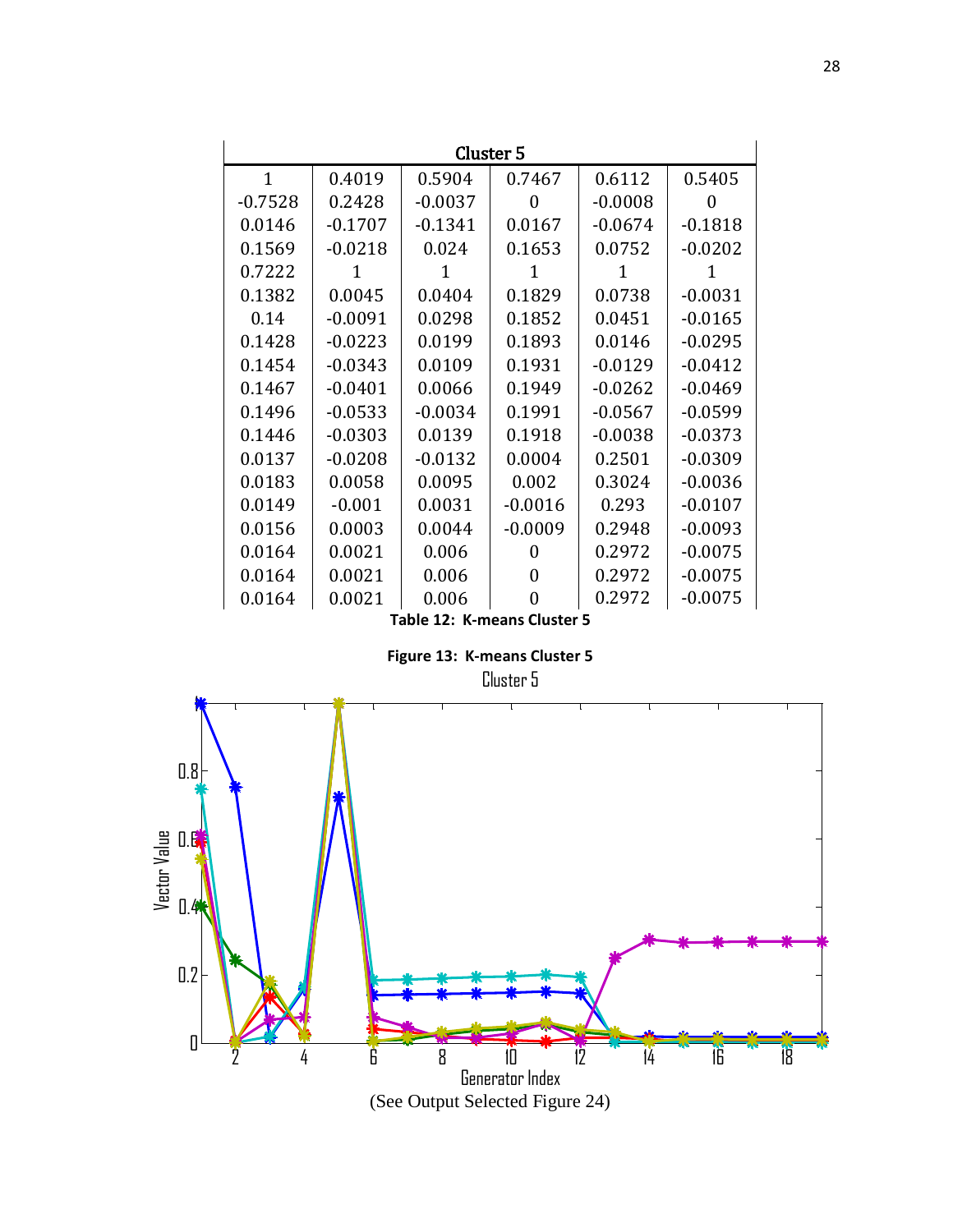| Cluster <sub>6</sub> |                             |           |           |           |           |                  |           |  |
|----------------------|-----------------------------|-----------|-----------|-----------|-----------|------------------|-----------|--|
| $-0.7615$            | $-0.4167$                   | $-0.5987$ | $-0.6261$ | $-0.55$   | $-0.5962$ | $-0.5365$        | $-0.5148$ |  |
|                      | 1                           |           |           | 1         |           |                  |           |  |
| $-0.0325$            | 0.0194                      | 0.0117    | $-0.0134$ | 0.0005    | 0.0179    | $-0.0114$        | 0.0042    |  |
| $-0.1022$            | 0.0065                      | $-0.0364$ | $-0.0601$ | $-0.0345$ | $-0.0315$ | $-0.0403$        | $-0.0248$ |  |
| $-0.134$             | 0.2414                      | 0.0017    | $\Omega$  | 0.0846    | 0.0023    | 0.12             | 0.1382    |  |
| $-0.0712$            | 0.0508                      | 0.004     | $-0.0198$ | 0.0073    | 0.0072    | 0.0021           | 0.0149    |  |
| $-0.0845$            | 0.0505                      | 0.0033    | $-0.0226$ | 0.0057    | 0.0048    | $-0.0004$        | 0.0098    |  |
| $-0.0992$            | 0.0509                      | 0.0028    | $-0.0253$ | 0.0044    | 0.0024    | $-0.0026$        | 0.0047    |  |
| $-0.1125$            | 0.0512                      | 0.0024    | $-0.0277$ | 0.0032    | 0.0003    | $-0.0046$        | 0         |  |
| $-0.119$             | 0.0514                      | 0.0022    | $-0.0289$ | 0.0027    | $-0.0007$ | $-0.0056$        | $-0.0022$ |  |
| $-0.1337$            | 0.0518                      | 0.0017    | $-0.0316$ | 0.0014    | $-0.0031$ | $-0.0078$        | $-0.0074$ |  |
| $-0.1081$            | 0.0511                      | 0.0026    | $-0.0269$ | 0.0036    | 0.001     | $-0.004$         | 0.0016    |  |
| 0.0934               | 0.0086                      | 0.0032    | 0         | 0.0021    | 0.0277    | 0                | 0.0441    |  |
| 0.1097               | 0.0057                      | $-0.0003$ | $-0.0002$ | 0.0005    | 0.0269    | $\theta$         | 0.0484    |  |
| 0.1087               | 0.0056                      | 0.0006    | 0.0002    | 0.0008    | 0.0275    | $\theta$         | 0.0479    |  |
| 0.1089               | 0.0056                      | 0.0004    | 0.0001    | 0.0007    | 0.0274    | $\boldsymbol{0}$ | 0.048     |  |
| 0.1091               | 0.0056                      | 0.0002    | 0         | 0.0007    | 0.0272    | $\Omega$         | 0.0482    |  |
| 0.1091               | 0.0056                      | 0.0002    | 0         | 0.0007    | 0.0272    | $\boldsymbol{0}$ | 0.0482    |  |
| 0.1091               | 0.0056                      | 0.0002    | $\theta$  | 0.0007    | 0.0272    | $\overline{0}$   | 0.0482    |  |
|                      | Table 13: K-means Cluster 6 |           |           |           |           |                  |           |  |

**Figure 14: K-means Cluster 6**

<span id="page-36-1"></span><span id="page-36-0"></span>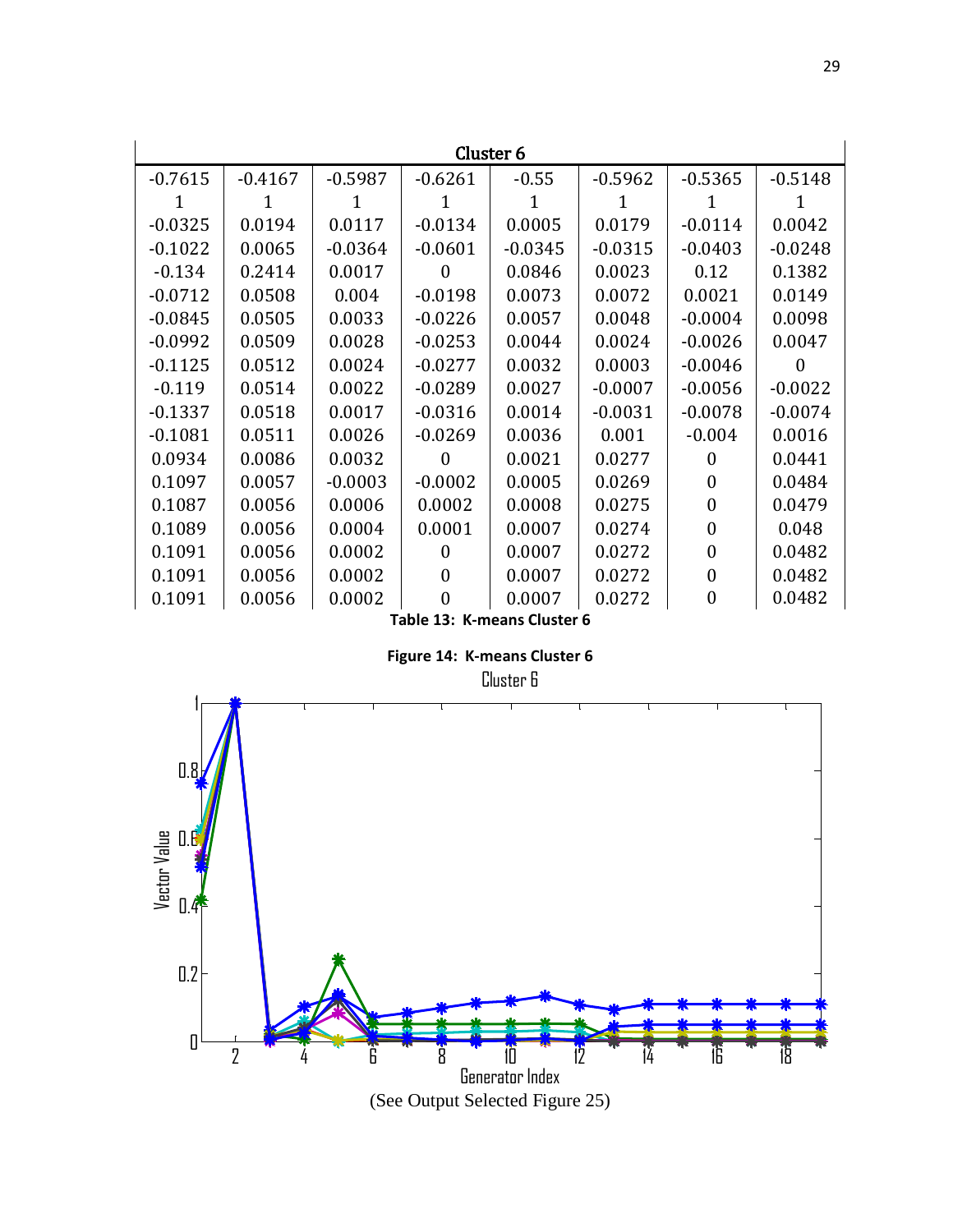#### <span id="page-37-0"></span>**5.3 K-Means Clustering Issues**

Now the 32 price perturbation vectors have been clustered into six clusters. There is an issue that arises when using the K-means algorithm for clustering. As mentioned before the algorithm uses random initial centroid placements, and thus final cluster combinations could differ from one run to the next. In the first round of clustering this issue was solved by replicating the K-means algorithm numerous times and likely evaluating the optimal minimum sum of points to centroid mean during one of the runs.

Consider the  $19 \times 4$  basis B of [Table 6](#page-24-1) as an example. First its rows were clustered using the K-means algorithm. The centroids were 4-dimensional with a dimension for each column. From there 32 new price perturbation vectors were developed and the  $19 \times 32$ result set was to be clustered. These centroids are now 19-dimensional with a dimension for each row. Taking random initial centroids and getting the same clusters from one run to the next is less likely when the centroids are higher dimensional.

The K-means algorithm will converge to many local minimum, and occasionally the actual global minimum when centroids are in higher dimensions. In real markets, there will be much more than nineteen generators in consideration and the search for the optimum Kmeans clusters becomes even more improbable. The consequence of this is not dire however. What could be witnessed is when the market power algorithm is run, it will produce a certain selection of clustered price perturbation vectors. When it is ran a second time, one or a few of the price perturbation vectors could have switched to a new cluster.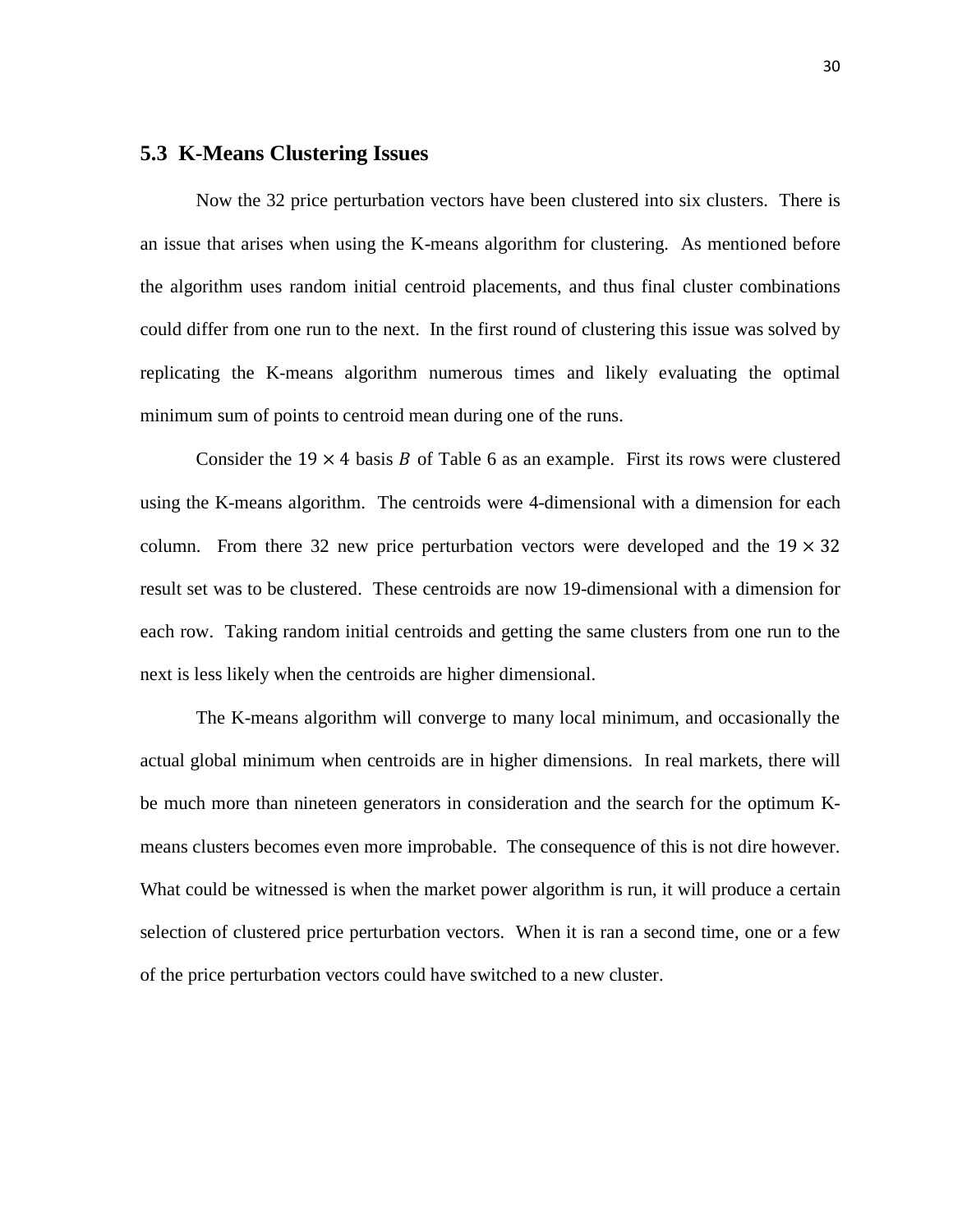# <span id="page-38-0"></span>**5.4 K-means Clustering Options**

There are multiple distance measuring methods available to use in Matlab's K-means algorithm. Distances between two coordinates  $(x_1, y_1)$  and  $(x_2, y_2)$  can be measured using "sqEuclidean"  $(\sqrt{(x_1 - x_2)^2 + (y_1 - y_2)^2})$  or "cityblock"  $(|x_1 - x_2| + |y_1 - y_2|)$ . Angles between vectors u and v can be measured with "cosine"  $cos\theta = \frac{u*v^T}{\sqrt{u^T+v^T}}$  $\frac{u*v}{\sqrt{u^T u} \sqrt{v^T v}}$  or similarly "correlation"  $\frac{(u-\overline{u})*(v-\overline{v})^T}{\sqrt{v-\overline{v}^T+(v-\overline{v})^T}}$  $\frac{(u-u)*(v-v)}{\sqrt{(u-\overline{u})^T(u-\overline{u})}\sqrt{(v-\overline{v})^T(v-\overline{v})}}$  [XV].

The cosine angle between vectors could be a useful distance measurement when clustering price perturbation columns for output, however it is not appropriate for use when clustering rows of the orthonormal basis  $B$ . This will be demonstrated with the following simple seven row orthonormal basis.



<span id="page-38-2"></span><span id="page-38-1"></span>It is clear there are three clusters, and there are three points with small magnitudes clustered around the origin. The following is the cluster results gotten when clustering using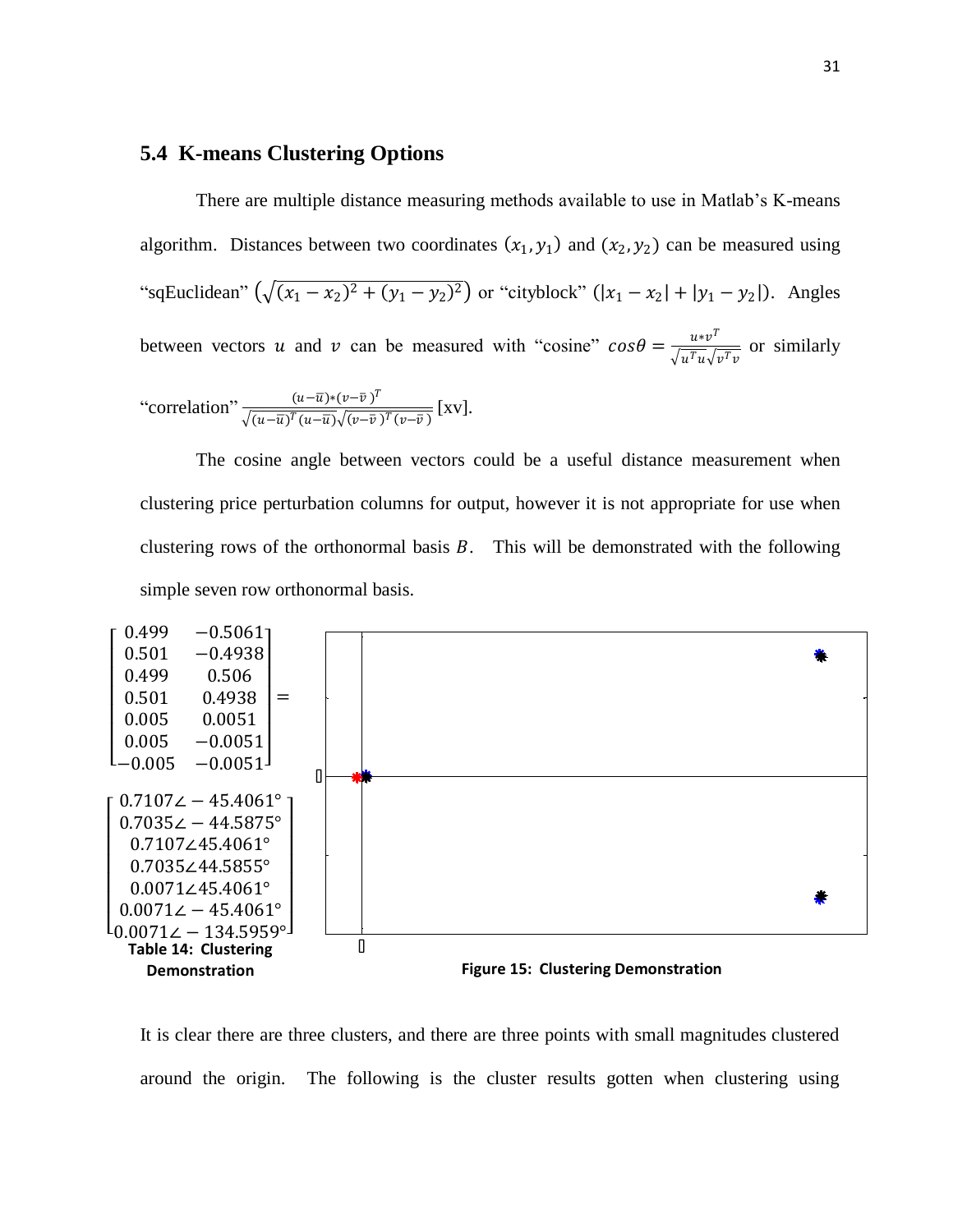| Point |                                  | <b>Euclidean Clusters</b> | <b>Cosine Clusters</b> |
|-------|----------------------------------|---------------------------|------------------------|
|       | $0.7107\angle -45.4061^{\circ}$  |                           |                        |
|       | $0.7035\angle -44.5875^{\circ}$  |                           |                        |
|       | $0.7107\angle 45.4061^{\circ}$   |                           |                        |
|       | $0.7035 \angle 44.5855$ °        |                           |                        |
|       | $0.0071\angle 45.4061^{\circ}$   |                           |                        |
|       | $0.0071\angle -45.4061^{\circ}$  |                           |                        |
|       | $0.0071\angle -134.5959^{\circ}$ |                           |                        |
|       |                                  |                           |                        |

Euclidean distance versus using cosine angles between vectors.

**Table 15: Euclidean and Cosine Clusters**

<span id="page-39-0"></span>With the cosine clustering, the very last point becomes its own cluster. That is not desirable however because it's magnitude is so small at 0.0071. It is preferable that the last three rows with small magnitudes be clustered together. No matter how hard it is tried to make row 7 become a large and thus interesting price perturbation, it will always remain small in magnitude. This is demonstrated using eigen-analysis and setting row 7 to be  $B_+$ .

$$
\begin{bmatrix}\nB_{-} \\
B_{+}\n\end{bmatrix} = \begin{bmatrix}\n0.499 & -0.5061 \\
0.501 & -0.4938 \\
0.499 & 0.506 \\
0.005 & 0.0051 \\
-0.005 & -0.0051\n\end{bmatrix}
$$
\n
$$
\max\{x^{T}(B_{+}^{T}B_{+} - B_{-}^{T}B_{-})x\} \rightarrow x_{max} = \begin{bmatrix}\n0.0583 \\
0.9983\n\end{bmatrix}
$$
\n
$$
\begin{bmatrix}\n0.499 & -0.5061 \\
0.501 & -0.4938 \\
0.499 & 0.506 \\
0.501 & 0.4938 \\
0.499 & 0.506 \\
0.501 & 0.4938 \\
0.005 & 0.0051 \\
0.005 & -0.0051\n\end{bmatrix} x_{max} = \begin{bmatrix}\n0.5343 \\
0.5222 \\
-0.476 \\
-0.476 \\
-0.476 \\
-0.476 \\
-0.0022 \\
-0.0041 \\
0.0054\n\end{bmatrix} \sim \begin{bmatrix}\n1 \\
0.9772 \\
-0.8678 \\
-0.8678 \\
-0.0041 \\
0.0101 \\
0.009\n\end{bmatrix} \quad \text{Row 7 still small in } \n\text{small in } \n\text{small}
$$

In general when there are many rows that are small in magnitude, they should be clustered together. Therefore the Euclidean distance between points will be used for

 $\mathsf{L}$ I I I I I I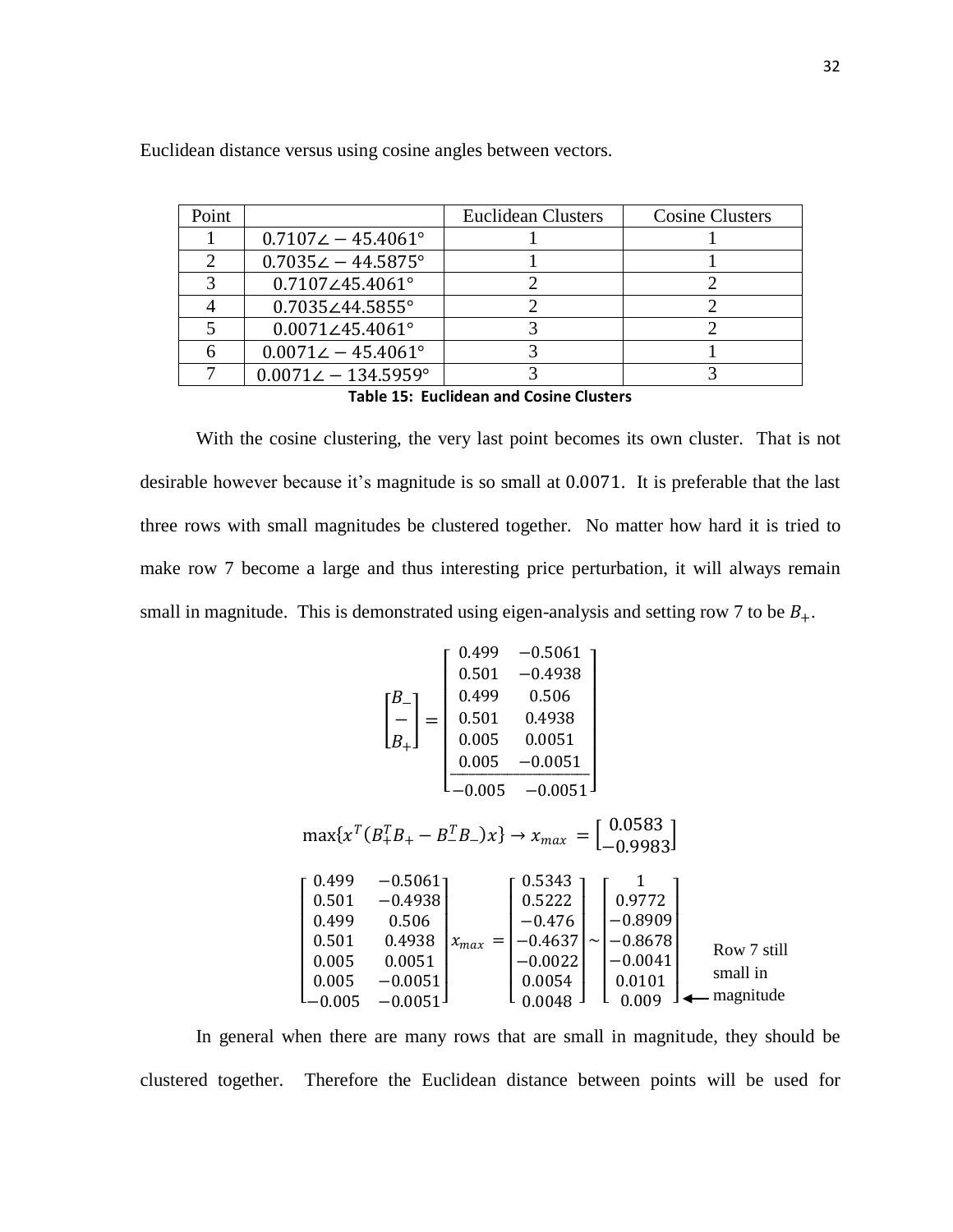measurement when clustering the rows of  $B$ . This is not a problem however during our second round of clustering price perturbation vectors. Each column is scaled to have a maximum entry of 1.0, and thus there really are no columns drastically smaller in magnitude than others. The problem illustrated in [Figure 15](#page-38-2) is thus not applicable when clustering price perturbation vectors for output. The next issue at hand is determining if cosine angle clustering actually outperforms Euclidean distance clustering. This hints at the need for some measure of quality of results which will be discussed next.

# <span id="page-40-0"></span>**6. Assessing Quality of Price Perturbation Results**

The last challenge in writing this market power algorithm is the need to develop a means of measuring the quality of results. This will assist in multiple ways like determining which K-means distance measurement suits desires best. It will primarily be used to select the best performing price perturbation vector from its cluster set, thus filtering results and giving a more easily observable output to the user. Earlier in Section [4.2 K-Means](#page-27-0)  [Clustering,](#page-27-0) 32 price perturbation vectors were clustered into 6 clusters. The best vector from each cluster should be selected, and the 6 vectors should be outputted as final results. Consider the following two price perturbation vectors for example.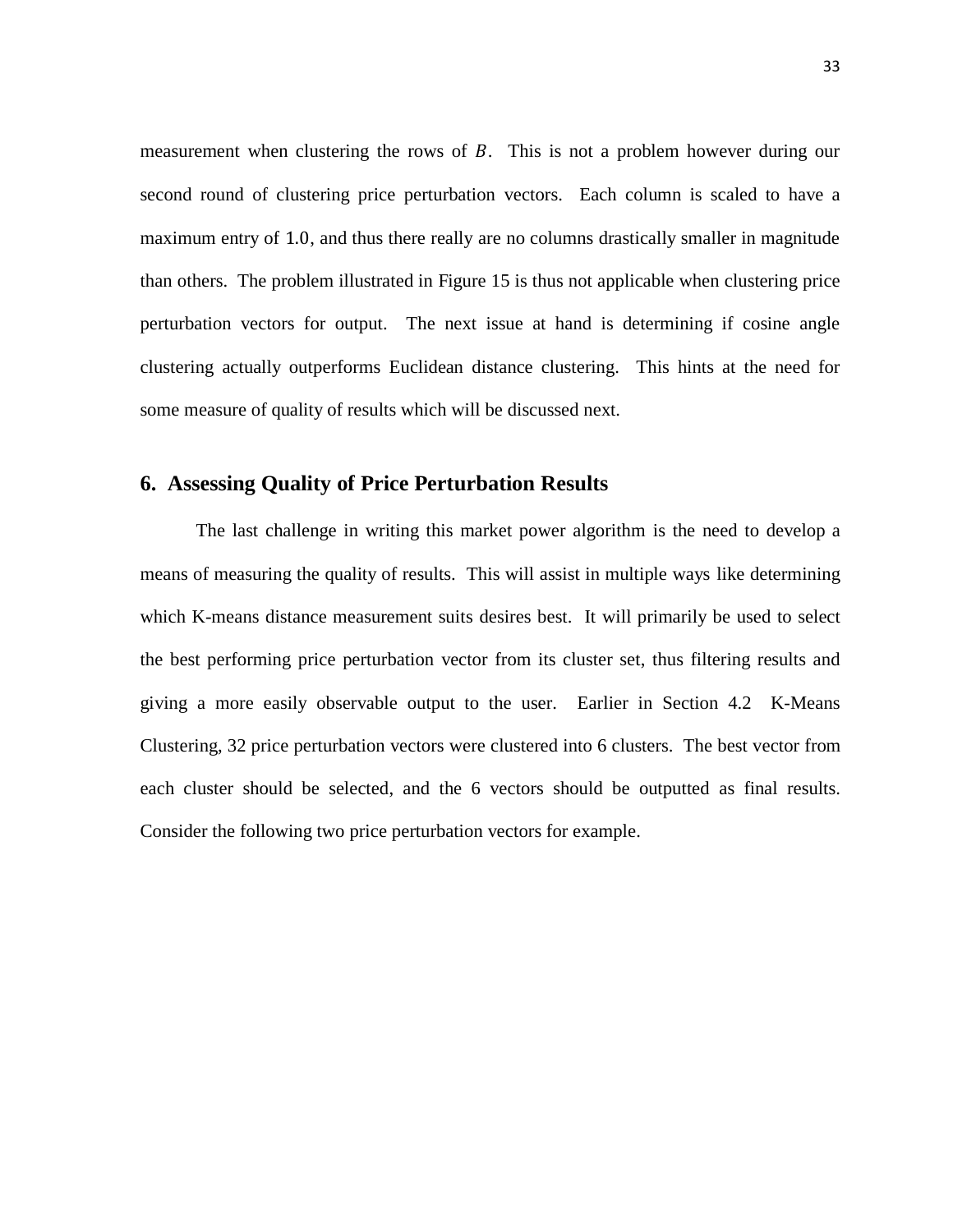

<span id="page-41-2"></span><span id="page-41-1"></span>It may appear vague as to which vector would be preferred over another. The price perturbation scenario of the solid green line shows generator 5 maximally raising its price and generators 3, 4 and  $6 - 12$  moderately raising prices without affecting dispatch. The dashed blue line similarly shows generator 5 maximally raising its price, but the prices of generators 3, 4 and  $6 - 12$  are decreased from about \$0.65 to \$0.50. Generators 1 and 2 also now have prices up around \$0.08 as well. The question is which price perturbation scenario is more interesting? It is almost a matter of preference, but a consistent method of calculation should be implemented.

### <span id="page-41-0"></span>**6.1 One-Norm Quality Assessment**

The first measure of success suggested is using the one-norm, the sum of the absolute valued vector entries. A small one-norm would then imply success so as many of the price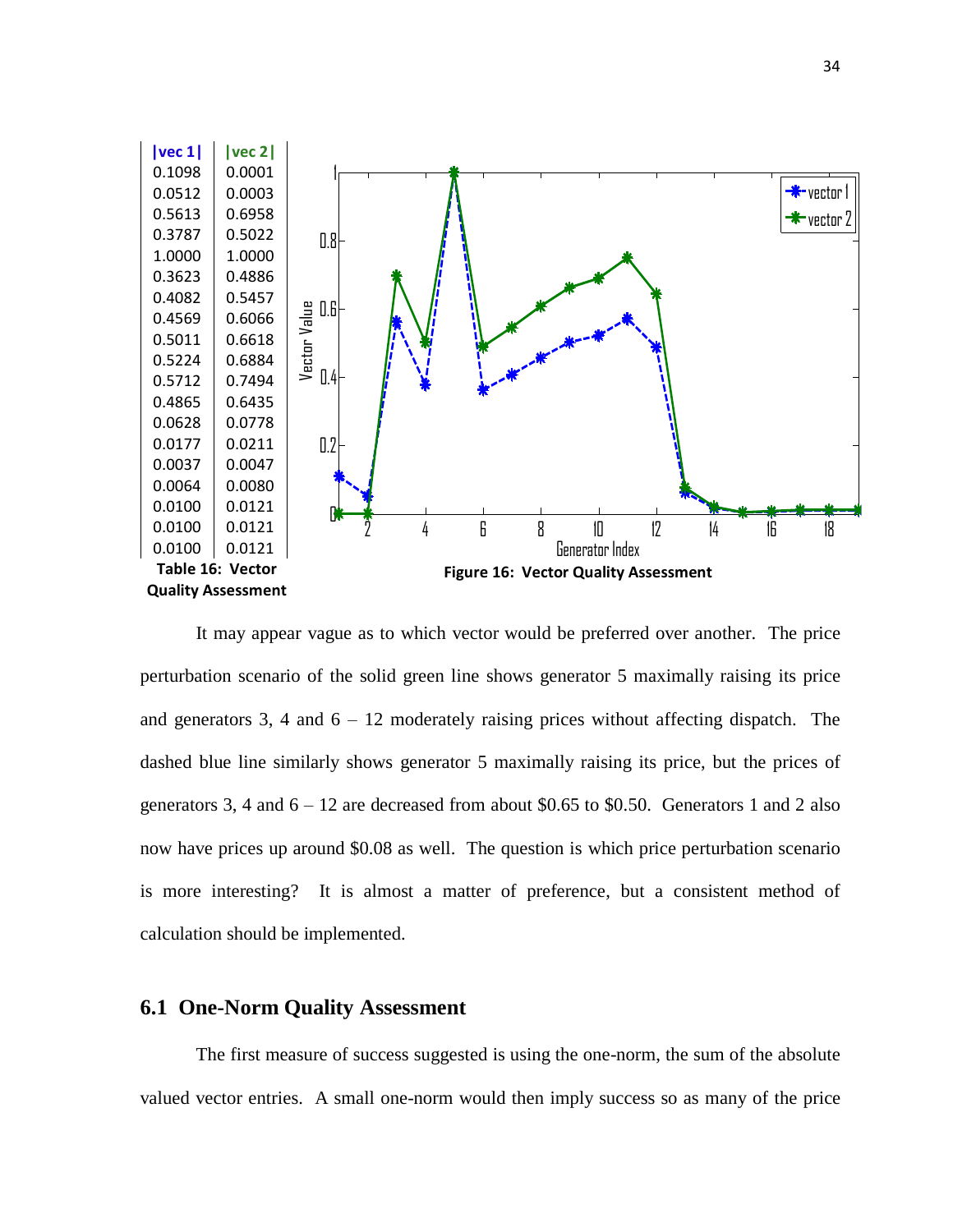increments as possible are driven to zero,  $minimize\{\|\Delta y\|_1\}$ . The one-norms of the above two vectors are 5.5302 for vector 1 and 6.7305 for vector 2. This implies the dashed blue vector 1 would be chosen as the better of the two and outputted for final results, but this may not actually be the price perturbation vector wanted for selection.

# <span id="page-42-0"></span>**6.2 Eigenvalue Quality Assessment**

The purpose of the market power monitoring tool is to maximize large entries and minimize small entries accomplished using eigen-analysis. It appears the solid green vector 2 fits this criterion better.

$$
Bx = \begin{bmatrix} B_+ \\ - \\ B_- \end{bmatrix} x = \begin{bmatrix} B_+ x \\ - \\ B_- x \end{bmatrix} \leftarrow \text{large entries}
$$
  
(*m* rows *x* 1 column)  

$$
\lambda_{max} = \max \{ x^T (B_+^T B_+ - B_-^T B_-) x \}
$$

Intuitively it may make sense to simply select the price perturbation vector having being generated by the eigenvector with largest eigenvalue. This implies the greatest separation between  $B_+ x$  and  $B_- x$  as desired, but there is a caveat in that switching any given row or more rows out of  $B_$  and into  $B_+$  will automatically increase or not change the eigenvalue  $\lambda$ .  $(B_+x)^T (B_+x) - (B_-x)^T (B_-x)$  is to be maximized.

$$
Bx = \begin{bmatrix} B_{+} \\ - \\ B_{-} \end{bmatrix} x = \begin{bmatrix} B_{+}x \\ - \\ B_{-}x \end{bmatrix} = \begin{bmatrix} b_{+,1}x \\ b_{+,2}x \\ \vdots \\ b_{-,r+1}x \\ b_{-,r+2}x \\ \vdots \\ b_{-,m}x \end{bmatrix} = \Delta y = \begin{bmatrix} \Delta y_{+,1} \\ \Delta y_{+,2} \\ \vdots \\ \Delta y_{-,r+1} \\ \Delta y_{-,r+2} \\ \vdots \\ \Delta y_{-,m} \end{bmatrix} \quad (m \times 1)
$$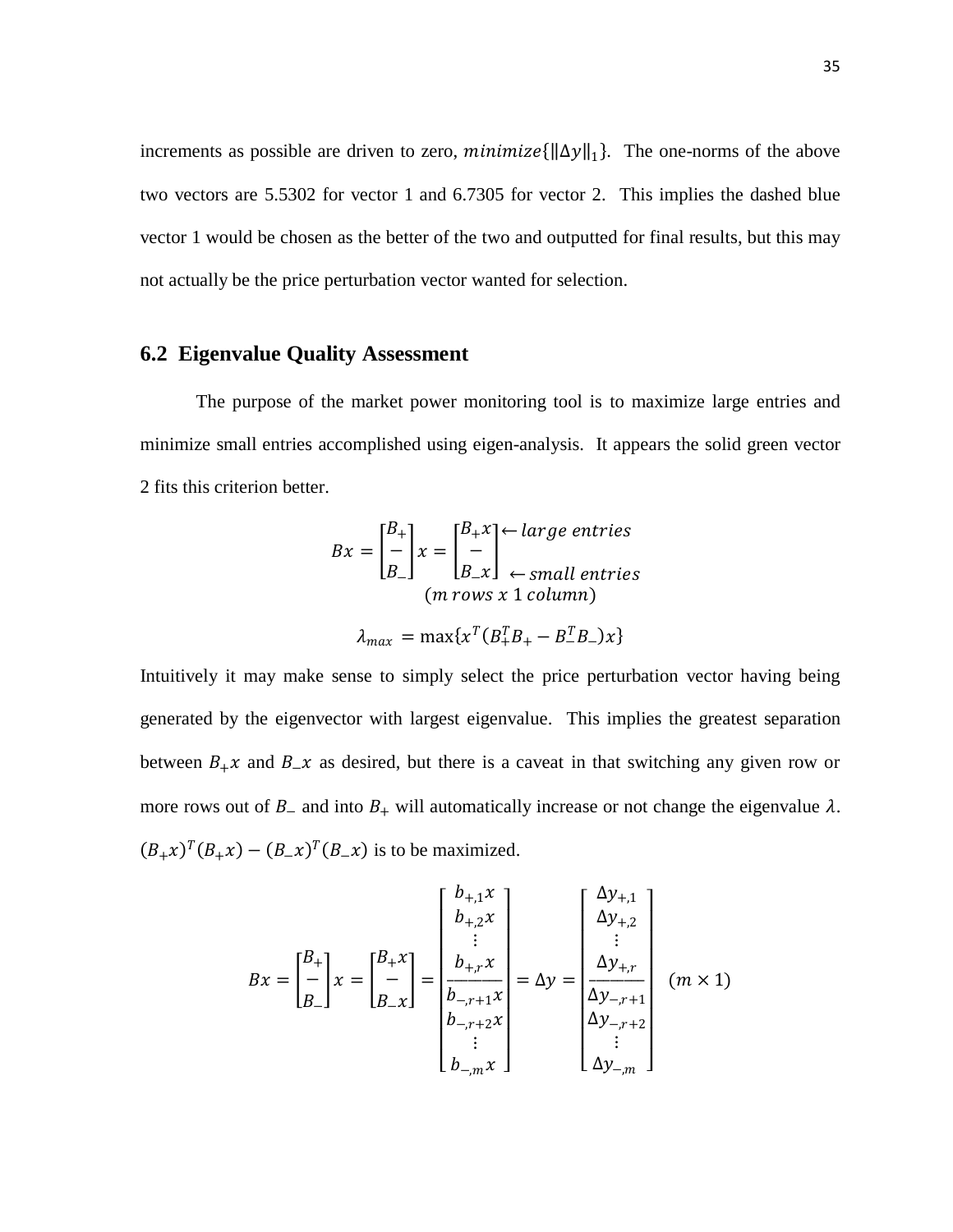$$
\lambda = (B_+ x)^T (B_+ x) - (B_- x)^T (B_- x)
$$
  
=  $( \Delta y_{+,1}^2 + \Delta y_{+,2}^2 + \dots + \Delta y_{+,r}^2) - (\Delta y_{-,r+1}^2 + \Delta y_{-,r+2}^2 + \dots + \Delta y_{-,m}^2)$ 

All  $\Delta y_{\pm,i}^2 \ge 0$ , so one can see moving any row from  $B_-$  to  $B_+$  will always increase or not change the eigenvalue  $\lambda$ . Furthermore the eigenvalue  $\lambda$  will max out at 1.0 when  $\#rows(S_{-}) \leq n-1$  or equivalently  $\#rows(S_{+}) \geq m-n+1$ .

Consider a basis B with  $m > n$ , as typically there will be more generators than line constraints plus one. Assuming that the  $n$  columns are linearly independent the basis will have rank  $r = n$ .

$$
B = \begin{bmatrix} b_{1,1} & \dots & b_{1,n} \\ \vdots & & \vdots \\ b_{m,1} & \dots & b_{m,n} \end{bmatrix} \quad (m \times n)
$$

$$
m > n, \text{ rank } r = n
$$

Nullity is defined by  $Bx_1 = \cdots = Bx_q = 0$  where q equals the nullity v. The rank-nullity

theorem shows rank  $r + nullity$   $\nu = min[$  $\hat{m}, n)$  [\[xi\]](#page-14-1). In this example,  $n + nullity$   $\nu = n$ , which implies the nullity  $v = 0$ , or that there is no null space for B. However there is a guarantee that at least  $n - 1$  of the rows of  $Bx$  can be nullified.

$$
Bx = \begin{bmatrix} B_{-} \\ - \\ B_{+} \end{bmatrix} x = \begin{bmatrix} b_{1,1} & \dots & b_{1,n} \\ \vdots & & \vdots \\ b_{n-1,1} & \dots & b_{n-1,n} \\ \vdots & & \vdots \\ b_{m,1} & \dots & b_{m,n} \end{bmatrix} x = \begin{bmatrix} 0 \\ \vdots \\ 0 \\ \vdots \\ [b_{m,1} & \dots & b_{n,n} \end{bmatrix} x
$$

For  $n - 1$  number of rows of Bx to exactly equal zero, the number of rows in B must equal  $n - 1$  or equivalently the number of rows in  $B_+$  must equal  $m - n + 1$ . If all rows of  $B_{-}x = 0$  then the eigenvalue  $\lambda = x^T (B_{+}^T B_{+} - B_{-}^T B_{-}) x = 1.0$ . Therefore the caveat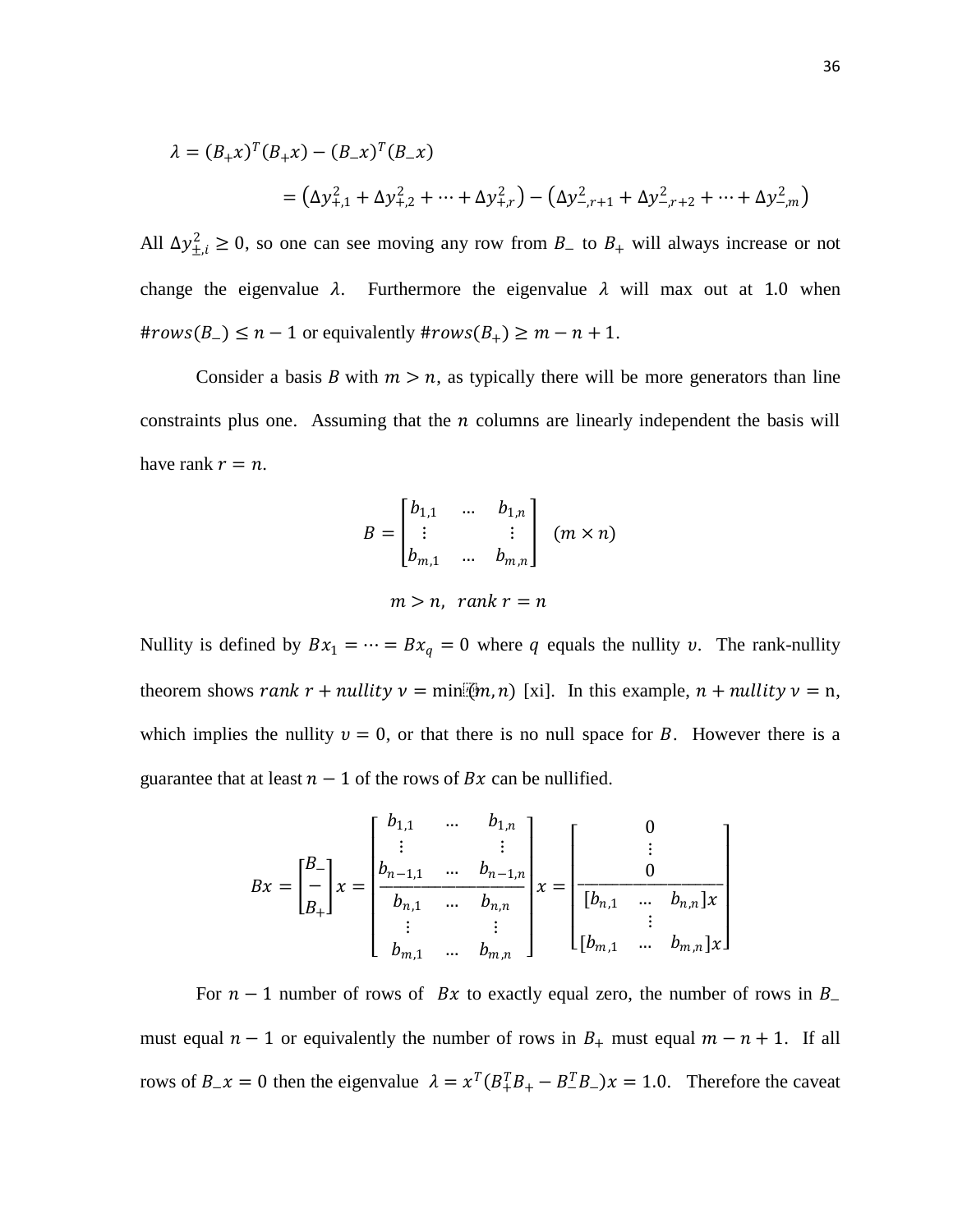of using eigenvalues as a measure of vector quality is that an eigenvalue  $\lambda = 1.0$  will always be achievable by moving  $m - n + 1$  rows or more into  $B_{+}$ . The price perturbation vectors generated by eigenvectors with the largest eigenvalues would always be selected for output, but it can be shown that these vectors are often not the best output choice of their clusters.

# <span id="page-44-0"></span>**6.3 Midpoint Quality Assessment**

It seems that minimizing the one-norm of price perturbation vectors does not necessarily select the best vector, and using eigenvalues biases some vectors over others. It is preferred to either have entries that are large tending toward 1.0 or very low tending toward 0. This would imply that entries floating halfway around 0.5 are unwanted. Therefore a measure that penalizes entries near 0.5 and rewards values far from 0.5 might select the results preferred. Here it is proposed to do so by subtracting the absolute value of a price perturbation vector by 0.5, computing the one-norm, and selecting the vector with this maximum one-norm for output results.

<span id="page-44-1"></span>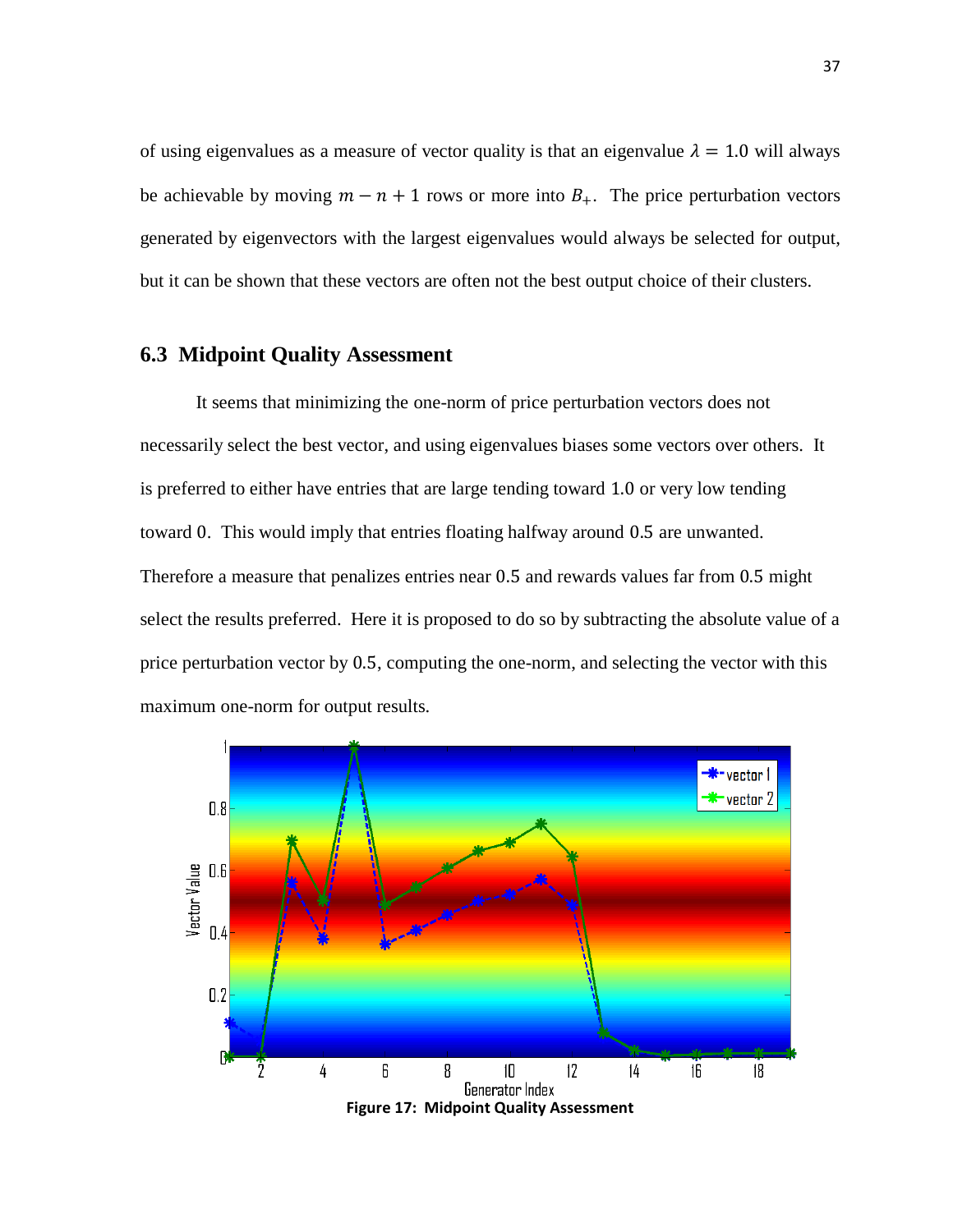The above figure graphically shows where it is desired for rows of the absolute value price perturbation vectors to fall, with the reference line 0.5 in red being the least desired. The dashed blue vector 1 appears to have more points floating around 0.5 than the solid green vector 2, and is thus less desired for identifying market power price increment scenarios. The procedure used for output selection is demonstrated below.

|                                               | $ vec 1  - 0.5 $ |                                       | $ vec 2  - 0.5 $ |  |  |  |  |
|-----------------------------------------------|------------------|---------------------------------------|------------------|--|--|--|--|
|                                               | 0.3902           |                                       | 0.4999           |  |  |  |  |
|                                               | 0.4488           |                                       | 0.4997           |  |  |  |  |
|                                               | 0.0613           |                                       | 0.1958           |  |  |  |  |
|                                               | 0.1213           |                                       | 0.0022           |  |  |  |  |
|                                               | 0.5000           |                                       | 0.5000           |  |  |  |  |
|                                               | 0.1377           |                                       | 0.0114           |  |  |  |  |
|                                               | 0.0918           |                                       | 0.0457           |  |  |  |  |
|                                               | 0.0431           |                                       | 0.1066           |  |  |  |  |
|                                               | 0.0011           |                                       | 0.1618           |  |  |  |  |
|                                               | 0.0224           |                                       | 0.1884           |  |  |  |  |
|                                               | 0.0712           |                                       | 0.2494           |  |  |  |  |
|                                               | 0.0135           |                                       | 0.1435           |  |  |  |  |
|                                               | 0.4372           |                                       | 0.4222           |  |  |  |  |
|                                               | 0.4823           |                                       | 0.4789           |  |  |  |  |
|                                               | 0.4963           |                                       | 0.4953           |  |  |  |  |
|                                               | 0.4936           |                                       | 0.4920           |  |  |  |  |
|                                               | 0.4900           |                                       | 0.4879           |  |  |  |  |
|                                               | 0.4900           |                                       | 0.4879           |  |  |  |  |
|                                               | 0.4900           |                                       | 0.4879           |  |  |  |  |
| <i>norm</i> ( $\vert$   <b>vec</b> 1  – 0.5 ) | 5.2818           | <i>norm</i> ( $\vert$  vec 2  – 0.5 ) | 5.9565           |  |  |  |  |
| <b>Table 17: Midpoint Quality Assessment</b>  |                  |                                       |                  |  |  |  |  |

<span id="page-45-0"></span>Vector 2 has the greater one-norm, and thus has more absolute value points away from 0.5. Using this measure of vector quality, the solid green vector 2 would be selected for output. One problem does arise however which will be demonstrated with a basic example.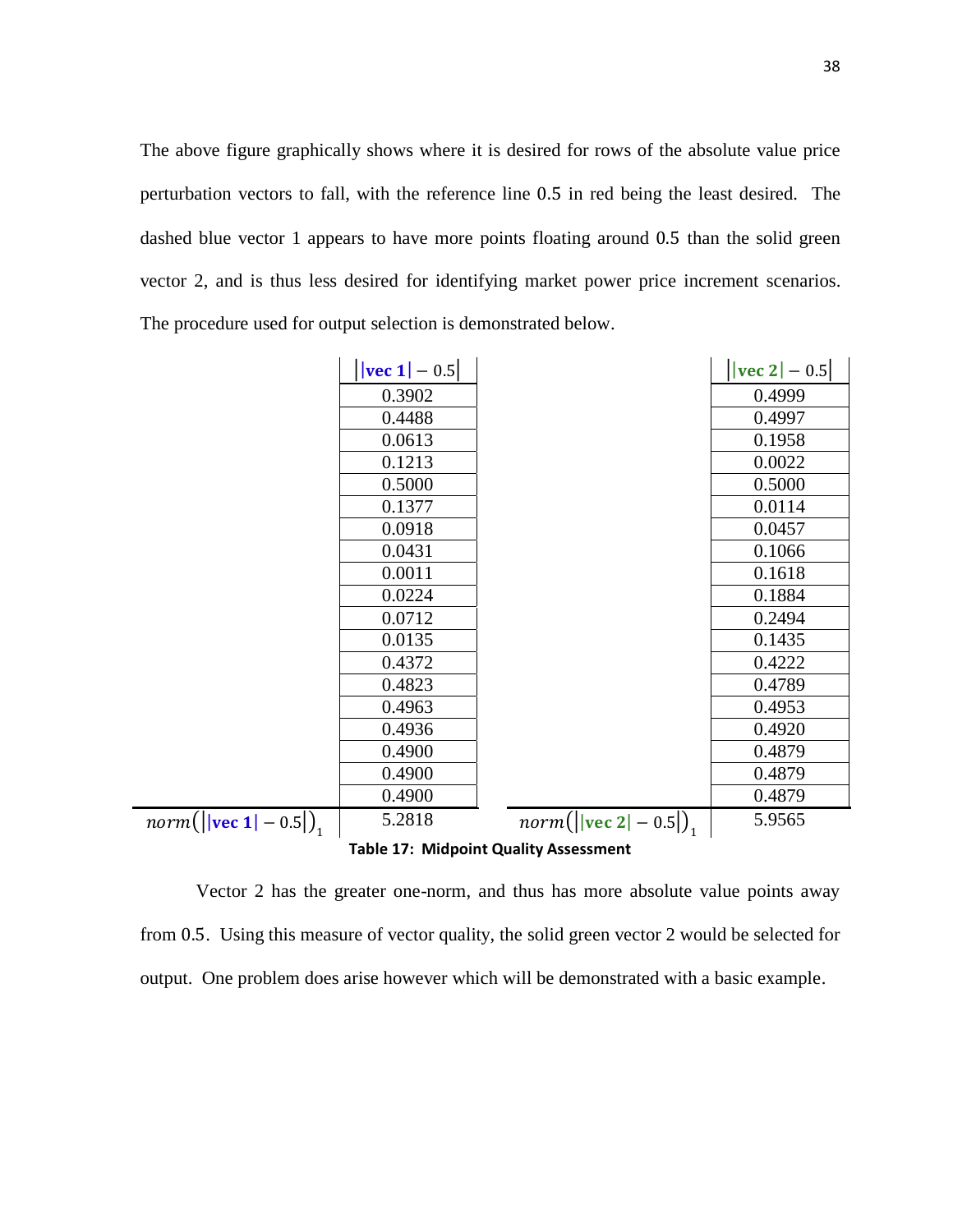

<span id="page-46-0"></span>Both of the vectors are an equal distance from the reference line at 0.5. If the solid blue vector were slightly further from or the dashed red vector slightly closer to 0.5, then the solid blue vector would be chosen for output. In general a vector with many small entries and few large entries is wanted, like the dashed red vector, and not the other way around. To avoid selection of vectors with many large entries over vectors with many small entries the reference line will be slightly shifted above 0.5. Doing so will favor vectors having many small entries.



<span id="page-46-1"></span>**Figure 19: 0.55 Reference Line**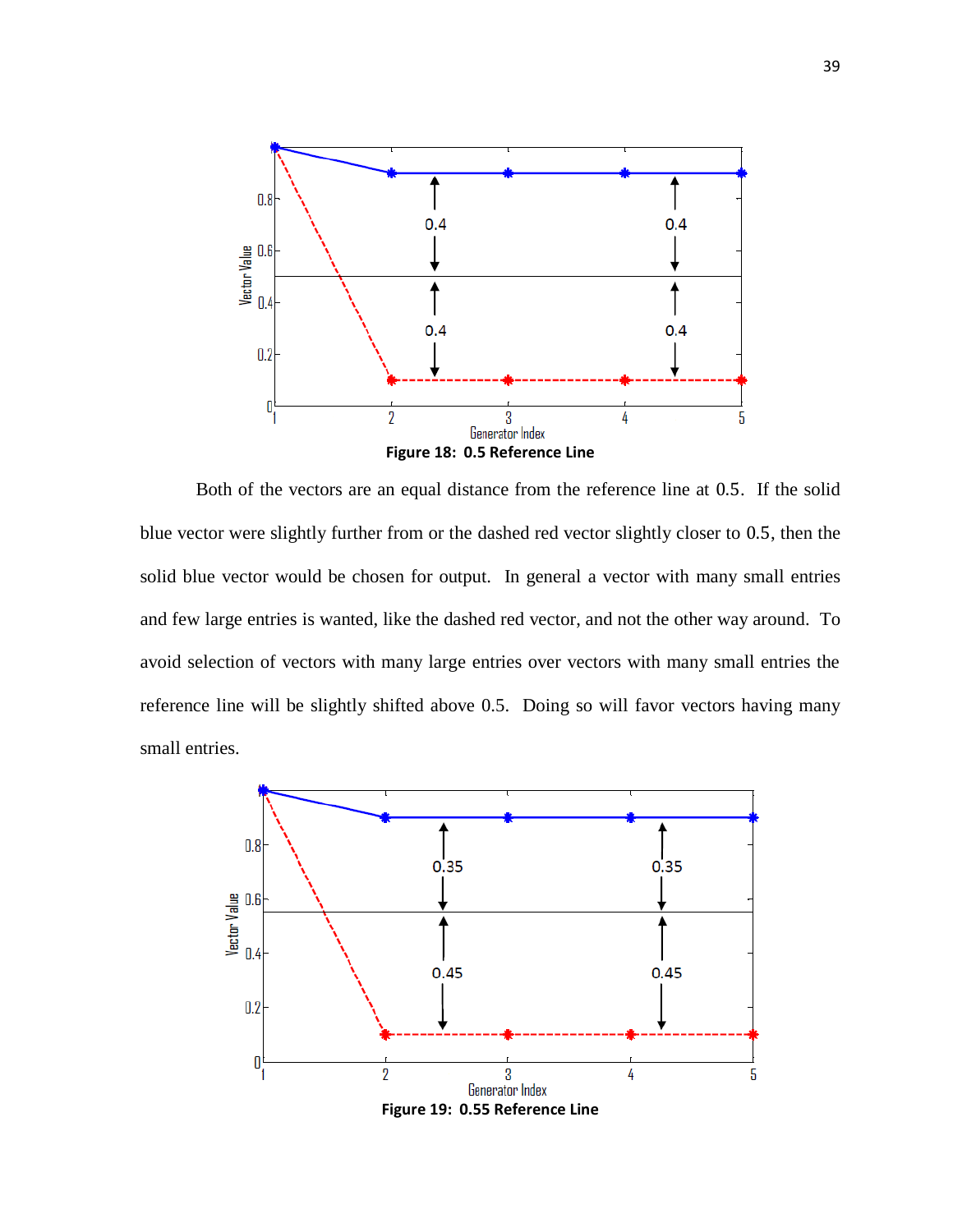# <span id="page-47-0"></span>**6.4 Output Price Perturbation Vectors**

Lastly this midway quality measurement will be used to select output price perturbation vectors for the cluster examples of [Table](#page-31-0) 8 - [Table](#page-36-0) 13 from Section [5.2 K-](#page-30-0)[Means Column Clustering Example.](#page-30-0)

<span id="page-47-2"></span><span id="page-47-1"></span>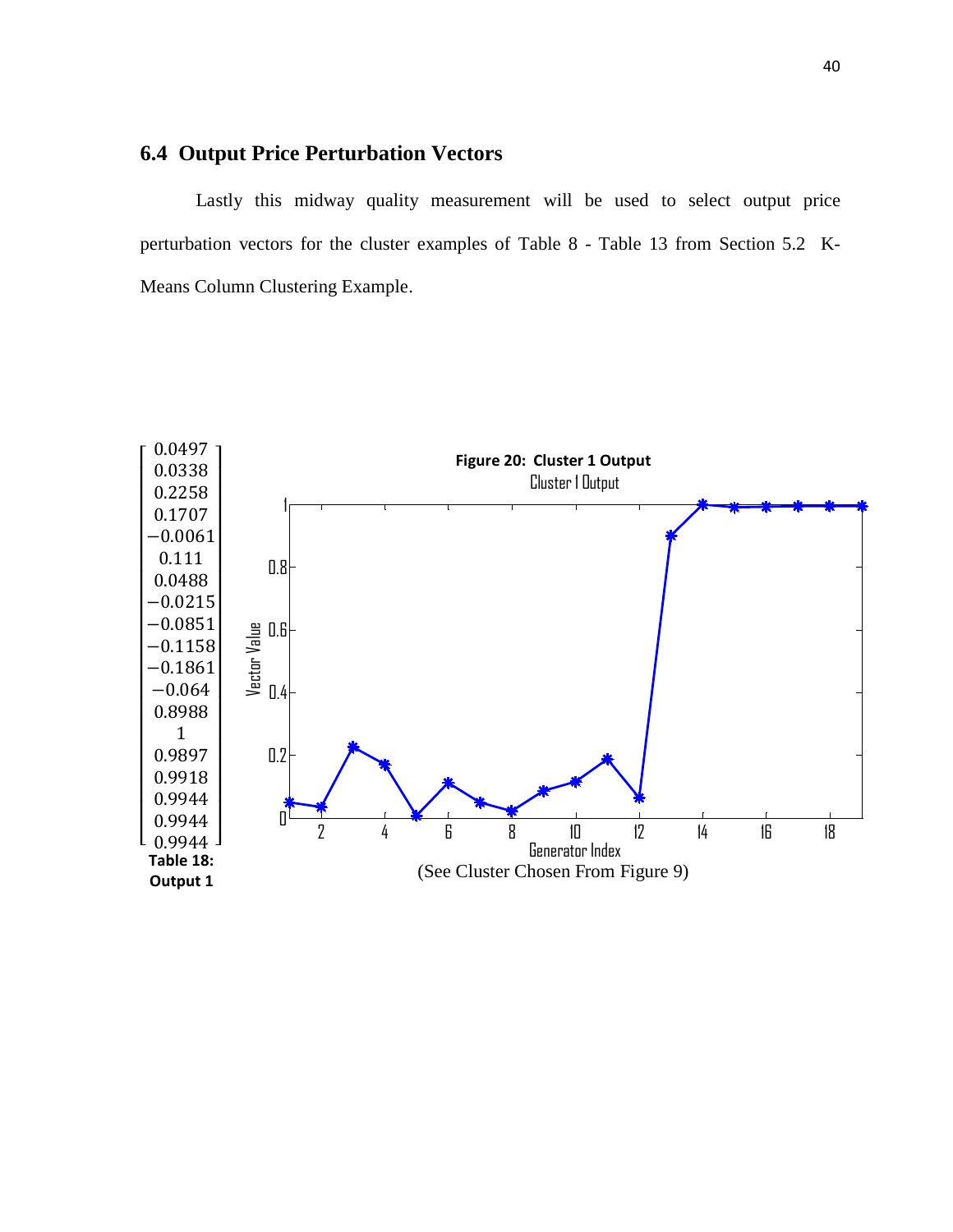<span id="page-48-3"></span><span id="page-48-2"></span><span id="page-48-1"></span><span id="page-48-0"></span>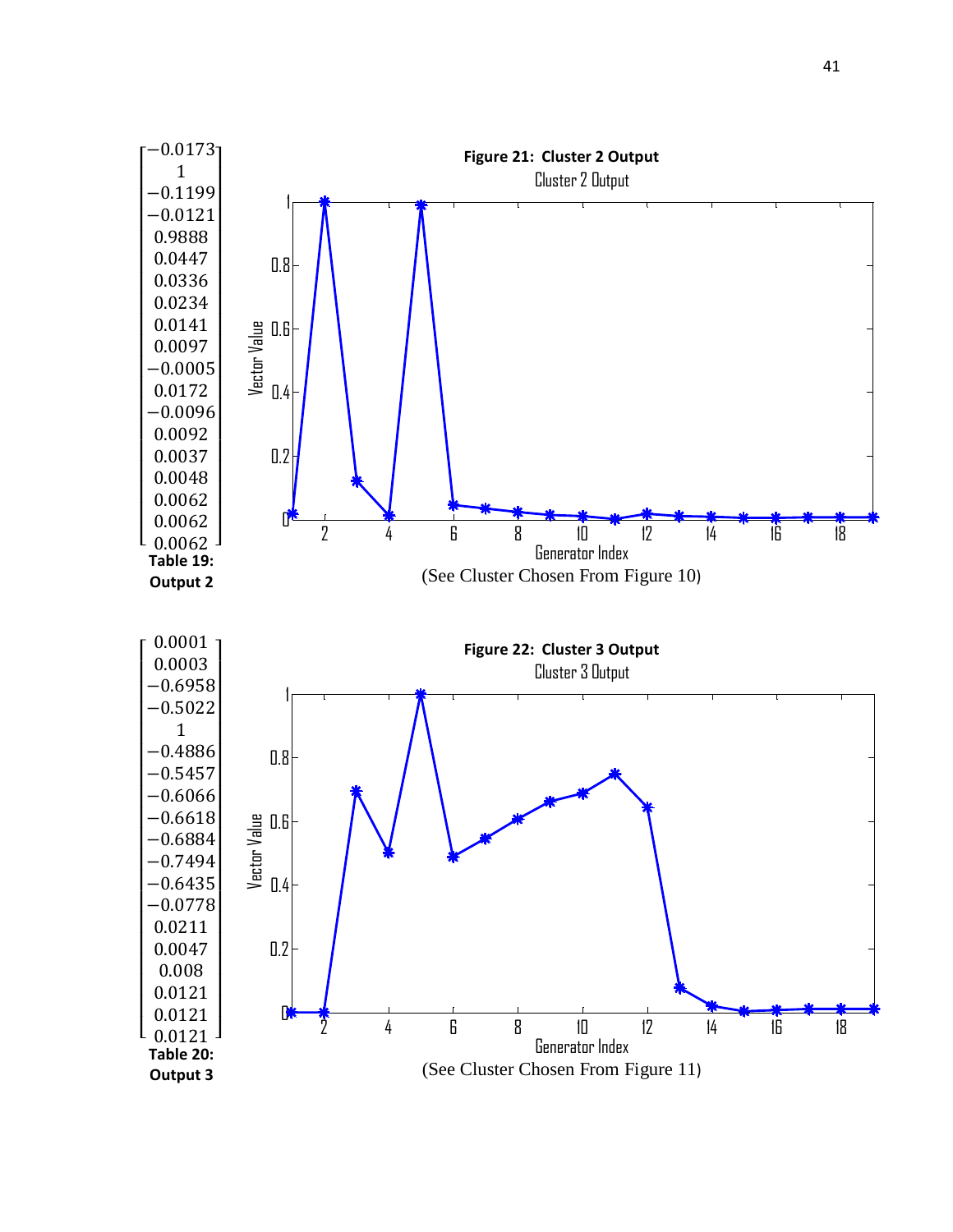<span id="page-49-3"></span><span id="page-49-2"></span><span id="page-49-1"></span><span id="page-49-0"></span>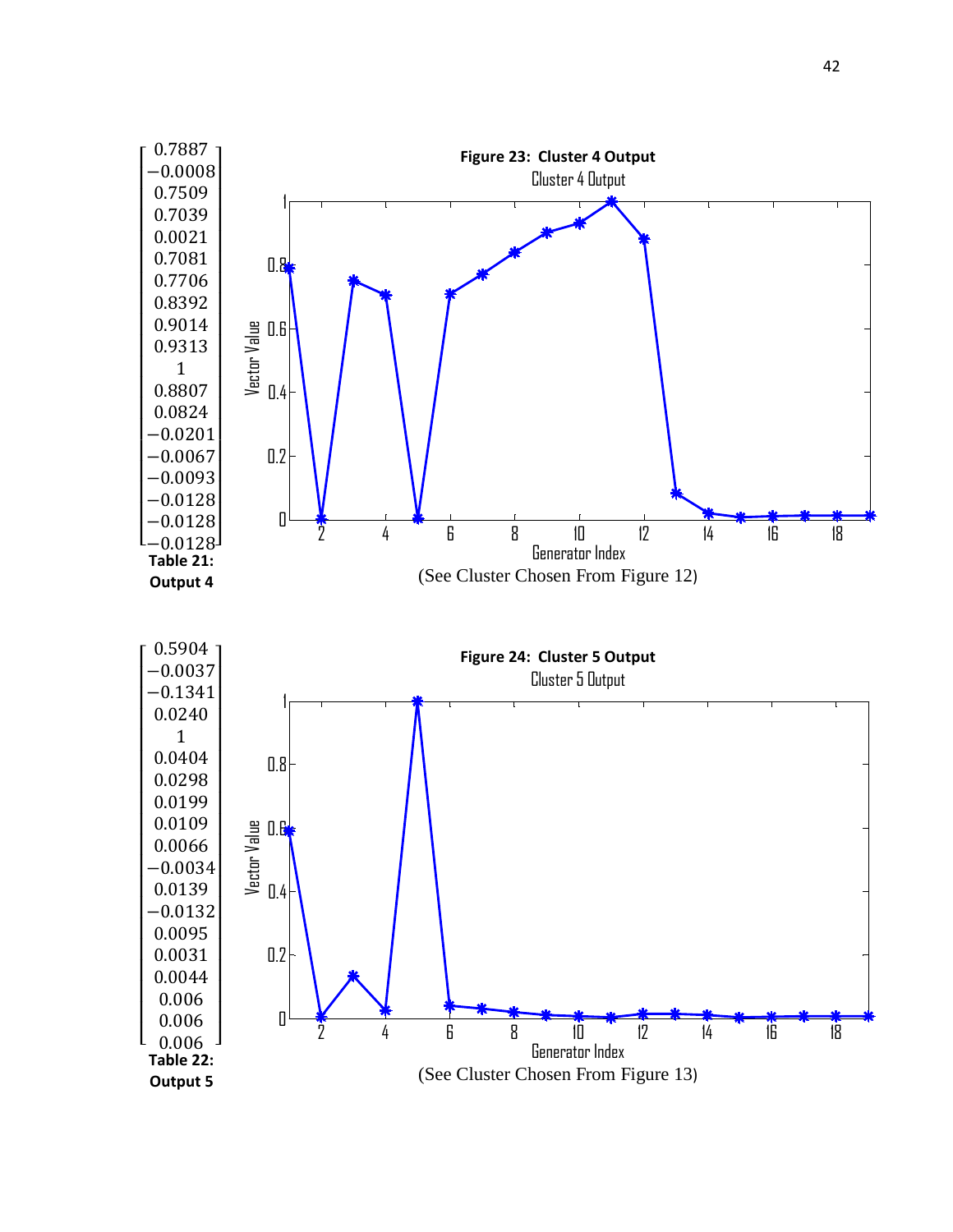<span id="page-50-1"></span><span id="page-50-0"></span>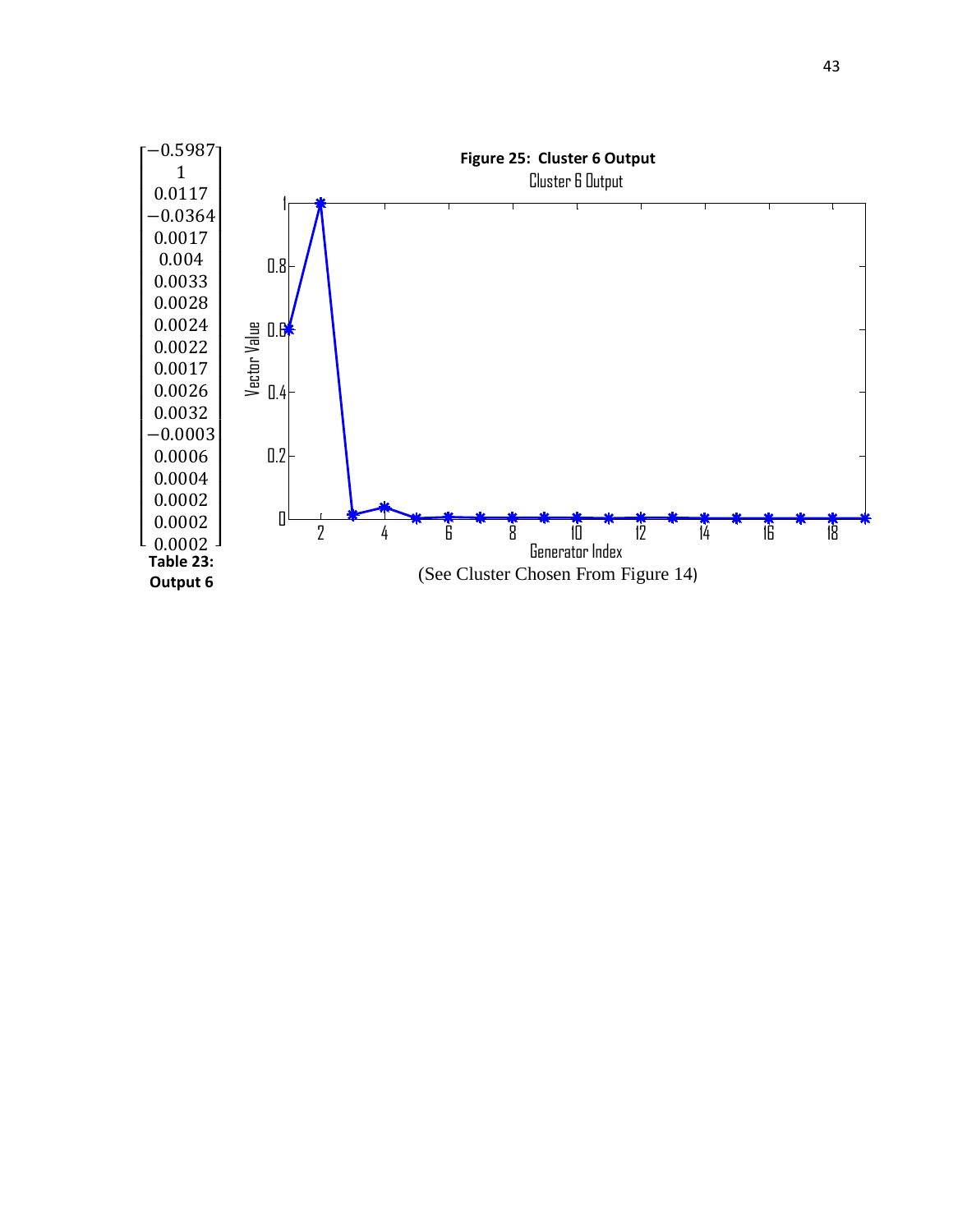#### <span id="page-51-0"></span>**7. Conclusions**

The methods presented in this paper can be used to quickly and efficiently identify generator suppliers possessing market power potential. A DC optimal power flow is first performed on the network to identify binding constraints on congested lines. With the binding constraints known a dispatch/offer price sensitivity matrix can be easily computed from a linear programming tableau, and a basis  $B$  is constructed from the null space of the sensitivity matrix. Linear combinations of the columns of  $B$  produce new price perturbation vectors as a combined effect of all line constraints. The desired form of the price perturbations vectors is having few large entries and many small entries, so eigen-analysis is used to optimize this separation.

Next the rows of basis  $B$  are organized into  $k_1$  clusters, specified by the user, using the K-means clustering algorithm. Similar generators are clustered together to avoid an unreasonably large number of future computations. All combinations of row clusters are evaluated in the eigen-analysis equation (2) which produces  $2^{k_1}$  new price perturbation vectors. To avoid redundant results the price perturbation vectors are organized into  $k_2$ clusters, specified by the user, using the cosine angle between vectors and the K-means clustering algorithm. Finally the best performing price perturbation from each cluster is selected for output using the norm described in Section [6.3 Midpoint Quality Assessment.](#page-44-0)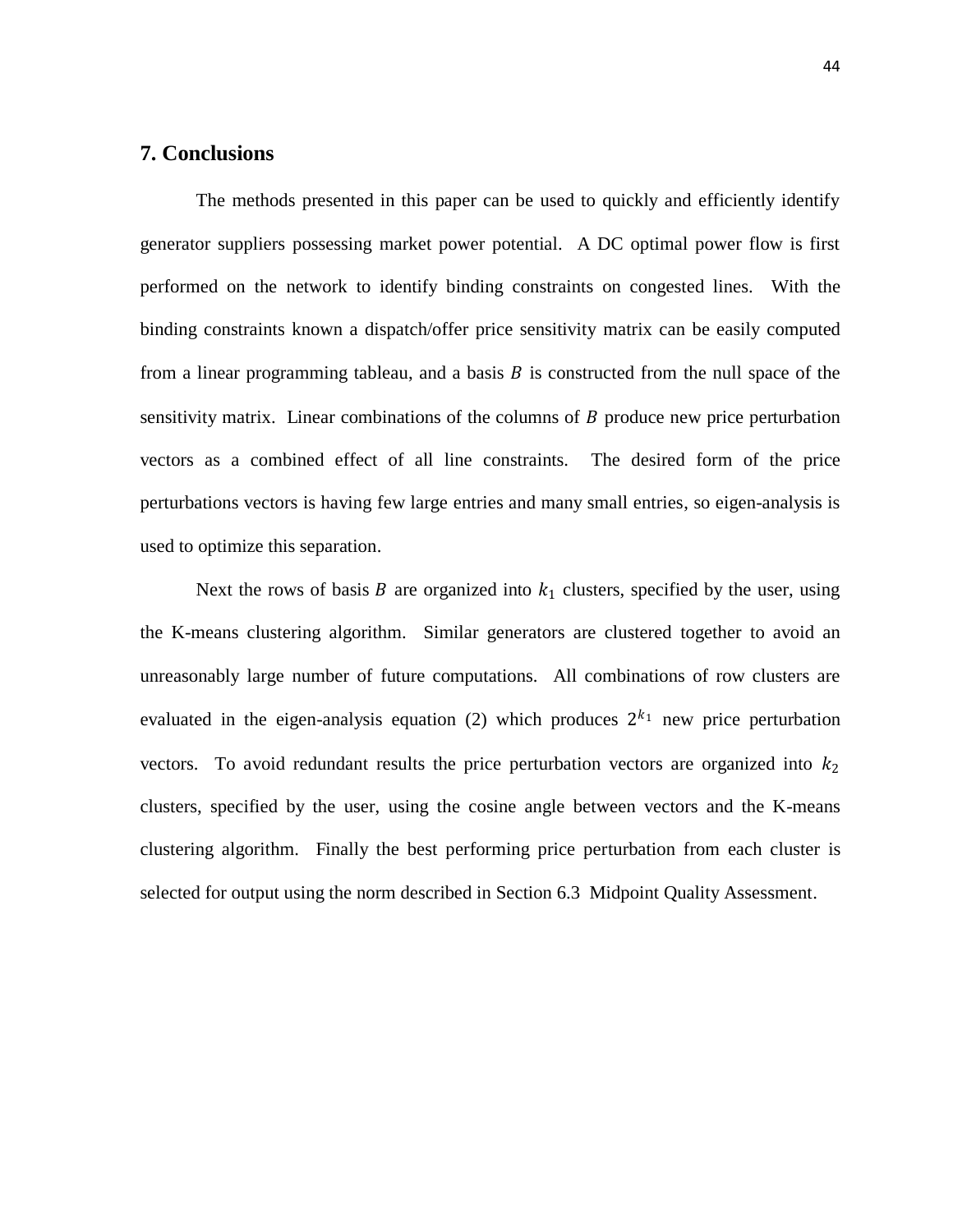# <span id="page-52-0"></span>**Appendix – Matlab Routine**

```
function price perturbation vectors =
MPP(B, num gen clusters, num output clusters)
tic
%-------------------------------------------------------------------------
-
% B: add column of ones and/or orthonormalize if necessary 
[num rows num cols] = size(B);
b=ones(num_rows,1);
x=B\backslash b;
if roundn(max(abs(B*x-b)),-5)>0
    B=[B b]; % add column ones to end
    num cols=num cols+1;
    B=orth(B);elseif min(sum(B'*B==eye(num_cols)))~=num_cols % orthonormalize if needed
    B=orth(B);end
%-------------------------------------------------------------------------
-
% Clustering
size vecs=2^num gen clusters;
warning('off','stats:kmeans:EmptyCluster') % turn off K-means error 
message
try clusters=kmeans(B,num gen clusters, 'replicates',100); % generator
clusters
catch ME
     clusters=(1:num_rows)';
    size vecs=2^num_rows;
end
%-------------------------------------------------------------------------
-
% Finding 1-Norms
length counter=1;
counter=[1 zeros(1,num_gen_clusters-1)]; 
counter2=1;
midpoint norms=zeros(1,size vecs); % quality assessment
vecs=zeros(num_rows,size_vecs);
B1s=zeros(num_rows,size_vecs); 
B1 lengths=zeros(1, size vecs);
while length counter<=num gen clusters
    B1_uncluster=[];
    for i=1:length counter
        B1_uncluster=[B1_uncluster; find(clusters==counter(i))];
     end
```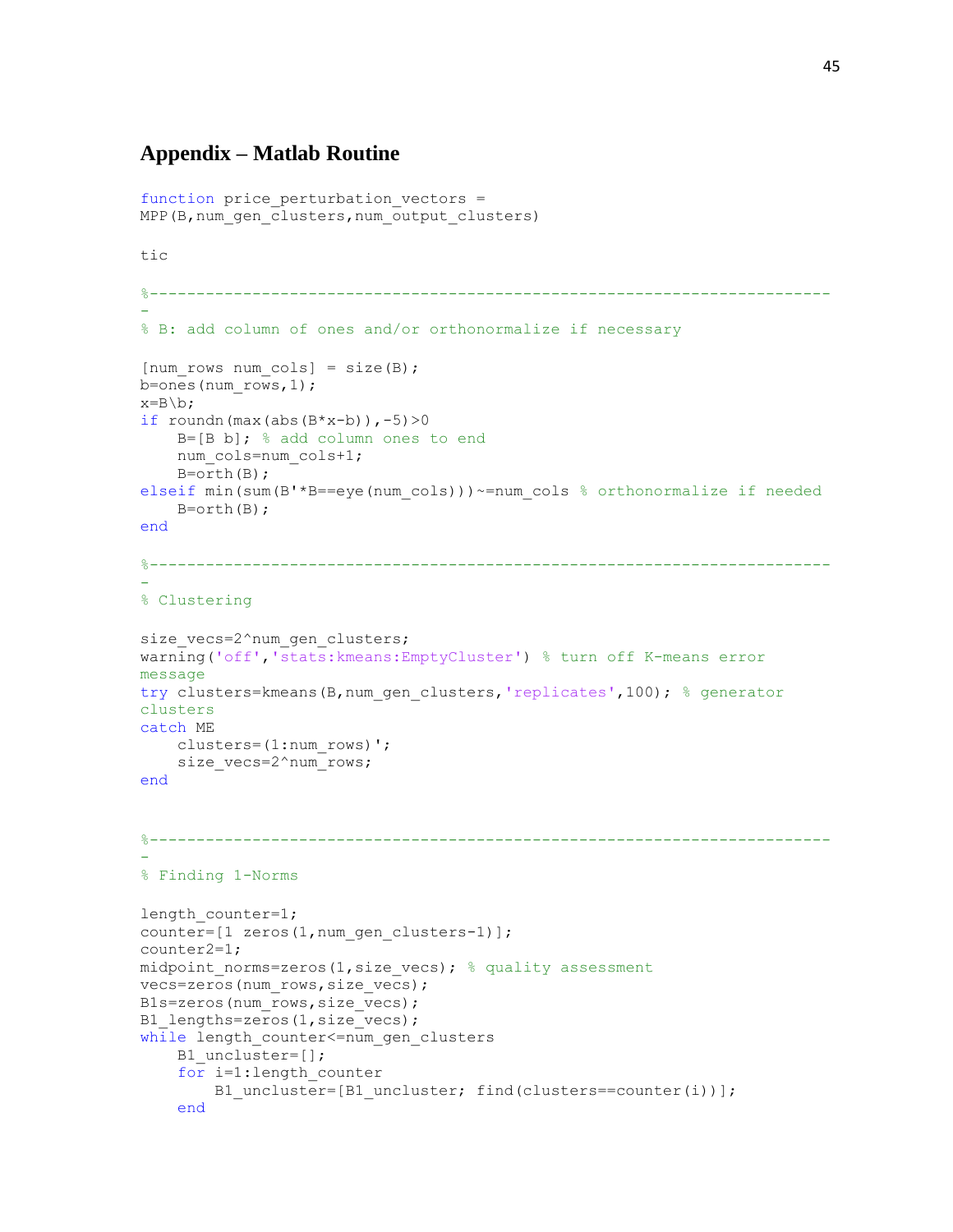```
B1_uncluster=sort(B1_uncluster);
    B1=B(B1 uncluster, :); % B+
    B2=B(setdiff(1:num_rows,B1_uncluster),:); % B-
    [X D] = eig(B1' * B1 - B2' * B2); vec=B*X(:, end);
     peak=find(abs(vec)==max(abs(vec)),1,'first');
     vec=vec/vec(peak);
    midpoint norms(counter2)=norm(abs(vec)-0.55,1);
    Bls(1:length(B1_uncluster),counter2)=sort(B1_uncluster);
    B1 lengths(counter2)=length(B1 uncluster);
     vecs(:,counter2)=vec;
    if counter(length counter)<num gen clusters
        counter(length counter)=counter(length counter)+1;
    elseif num gen clusters-counter(1)>=length counter
         for i=1:length_counter-1
            if counter(length counter-i)<num gen clusters-i
                temp=counter(length counter-i);
                for j=1:i+1counter(length counter-i+j-1)=temp+j;
                 end
                break
             elseif i==length_counter-1
                length counter=num gen clusters+1;
             end
         end
     else
        length counter=length counter+1;
         for i=1:length_counter
            counter(i)=i;
         end
     end
     counter2=counter2+1;
end
% appending case where B1=[] and B2=B
[X D]=eig(-B'*B);vec=B*x(:,end);peak=find(abs(vec)==max(abs(vec)),1,'first');
vecs(:, size vecs)=vec/vec(peak);
midpoint norms(size vecs)=norm(abs(vec)-0.55,1);
%-------------------------------------------------------------------------
-
%Filter Results
try
angle clusters=kmeans(abs(vecs'),num_output_clusters,'distance','cosine','
replicates',100)'; % cluster price perturbation vectors by cosine angle
catch ME
    angle_clusters=1:size(vecs,2);
end
vecs2=[];
B1s2=[;;B1 lengths2=[];
many clustered=[];
```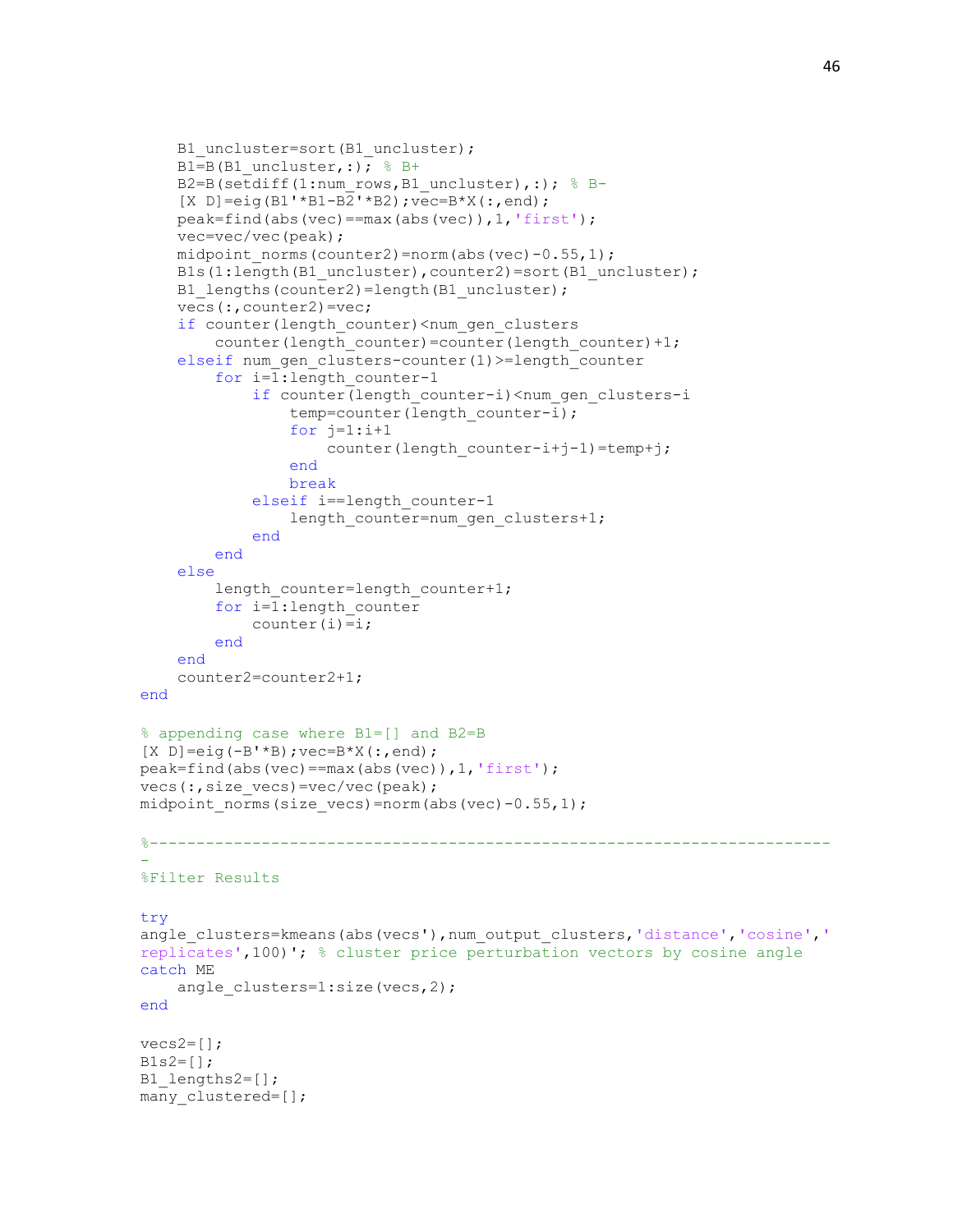```
num_clustered=[];
angle_clusters2=[];
for i=1:size_vecs
    clustered=find(angle clusters==i);
     if ~isempty(clustered)
         if size(clustered,2)>1
            [max_midpoint_norm_position]=max(midpoint_norms(clustered));
             vecs2=[vecs2 vecs(:,clustered(position))];
            num clustered=[num clustered size(clustered,2)];
             B1s2=[B1s2 B1s(:,clustered(position))];
            B1 lengths2=[B1 lengths2 B1 lengths(clustered(position))];
            many clustered=[many clustered 1];
            angle clusters2=[angle clusters2 i];
         else
             vecs2=[vecs2 vecs(:,clustered)];
            num clustered=[num clustered 1];
             B1s2=[B1s2 B1s(:,clustered)];
            B1 lengths2=[B1 lengths2 B1 lengths(clustered)];
            many clustered=[many clustered 0];
            angle clusters2=[angle clusters2 i];
         end
     end
end
price perturbation vectors=vecs2;
j=1;set(0,'DefaultFigureWindowStyle','docked') 
for i=1:size(num clustered, 2);
    if many clustered(i) == 0figure(j), plot(abs(vecs2(:,i))), axis([1 num rows 0 1])
        B1=B1s2(1:B1 lengths2(i), i)';
        title(['B+ = ' num2str(B1)])
        j = j + 1; else
        clustered=find(angle clusters==angle clusters2(i));
        figure(j), plot(abs(vecs(:,clustered))), axis([1 \text{ num rows } 0 \ 1])
         title(['number similar vectors = ' num2str(size(clustered,2))])
        figure(j+1), plot(abs(vecs2(:,i))), axis([1 num rows 0 1])
        B1=B1s2(1:B1 lengths2(i), i)';
        title([ 'B+ = ' num2str(B1) ])
        j = j + 2; end
end
figure(j), plot(abs(vecs2)), axis([1 \text{ num rows } 0 1])
title(['total number vectors = ' num2str(size(num_clustered,2))])
warning('on','stats:kmeans:EmptyCluster') % return K-means warning to on
toc
```
end